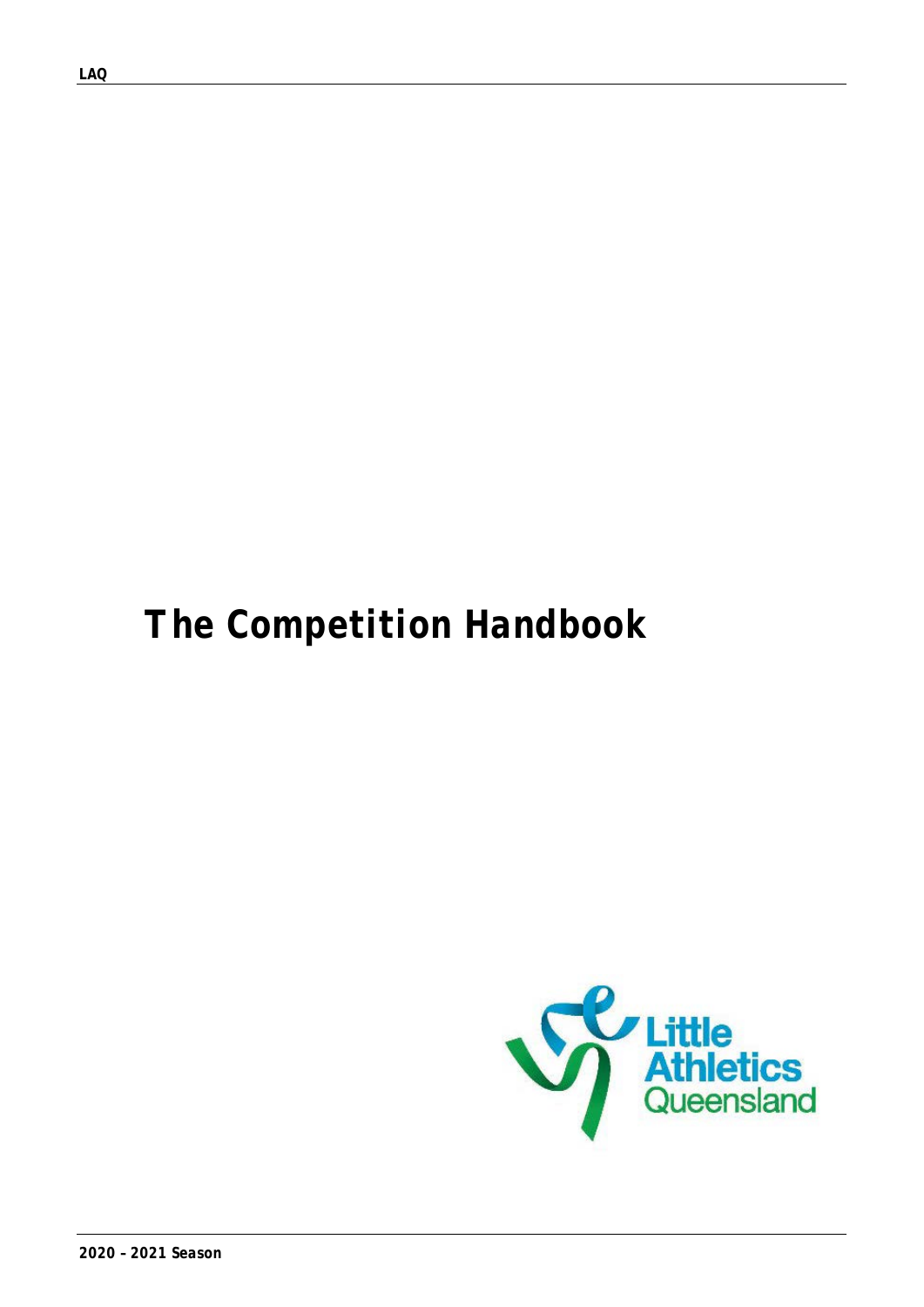### **INTRODUCTION:**

This Handbook details the competition procedures and rules of Little Athletics Queensland (LAQ) and modified rules of Little Athletics Australia (LAA) and is intended along with the Officials Handbook and World Athletics rules as a guide for Officials who assist during competitions conducted each season by LAQ and/or its servants at Centres, Regional Competitions, Carnivals and Championships

Some of the rules listed in this handbook may be Resolutions from the LAA or LAQ Conferences or By-Laws from the LAQ Board of Directors.

The Resolutions made at a General Meeting of the Association, can only be changed by another General Meeting. The Association's Annual Conference is the only General Meeting each year at which Policy decisions are made. Resolutions are identified by letters and numbers e.g. **BoD** 1 ('00)

The By-Laws can be changed either by the Board of Directors or by an Association General Meeting (i.e. Annual Conference). By-Laws are identified by numbers - year, month and number e.g. *'89 11 01*

The Association's Competition Year shall run from 1<sup>st</sup> April to 31<sup>st</sup> March, however Centres may choose their own competition period within that year, comprising a maximum 26 weeks of competition within a 30 week block, signing on at a date not more than two (2) weeks prior to the nominated competition period. The competition period must be concluded by the  $31<sup>st</sup>$  March the following year, unless otherwise approved by the Board. The maximum competition period of 26 weeks is designed to include allowances for washed out meets. **BoM 4 ('03)** BoM 4 ('03)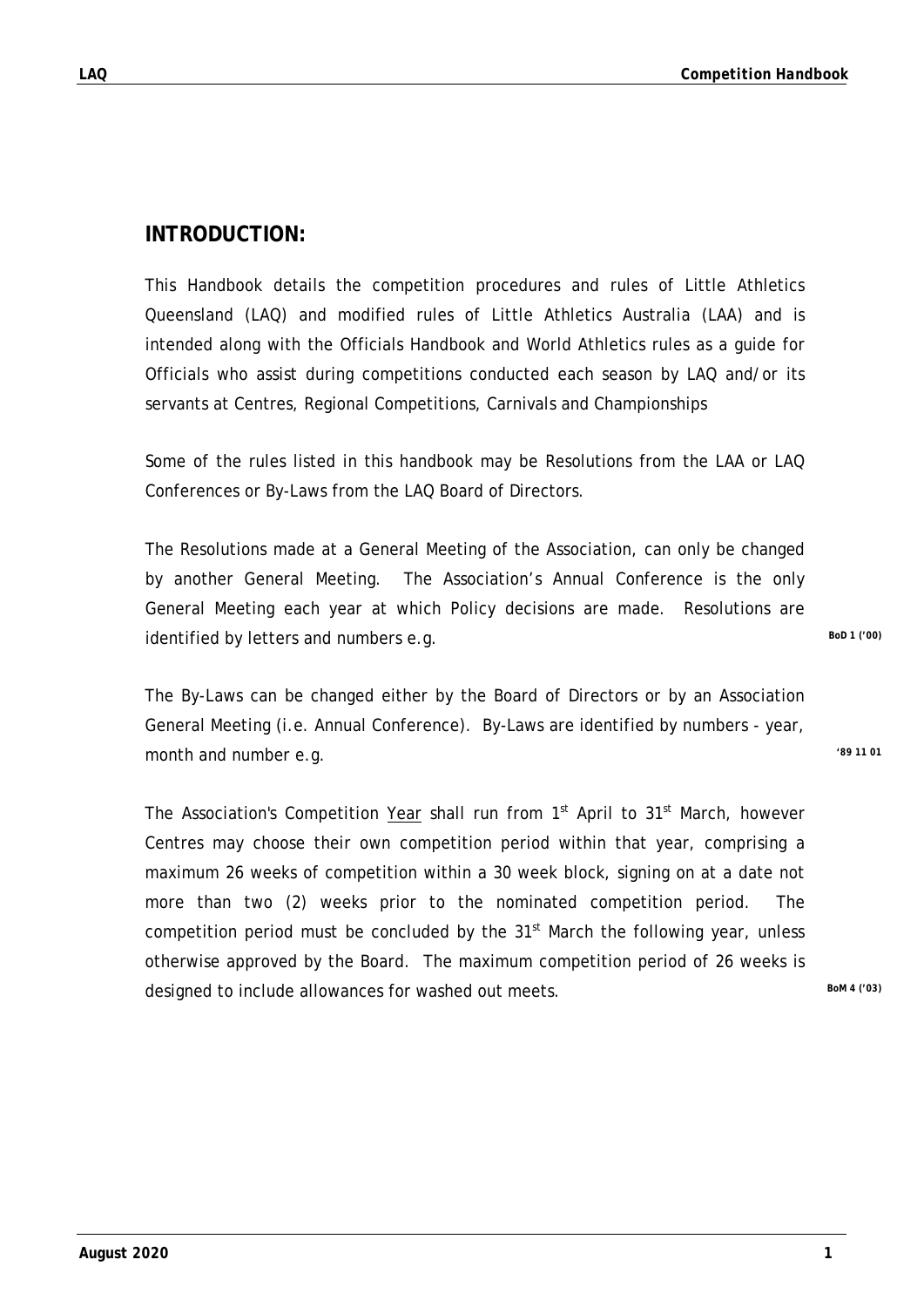| 8.3.        | ABANDONED ASSOCIATION COMPETITIONS / EVENTS | 28 |
|-------------|---------------------------------------------|----|
|             |                                             |    |
|             |                                             |    |
| August 2020 |                                             | ◠  |

| 2. |      | <b>EVENT &amp; EQUIPMENT SPECIFICATIONS</b>         | 5              |
|----|------|-----------------------------------------------------|----------------|
|    | 2.1. | <b>TRIAL EVENTS</b>                                 | 5              |
|    | 2.2. | <b>HURDLES</b>                                      | $\overline{5}$ |
|    | 2.3. | <b>RELAY BATONS</b>                                 | $\overline{7}$ |
|    | 2.4. | <b>STARTING BLOCKS</b>                              | $\overline{7}$ |
|    | 2.5. | <b>HIGH JUMP</b>                                    | $\overline{7}$ |
|    | 2.6. | LONG / TRIPLE JUMP                                  | $\overline{7}$ |
|    | 2.7. | <b>DISCUS</b>                                       | $\overline{7}$ |
|    | 2.8. | <b>JAVELIN</b>                                      | 8              |
|    | 2.9. | <b>SHOT PUT</b>                                     | 8              |
| 3. |      | <b>FOOTWEAR &amp; UNIFORM</b>                       | 8              |
|    | 3.1. | <b>FOOTWEAR &amp; SPIKES</b>                        | 8              |
|    | 3.2. | <b>COMPETITION UNIFORMS</b>                         | 9              |
| 4. |      | <b>INJURY &amp; MEDICATION</b>                      | 10             |
|    | 4.1. | <b>INJURY</b>                                       | 10             |
|    | 4.2. | <b>MEDICATION</b>                                   | 10             |
| 5. |      | THE COMPETITIONS                                    | 11             |
|    | 5.1. | <b>COMPETITION LEVELS</b>                           | 11             |
|    |      | 5.2. COMPETITION TYPES                              | 12             |
|    | 5.3. | <b>LAQ CARNIVALS</b>                                | 12             |
|    |      | 5.4. COMBINED EVENTS & COMBINED EVENT CHAMPIONSHIPS | 13             |
|    | 5.5. | THE RELAYS                                          | 15             |
|    | 5.6. | <b>REGIONAL &amp; STATE CHAMPIONSHIPS</b>           | 19             |
|    | 5.7. | LITTLE ATHLETICS AUSTRALIAN CHAMPIONSHIP            | 20             |
| 6. |      | <b>ELIGIBILITY / NOMINATION</b>                     | 20             |
|    | 6.1. | <b>ELIGIBILITY</b>                                  | 20             |
|    | 6.2. | <b>NOMINATION</b>                                   | 21             |
|    |      | 6.3. LATE NOMINATION                                | 21             |
|    | 6.4. | <b>QUALIFICATION TO STATE CHAMPIONSHIP EVENTS</b>   | 21             |
| 7. |      | <b>COMPETITION RULES</b>                            | 22             |
|    | 7.1. | <b>GENERAL</b>                                      | 22             |
|    | 7.2. | PROGRESSION TO THE NEXT ROUND / FINAL               | 22             |
|    | 7.3. | <b>CALL ROOM (Marshalling)</b>                      | 23             |
|    | 7.4. | <b>TRACK EVENTS</b>                                 | 23             |
|    | 7.5. | <b>WALKS</b>                                        | 24             |
|    | 7.6. | <b>FIELD EVENTS</b>                                 | 25             |
|    | 7.7. | <b>BEST PERFORMANCES</b>                            | 27             |
| 8. |      | <b>CLASHING &amp; CHANGE OR ABANDONED EVENTS</b>    | 28             |
|    | 8.1. | <b>CLASH OF EVENTS</b>                              | 28             |
|    | 8.2. | <b>CHANGE OF COMPETITION AREA</b>                   | 28             |

**1. [SUMMARY OF TRACK & FIELD EVENTS](#page-4-0) 4**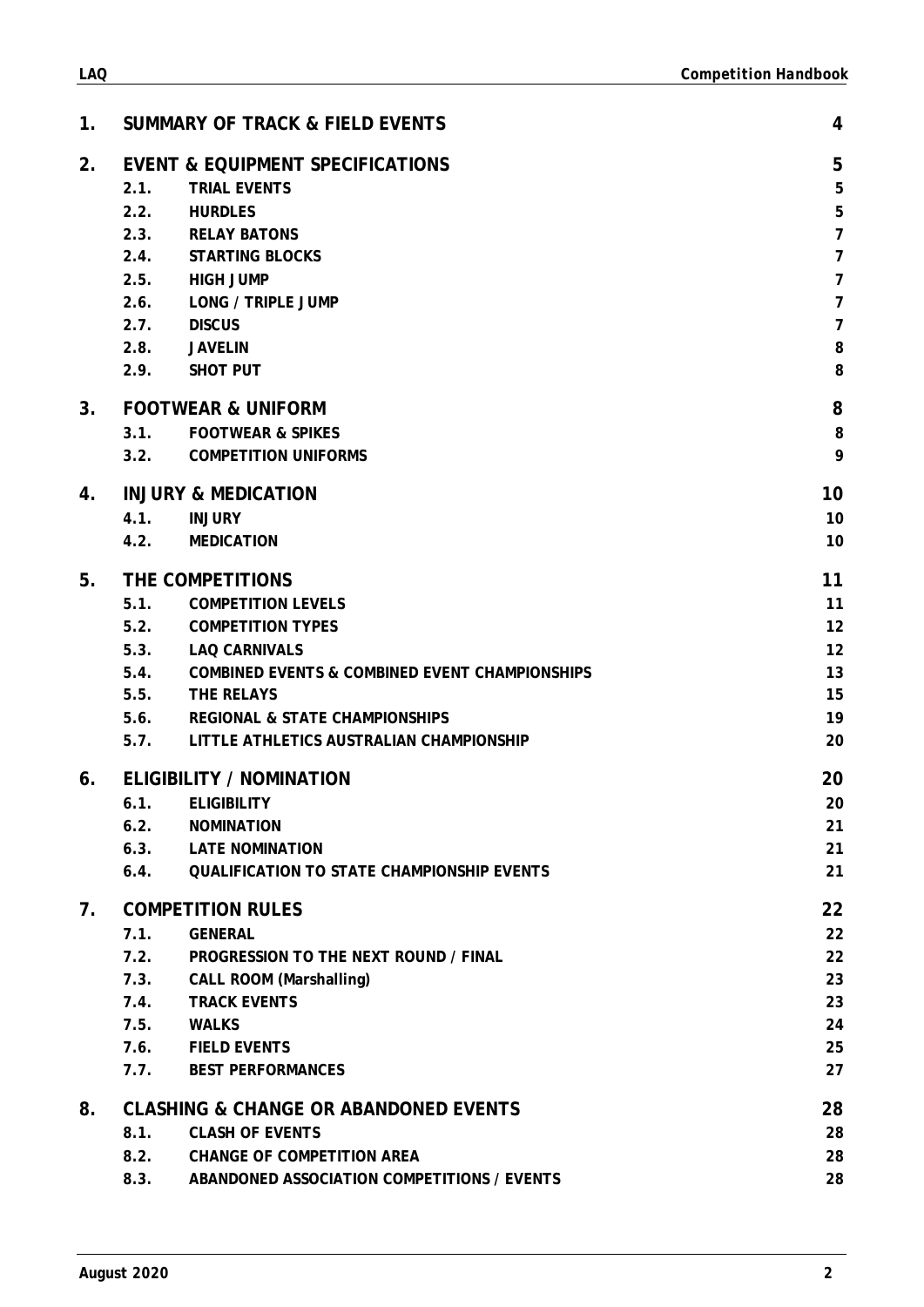| 9. |               | <b>PROTESTS / DISQUALIFICATIONS / APPEALS</b> | 29 |
|----|---------------|-----------------------------------------------|----|
|    | 9.1.          | <b>GENERAL</b>                                | 29 |
|    | 9.2.          | <b>PROTESTS</b>                               | 29 |
|    | 9.3.          | DISQUALIFICATION BY A REFEREE                 | 30 |
|    | 9.4.          | <b>APPEALS</b>                                | 30 |
|    | 10. OFFICIALS |                                               | 31 |
|    | $10.1$ .      | APPOINTMENT OF OFFICIALS                      | 31 |

**10.2. [TEAM MANAGERS](#page-31-2) 31**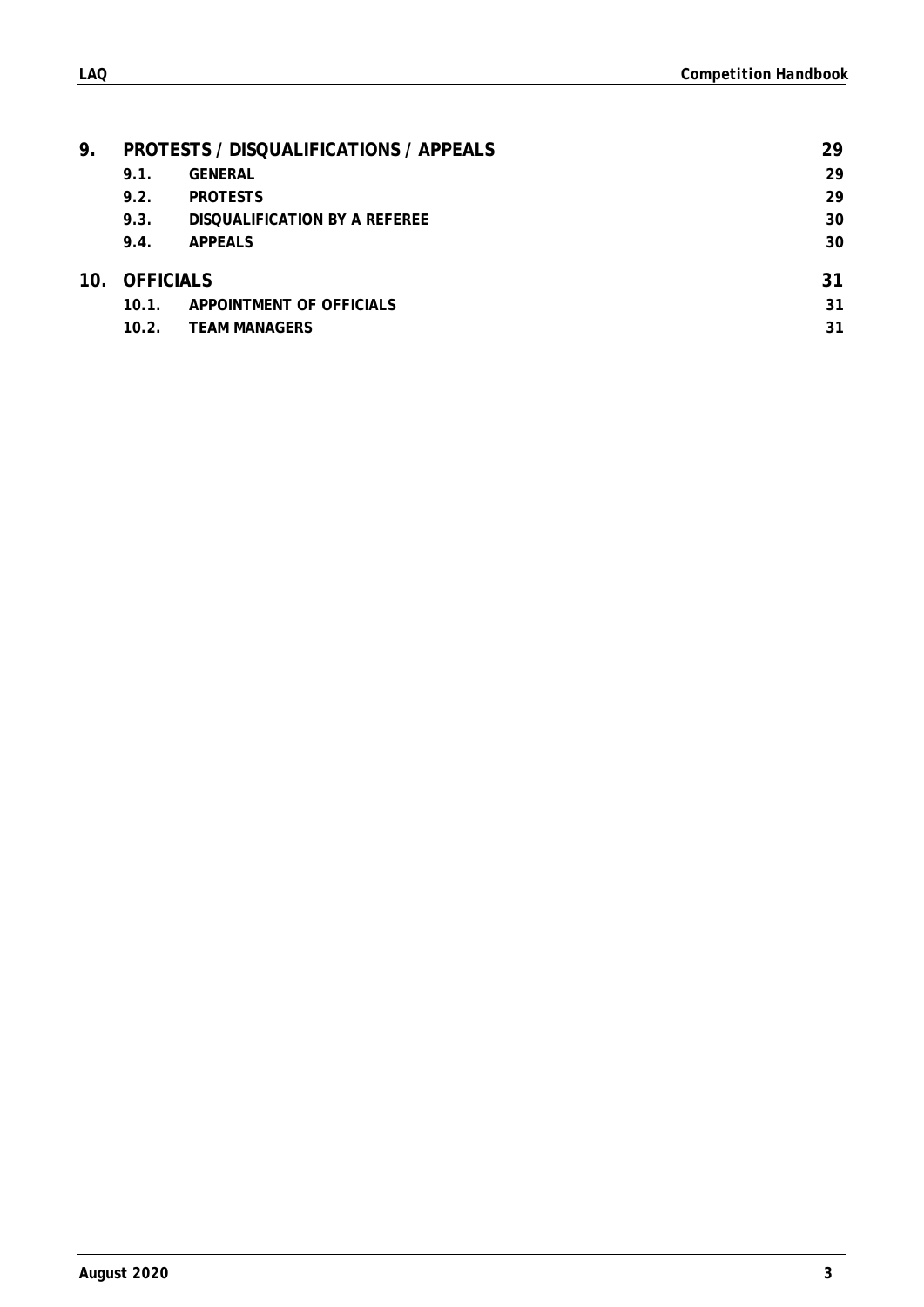# <span id="page-4-0"></span>**1. SUMMARY OF TRACK & FIELD EVENTS**

# **1.1 Summary of Standard Competition Events U9-U17s**

All events are for boys & girls unless otherwise stated.

| <b>EVENTS</b>                                                                                                                                   | U9         | U10                  | U11        | U12        | U13        | U 14       | U 15                 | U16                  | U17                  |
|-------------------------------------------------------------------------------------------------------------------------------------------------|------------|----------------------|------------|------------|------------|------------|----------------------|----------------------|----------------------|
| 70 metre                                                                                                                                        | $\sqrt{ }$ | $\sqrt{}$            |            |            |            |            |                      |                      |                      |
| 100 metre                                                                                                                                       | $\sqrt{ }$ | $\sqrt{ }$           | $\sqrt{}$  | $\sqrt{}$  | $\sqrt{ }$ | $\sqrt{}$  | $\sqrt{}$            | $\sqrt{}$            | $\sqrt{}$            |
| 200 metre                                                                                                                                       | $\sqrt{}$  | $\sqrt{\phantom{a}}$ | $\sqrt{}$  | $\sqrt{}$  | $\sqrt{ }$ | $\sqrt{}$  | $\sqrt{}$            | $\sqrt{}$            | $\sqrt{\phantom{a}}$ |
| 300 metre                                                                                                                                       |            |                      |            |            |            |            |                      |                      |                      |
| 400 metre                                                                                                                                       | $\sqrt{2}$ | $\sqrt{}$            | $\sqrt{ }$ | $\sqrt{}$  | $\sqrt{ }$ | $\sqrt{}$  | $\sqrt{}$            | $\sqrt{}$            | $\sqrt{}$            |
| 500 metre                                                                                                                                       |            |                      |            |            |            |            |                      |                      |                      |
| 700 metre                                                                                                                                       |            |                      |            |            |            |            |                      |                      |                      |
| 800 metre                                                                                                                                       | $\sqrt{ }$ | $\sqrt{ }$           | $\sqrt{ }$ | $\sqrt{}$  | $\sqrt{}$  | $\sqrt{}$  | $\sqrt{}$            | $\sqrt{}$            | $\sqrt{}$            |
| 1500 metre                                                                                                                                      |            |                      | $\sqrt{}$  | $\sqrt{}$  | $\sqrt{}$  | $\sqrt{}$  | $\sqrt{}$            | $\sqrt{}$            | $\sqrt{ }$           |
| 60m Hurdle                                                                                                                                      | $\sqrt{ }$ | $\sqrt{ }$           |            |            |            |            |                      |                      |                      |
| 80m Hurdle                                                                                                                                      |            |                      | $\sqrt{ }$ | $\sqrt{ }$ | $\sqrt{ }$ | G          |                      |                      |                      |
| 90m Hurdle                                                                                                                                      |            |                      |            |            |            | B          | G                    | G                    |                      |
| 100m Hurdle                                                                                                                                     |            |                      |            |            |            |            | В                    | В                    | G                    |
| 110m Hurdle                                                                                                                                     |            |                      |            |            |            |            |                      |                      | В                    |
| 200m Hurdle                                                                                                                                     |            |                      |            |            | $\sqrt{ }$ | $\sqrt{ }$ |                      |                      |                      |
| 300m Hurdle                                                                                                                                     |            |                      |            |            |            |            | $\sqrt{ }$           | $\sqrt{ }$           | $\sqrt{}$            |
| 300m Race Walk                                                                                                                                  |            |                      |            |            |            |            |                      |                      |                      |
| 700m Race Walk                                                                                                                                  | $\sqrt{}$  |                      |            |            |            |            |                      |                      |                      |
| 1100m Race Walk                                                                                                                                 |            | $\sqrt{}$            | $\sqrt{}$  |            |            |            |                      |                      |                      |
| 1500m Race Walk                                                                                                                                 |            |                      |            | $\sqrt{}$  | $\sqrt{}$  | $\sqrt{}$  | $\sqrt{}$            | $\sqrt{}$            | $\sqrt{}$            |
| 3000m Race Walk                                                                                                                                 |            |                      |            |            |            | $\sqrt{}$  | $\sqrt{}$            | $\sqrt{ }$           | $\sqrt{ }$           |
| 4 x 70 Relay                                                                                                                                    |            |                      |            |            |            |            |                      |                      |                      |
| 4 x 100 Relay                                                                                                                                   | $\sqrt{}$  | $\sqrt{}$            | $\sqrt{ }$ | $\sqrt{}$  | $\sqrt{}$  | $\sqrt{}$  | $\sqrt{}$            | $\sqrt{ }$           | $\sqrt{}$            |
| 4 x 200 Relay                                                                                                                                   | $\sqrt{}$  | $\sqrt{}$            |            |            |            |            |                      |                      |                      |
| <b>Swedish Relay</b>                                                                                                                            |            |                      | $\sqrt{}$  | $\sqrt{}$  | $\sqrt{}$  | $\sqrt{}$  | $\sqrt{ }$           | $\sqrt{}$            | $\sqrt{}$            |
| 4 x Medley Relay                                                                                                                                |            |                      | $\sqrt{}$  | $\sqrt{}$  | $\sqrt{ }$ | $\sqrt{}$  |                      |                      |                      |
| 1000m Cross Country                                                                                                                             | $\sqrt{ }$ | $\sqrt{}$            | $\sqrt{}$  | $\sqrt{ }$ | $\sqrt{ }$ | $\sqrt{}$  | $\sqrt{}$            | $\sqrt{}$            | $\sqrt{}$            |
| 2000m Cross Country                                                                                                                             |            |                      | $\sqrt{}$  | $\sqrt{}$  | $\sqrt{ }$ | $\sqrt{}$  | $\sqrt{}$            | $\sqrt{}$            | $\sqrt{}$            |
| 3000m Cross Country                                                                                                                             |            |                      |            |            | $\sqrt{ }$ | $\sqrt{}$  | $\sqrt{}$            | $\sqrt{}$            | $\sqrt{}$            |
| 4000m Cross Country                                                                                                                             |            |                      |            |            |            |            | $\sqrt{2}$           | $\sqrt{}$            | G                    |
| 6000m Cross Country                                                                                                                             |            |                      |            |            |            |            |                      |                      | B                    |
| Long Jump                                                                                                                                       | $\sqrt{ }$ | $\sqrt{}$            | $\sqrt{}$  | $\sqrt{}$  | $\sqrt{}$  | $\sqrt{}$  | $\sqrt{}$            | $\sqrt{}$            | $\sqrt{}$            |
| <b>Triple Jump</b>                                                                                                                              |            |                      | $\sqrt{}$  | $\sqrt{}$  | $\sqrt{ }$ | $\sqrt{}$  | $\sqrt{\phantom{a}}$ | $\sqrt{\phantom{a}}$ | $\sqrt{}$            |
| <b>High Jump</b>                                                                                                                                | $\sqrt{ }$ | $\sqrt{}$            | $\sqrt{}$  | $\sqrt{}$  | $\sqrt{}$  | $\sqrt{}$  | $\sqrt{}$            | $\sqrt{}$            | $\sqrt{}$            |
| <b>Shot Put</b>                                                                                                                                 | $\sqrt{ }$ | $\sqrt{}$            | $\sqrt{}$  | $\sqrt{}$  | $\sqrt{}$  | $\sqrt{}$  | $\sqrt{}$            | $\sqrt{}$            | $\sqrt{\phantom{a}}$ |
| <b>Discus</b>                                                                                                                                   | $\sqrt{ }$ | $\sqrt{}$            | $\sqrt{}$  | $\sqrt{}$  | $\sqrt{}$  | $\sqrt{}$  | $\sqrt{}$            | $\sqrt{}$            | $\sqrt{ }$           |
| Javelin                                                                                                                                         |            |                      | $\sqrt{}$  | $\sqrt{}$  | $\sqrt{ }$ | $\sqrt{}$  | $\sqrt{}$            | $\sqrt{}$            | $\sqrt{}$            |
| Vortex / Turbo Jav                                                                                                                              |            |                      |            |            |            |            |                      |                      |                      |
| Centre & LAQ Competition<br>Legend:<br>$\sqrt{}$<br>Not permitted<br>Optional at Centre only<br>LAA Standard Events (may be eligible for ABP's) |            |                      |            |            |            |            |                      |                      |                      |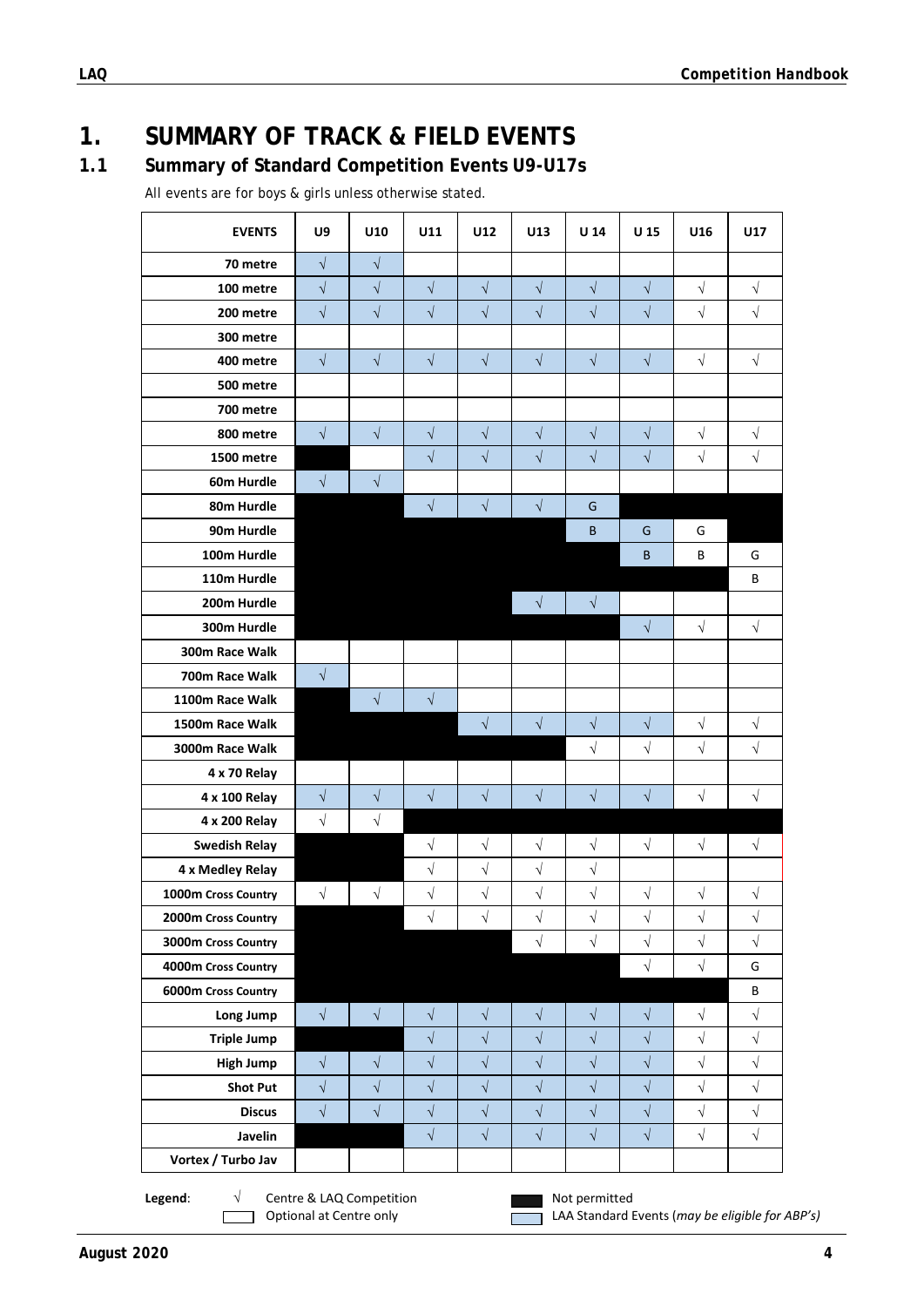### **1.2 Standard Development Events (U6 to U8)**

1.2.1 All events are for boys & girls unless otherwise stated. Events must not exceed the distances and / or specifications as listed.

| <b>Event Type</b> | U <sub>6</sub>                                   | U7                                               | U8                                                                 |
|-------------------|--------------------------------------------------|--------------------------------------------------|--------------------------------------------------------------------|
| Race Walks        | N/A                                              | N/A                                              | Up to and including 700m                                           |
| Sprints           | Up to and including 100m                         | Up to and including 200m                         | Up to and including 200m                                           |
| <b>Hurdles</b>    | 60m, max height 20cm<br>(PVC training hurdles)   | 60m, max height 30cm                             | 60m, max height 45cm                                               |
| Middle Distances  | Up to and including 300m<br>(pack start)         | Up to and including 500m<br>(pack start)         | Up to and including 700m<br>(pack start)                           |
| <b>Throws</b>     | Shot Put - 1kg<br>Discus - 350g<br>Vortex - 300g | Shot Put - 1kg<br>Discus - 350g<br>Vortex - 300q | Shot Put - 1.5kg<br>Discus - 500g<br>Vortex or<br>Turbo Jav - 300g |
| Horizontal Jumps  | Long Jump<br>(using mat or sand)                 | Long Jump<br>(using mat or sand)                 | Long Jump<br>(using mat or sand)                                   |
| Vertical Jumps    | N/A                                              | N/A                                              | High Jump<br>(scissors only: bar or<br>flexy rope)                 |
| Relays            | Max leg of 100m                                  | Max leg of 200m                                  | Max leg of 200m                                                    |

# <span id="page-5-0"></span>**2. EVENT & EQUIPMENT SPECIFICATIONS**

### <span id="page-5-1"></span>**2.1. TRIAL EVENTS**

2.1.1. Centres at the instruction of the BoD or Conference are able to trial events, event specifications changes, and age groups in Queensland, to take the results of such trials to the Little Athletics Australian (LAA) Conference. Refer to the Association Constitution and the Resolutions and By-laws for implementation of trial procedures.

#### <span id="page-5-2"></span>**2.2. HURDLES**

2.2.1. Distance and Age Specifications

|                  |        | U6    | U7    | U8  | U9    | U <sub>10</sub> | U11 | U12 | U13 | U14 | U15 | U16 | U17 |
|------------------|--------|-------|-------|-----|-------|-----------------|-----|-----|-----|-----|-----|-----|-----|
| 60 <sub>mH</sub> | (20cm) | ΒG    | $---$ |     |       |                 |     |     |     |     |     |     |     |
| 60 <sub>mH</sub> | (30cm) | $---$ | BG    | --- |       |                 |     |     |     |     |     |     |     |
| 60 <sub>mH</sub> | (45cm) | $---$ | ---   | BG  | ΒG    | $---$           |     |     |     |     |     |     |     |
| 60 <sub>mH</sub> | (60cm) | ---   |       |     | $---$ | BG              |     |     |     |     |     |     |     |
| 80mH             | (60cm) | $---$ |       |     |       | ---             | BG  | --- |     |     |     |     |     |
| 80mH             | (68cm) | ---   |       |     |       |                 | --- | ΒG  | --- |     |     |     |     |
| 80mH             | (76cm) | $---$ |       |     |       |                 |     | --- | BG  | G   | --- |     |     |
| 90mH             | (76cm) | $---$ |       |     |       |                 |     |     | --- | B   | G   | G   |     |
| 100mH            | (76cm) | ---   |       |     |       |                 |     |     |     |     | B   | B   | G   |
| 110mH            | (76cm) | $---$ |       |     |       |                 |     |     |     |     |     |     | B   |
| 200mH            | (68cm) | ---   |       |     |       |                 |     |     | BG  |     |     |     |     |
| 200mH            | (76cm) | ---   |       |     |       |                 |     |     | --- | BG  | --- |     |     |
| 300mH            | (76cm) | ---   |       |     |       |                 |     |     |     |     | BG  | BG  | BG  |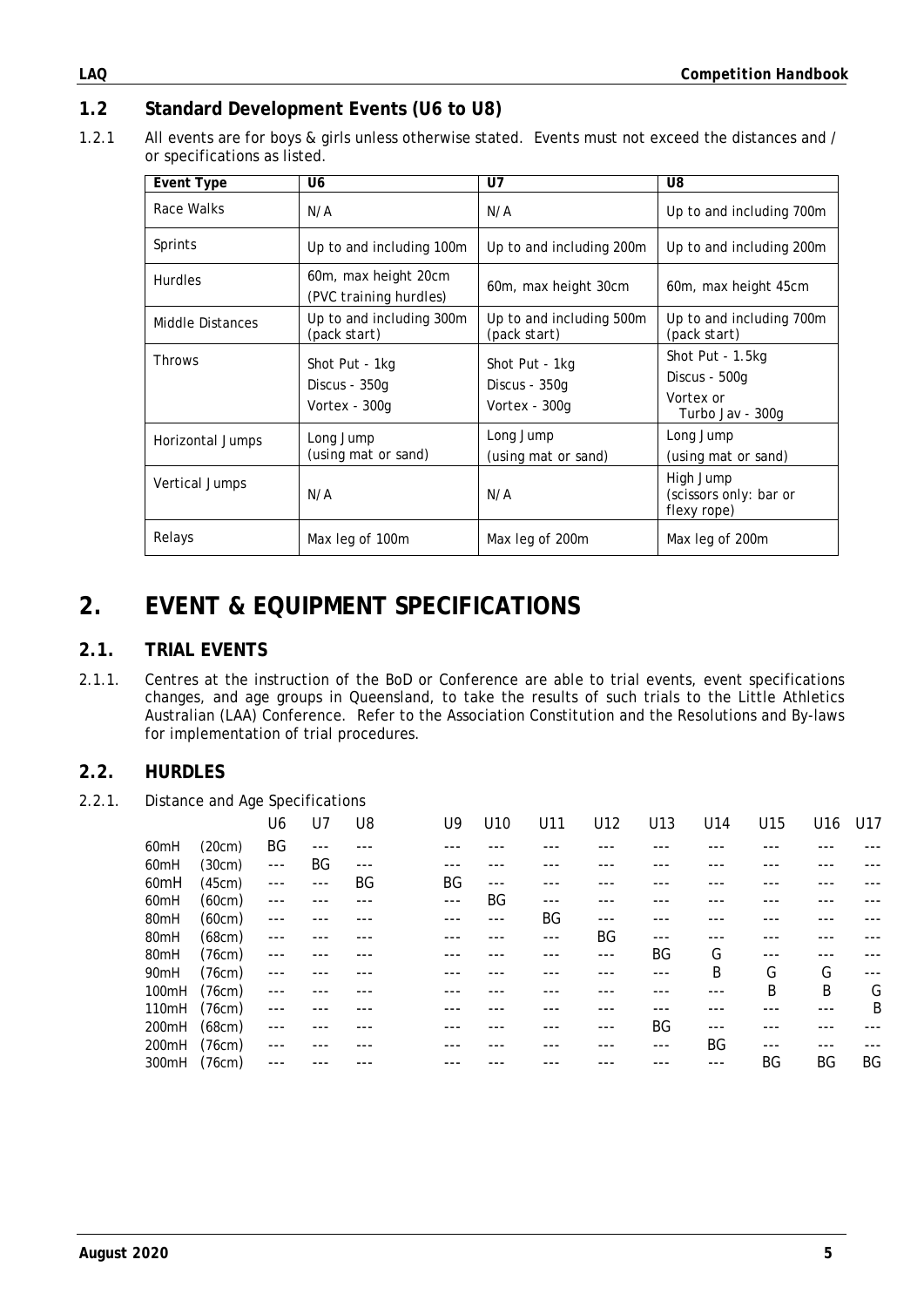2.3.2. Flights, Spacing and Height Specifications

| Fights, spacing and Height specifications |            |                                 |                                               |           |
|-------------------------------------------|------------|---------------------------------|-----------------------------------------------|-----------|
| 60 <sub>m</sub>                           | 6 Flights  | @                               | 7m spacing, 12m lead in, 13m run out          |           |
|                                           |            |                                 | 20cm<br>U6 Boys & Girls                       |           |
|                                           |            |                                 | 30cm<br>U7 Boys & Girls                       |           |
|                                           |            |                                 | 45cm<br>U8 & U9 Boys & Girls                  |           |
|                                           |            |                                 | U10 Boys & Girls<br>60cm                      |           |
| 80m                                       | 9 Flights  | $^\text{\textregistered}$       | 7m spacing, 12m lead in, 12m run out          |           |
|                                           |            |                                 | 60cm<br>U11 Boys & Girls                      |           |
|                                           |            |                                 | U12 Boys & Girls<br>68cm                      | LAA ('17) |
|                                           |            |                                 | U13 Boys & Girls, U14 Girls<br>76cm           |           |
| 90 <sub>m</sub>                           | 9 Flights  | $^{\scriptsize\textregistered}$ | 8m spacing, 13m lead in, 13m run out          |           |
|                                           |            |                                 | U14 Boys, U15 & 16 Girls<br>76cm              |           |
| 100m                                      | 10 Flights | @                               | 8.5m spacing, 13m lead in, 10.5m run out      |           |
|                                           |            |                                 | U15 - 16 Boys & U17 Girls<br>76cm             | 150909    |
| 110m                                      | 10 Flights | @                               | 9.14m spacing, 13.72m lead in, 14.02m run out |           |
|                                           |            |                                 | 76cm<br>17 Boys                               | '150909   |
| 200m                                      | 5 Flights  | $^{\scriptsize\textregistered}$ | 35m spacing, 20m lead in, 40m run out         |           |
|                                           |            |                                 | 68cm<br>U13 Boys & Girls                      |           |
|                                           |            |                                 | U14 Boys & Girls<br>76cm                      | '160712   |
| 300m                                      | 7 Flights  | @                               | 35m spacing, 50m lead in, 40 run out          |           |
|                                           |            |                                 | U15 to U17 Boys & Girls<br>76cm               | '150909   |
|                                           |            |                                 |                                               |           |

- 2.3.3. Any Centre and or Regional Championships Venue that is not able to cater for a full 110m distance shall have the ability to conduct the event over 100m and minus one hurdle flight. In these instances the 110mH flights may be set up so that the run in and spacing meet LAQ 110mH<br>considerations between the runged becomes the charter. specifications, however the runout would be shorter.
- 2.3.4. The standard competition hurdle shall be made of metal with the top bar of wood or other suitable material. Hurdles shall consist of two feet and two uprights supporting a crossbar.
	- a) Hurdles used for U6s should be made of light weight material e.g. PVC or similar extruded<br>200714<br>200714 plastics *'20 07 14*
- 2.3.5. The hurdle crossbar shall be adjustable in height. The face of the crossbar shall be 7cm in width and shall be 120cm in length. The end of the crossbar shall project 5cm to 7.5cm outside the hurdle frame upright.
- 2.3.6. Each crossbar should be painted white and have black or coloured stripes painted or taped to the bar.
- 2.3.7. The hurdle shall be so designed that it shall just resist a force of 2 to 3kgs, applied at the top edge of the crossbar.
- 2.3.8. Hurdles designed to collapse on contact may have feet that are designed to go on the non-approach<br><sup>19.05.08</sup> side, or straddle the hurdle placement line.
- 2.3.9. Collapsible type means when a hurdle is knocked down it lays flat on the track without any part of the hurdle protruding.
	- a) All Centres must be using collapsible hurdles by the commencement of the 2019/2020<br>EAA('13) season. *LAA ('13)*

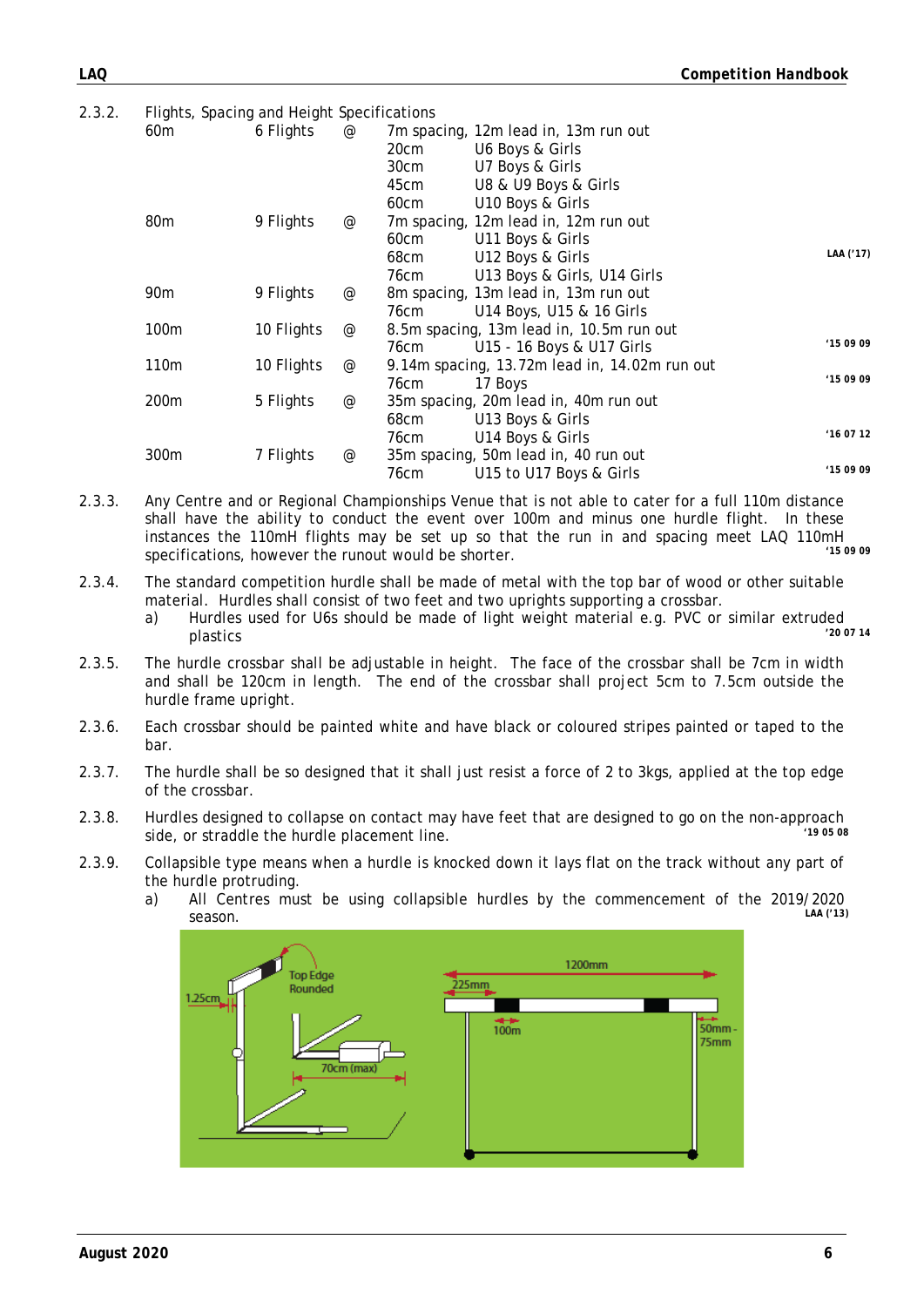### <span id="page-7-0"></span>**2.3. RELAY BATONS**

- 2.3.1. The baton specifications are:<br>a) Diameter 32mm
	- a) Diameter 32mm (+/- 2mm)
	- b) Length minimum 280mm, maximum 300mm<br>c) Weight minimum 50g
	- c) Weight minimum 50g *LAA ('17)*

#### <span id="page-7-1"></span>**2.4. STARTING BLOCKS**

- 2.4.1. At the discretion of the Centre Committee, U11 to U17 athletes have the option to use starting blocks at Centre Competitions in laned events up to 400M including the first leg of the relay races. Starting blocks may be provided by the Centre or by the athlete, only if not provided by the<br>Control belocation Centre. *BoD C9 ('14)*
- 2.4.2. At the discretion of the Regional Committee, U11 to U17 athletes have the option to use starting blocks at the Regional competitions in laned events up to 400m including the first leg of the relay<br>races. Only blocks provided by the Begion shall be used races. Only blocks provided by the Region shall be used.
- 2.4.3. U11 to U17 athletes have the option to use starting blocks at the Carnivals and Championships in laned events up to 400m including the first leg of the relay races. Starting blocks to be provided by<br>the Association  $\frac{BOD \, CIO \, (14)}{BOD \, CIO}$ the Association.

#### <span id="page-7-2"></span>**2.5. HIGH JUMP**

- 2.5.1. U8 to U10 Scissors only: onto low scissors mat
	- a) The minimum height of scissors jump mats should be 15cm, the maximum should be 30cm.
	- b) The landing area should not be less than 5m x 3m
- 2.5.2. U11 to U17 Scissors or flop technique: onto appropriate thickness and density flop mats. *LAA ('16)* a) The minimum height of the flop mats should be 40cm (preference to 50cm or higher)
	- b) The landing area for the flop should not be less than 5m x 3m

#### <span id="page-7-3"></span>**2.6. LONG / TRIPLE JUMP**

2.6.1. Age Group Specifications

|                              | U6 | U7 | U8 | U9.   | U <sub>10</sub> | U11   | U12 | U13 | U14 | U15 | U16 | U17             |
|------------------------------|----|----|----|-------|-----------------|-------|-----|-----|-----|-----|-----|-----------------|
| Long Jump                    |    |    |    |       |                 |       |     |     |     |     |     |                 |
| $1m \times \frac{1}{2}m$ mat | ΒG | ΒG | ΒG | BG    | ΒG              | $---$ |     |     |     |     |     |                 |
| 1.22m x 20cm                 |    |    |    | $---$ | $---$           | ΒG    | ΒG  | ΒG  | ΒG  | ΒG  | BG  | BG              |
| Triple Jump                  |    |    |    |       |                 |       |     |     |     |     |     |                 |
| 1.22m x 20cm                 |    |    |    | ---   | $---$           | BG    | BG  | ΒG  | ΒG  | ΒG  | BG  | BG<br>LAA ('16) |

#### <span id="page-7-4"></span>**2.7. DISCUS**

#### 2.7.1. Age Group & Weight Specifications

|       | U6    | J7     | U8      | U9    | U10 | U11   | U12    | U13     | U14   | U <sub>15</sub> | U16    | U17   |  |
|-------|-------|--------|---------|-------|-----|-------|--------|---------|-------|-----------------|--------|-------|--|
| 350g  | ΒG    | BG     | $- - -$ | $---$ |     | ---   | $---$  | $-- -$  | ---   | $--$            | ---    | $--$  |  |
| 500g  | $---$ | $-- -$ | BG      | ΒG    | BG  | BG    | $---$  | $- - -$ | ---   | $---$           | ---    | $--$  |  |
| 750g  | $---$ | ---    | ---     | $---$ | --- | $---$ | ΒG     | BG      | $---$ | $---$           | $---$  | $---$ |  |
| 1kg   | $--$  | ---    | ---     | $---$ | --- | ---   | $-- -$ | $---$   | ΒG    | BG              | ΒG     | G     |  |
| 1.5kg | $--$  |        |         | $--$  |     | ---   | $---$  | $---$   | ---   | $---$           | $-- -$ | B     |  |

- 2.7.2. U6 to U17 athletes will use rubber / synthetic compound discus in normal Centre competition.
- 2.7.3. U13 to U17 athletes competing in the Multi-Events or individual discus event at Winter, Regional and State Championships, LAQ Carnivals, Regional Relay or State Relay Championships shall have the choice of a metal rimmed discus (if available) or a rubber discus of the weight relevant to their<br>200 around 10.05.08 age group. *'10 05 08*
- 2.7.4. The weight tolerance shall be between zero and +0.025kg. The tolerance of the diameter shall be within the minimum and maximum listed:

|  | $350g$ : 119 ~ 121mm | 180 ~ 182mm<br>1kg: l |          |
|--|----------------------|-----------------------|----------|
|  | $500g$ : 134 ~ 139mm | 1.5kg: 200 ~ 202mm    |          |
|  | $750g$ : 154 ~ 156mm |                       | 19 05 08 |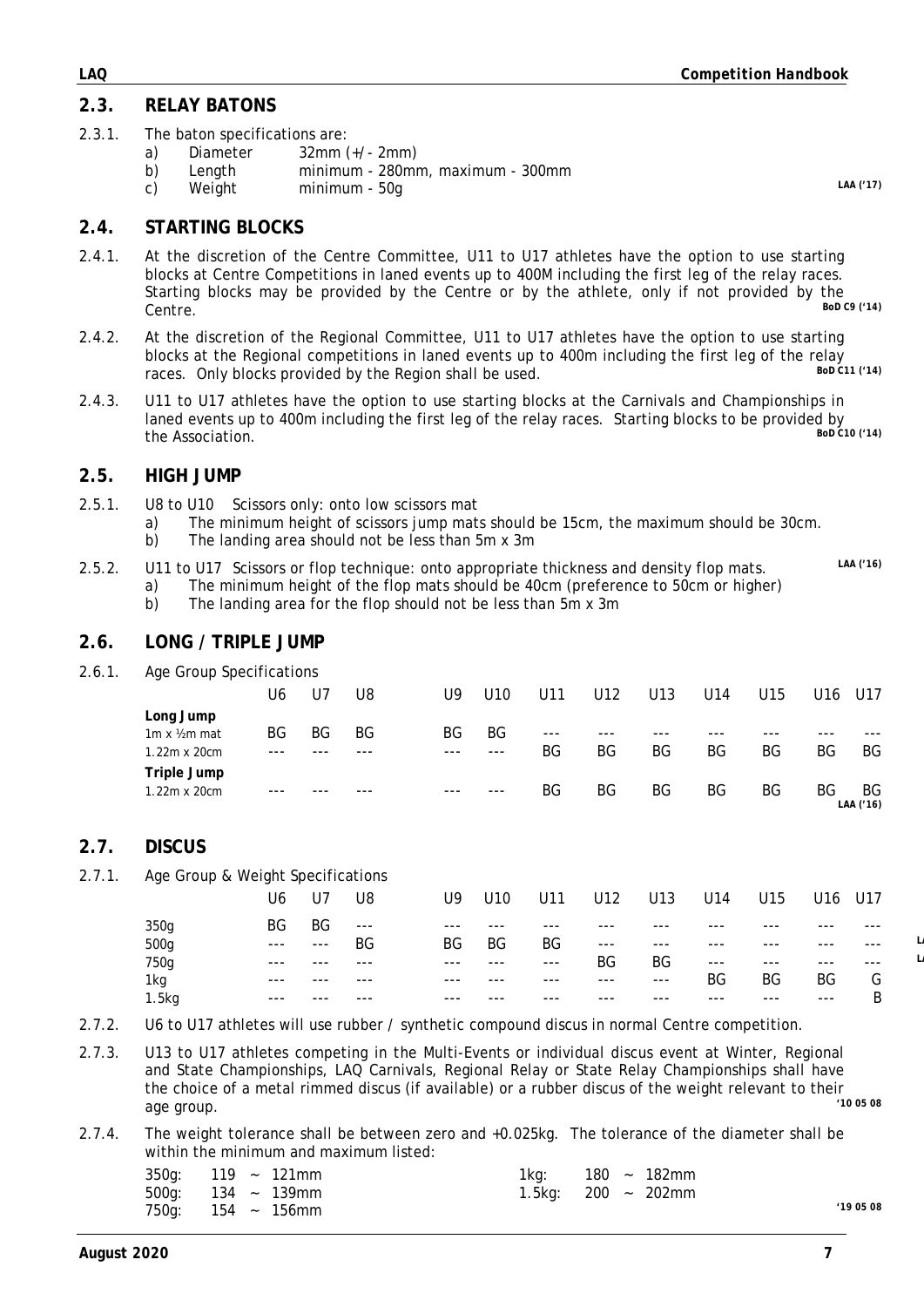# <span id="page-8-3"></span>**3.1. FOOTWEAR & SPIKES**

<span id="page-8-2"></span>**3. FOOTWEAR & UNIFORM**

- 3.1.1. Shoes must be worn by all athletes while competing in any LAQ sanctioned track and field competition. Any person seeking exemption from wearing shoes must support their application<br>with a relevant modical certificate on the day of competition, before competing with a relevant medical certificate on the day of competition, before competing.
- 3.1.2. No athlete may wear football boots or cleats in an event.

within the minimum and maximum listed

#### 3.1.3. Spikes

- a) At Centre level at the Centre Management discretion, athletes from U11 age group and upwards are able to wear spikes in appropriate events as detailed in the table below.
- b) Athletes in the U6 to U10 age groups may not wear spike shoes.
- c) Athletes in the U11 to U12 age groups may wear spike shoes in long jump, triple jump, high<br>iump and jouelip and in quante run optically in longe jump and javelin and in events run entirely in lanes.
- d) Athletes in the U13 to U17 age groups may wear spike shoes in long jump, triple jump, high<br>iump, javelin and in all track events (except walks) jump, javelin and in all track events (except walks).
- e) Needle / pin spikes are prohibited on synthetic tracks at LAQ Competitions including Regional<br>Competitions (19.05.08)  $Competitions.$
- f) On synthetic track: spikes must be no longer than 7mm.
- g) On synthetic field: spikes must be no longer than 9mm.<br>*Allowed spike styles*
- h) On grass track or field: spikes must be no longer than 12mm.
- i) Any number of spikes up to 11 may be accommodated on each shoe, but the number of spike<br>nositions shall not exceed 11 positions shall not exceed 11.
- j) Spike shoes must be worn with all holes filled with a complete set of spikes, with no more<br>than two blanks / slugs installed than two blanks / slugs installed.
- k) Spike shoes must only be worn during an event and are not to be worn to and from an event
- l) Spiked shoes must not be worn in the stand or outer areas of the track.
- m) Spiked shoes should be carried in a suitable bag at all times and stored safely when not in use.

Any athlete not exercising care when using spikes may be disqualified from wearing them for the remainder of the competition.

<span id="page-8-1"></span>

| 2.8.2. |                 |                                   |         |         |       | The shaft of the javelin shall be constructed completely of metal or other suitable material. The<br>weight tolerance shall be between zero and +0.025kg |                 |     |                 |           |           |     |     | '190508 |
|--------|-----------------|-----------------------------------|---------|---------|-------|----------------------------------------------------------------------------------------------------------------------------------------------------------|-----------------|-----|-----------------|-----------|-----------|-----|-----|---------|
| 2.9.   | <b>SHOT PUT</b> |                                   |         |         |       |                                                                                                                                                          |                 |     |                 |           |           |     |     |         |
| 2.9.1. |                 | Age Group & Weight Specifications |         |         |       |                                                                                                                                                          |                 |     |                 |           |           |     |     |         |
|        |                 |                                   | U6      | U7      | U8    | U9                                                                                                                                                       | U <sub>10</sub> | U11 | U <sub>12</sub> | U13       | U14       | U15 | U16 | U17     |
|        | 1kg             | blue                              | BG      | BG      | $---$ |                                                                                                                                                          |                 |     |                 |           |           |     |     |         |
|        | 1.5kg           | yellow                            | $- - -$ | $- - -$ | BG    | ---                                                                                                                                                      |                 | --- |                 |           |           |     |     |         |
|        | 2kg             | orange                            | ---     |         |       | ΒG                                                                                                                                                       | BG              | ΒG  | BG              | $-- -$    |           |     |     |         |
|        | 3kg             | white                             |         |         |       |                                                                                                                                                          |                 |     | ---             | <b>BG</b> | <b>BG</b> | G   | G   | G       |
|        | 4kg             | red                               | ---     |         |       |                                                                                                                                                          |                 |     |                 | ---       | ---       | B   | B   | $---$   |
|        | 5kg             | green                             |         |         |       |                                                                                                                                                          |                 |     |                 |           |           |     |     | B       |

2.9.2. The weight tolerance shall be between zero and +0.025kg. The tolerance of the diameter shall be<br><sup>29.05.</sup> <sup>19.05.08</sup>

 $100 - 120$ mm

1kg: 76 ~ 86mm 3kg: 85 ~ 110mm 1.5kg: 76 ~ 86mm 4kg: 95 ~ 110mm

*700g* --- --- --- --- --- --- --- --- --- B B B

<span id="page-8-0"></span>2.8.1. Age Group & Weight Specifications U6 U7 U8 U9 U10 U11 U12 U13 U14 U15 U16 U17 *400g* --- --- --- --- --- BG BG G G --- --- --- *500g* --- --- --- --- --- --- --- --- --- G G G *600g* --- --- --- --- --- --- --- B B --- --- ---

| tions including Reg |
|---------------------|
| Allowed st          |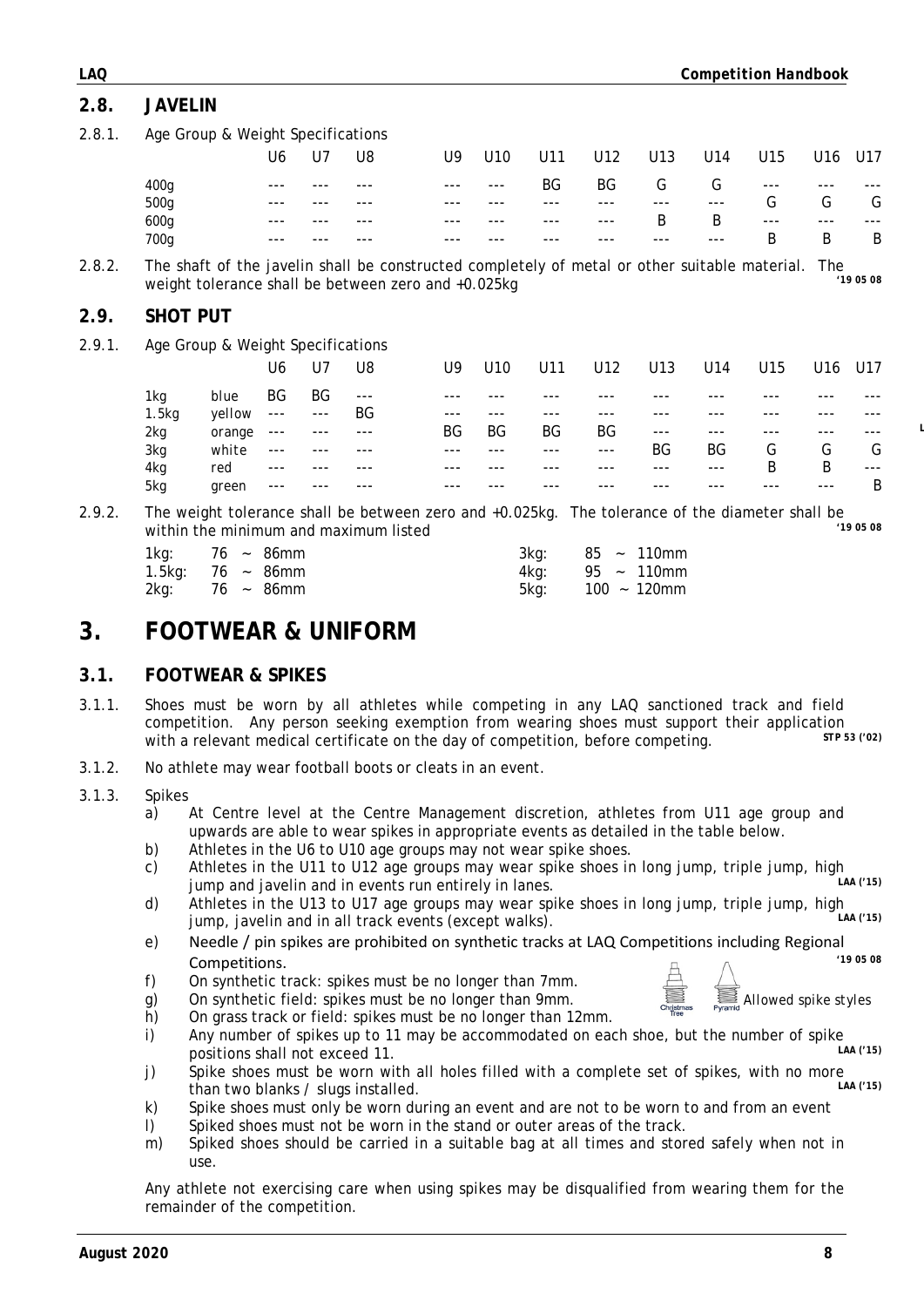3.1.4. Age & Event Specifications

| rigo a Evont opoon loations |     |    |    |       |       |                           |             |                       |                       |                       |                  |                  |
|-----------------------------|-----|----|----|-------|-------|---------------------------|-------------|-----------------------|-----------------------|-----------------------|------------------|------------------|
|                             | U6  | U7 | U8 | U9    | U10   | U11                       | U12         | U13                   | U14                   | U15                   | U <sub>16</sub>  | U17              |
| Track                       |     |    |    |       |       |                           |             |                       |                       |                       |                  |                  |
| Laned                       |     |    |    |       |       | SϖS                       | $S\varpi S$ | $S\overline{\omega}S$ | $S\overline{\omega}S$ | $S\overline{\omega}S$ | SϖS              | S <del>ω</del> S |
| Unlaned                     |     |    |    |       |       |                           | $---$       | $S\varpi S$           | $S\varpi S$           | $S\overline{\omega}S$ | SϖS              | S <del>ω</del> S |
| Relays                      | --- |    |    | $---$ | $---$ | $\mathsf{I} \mathsf{r}^*$ | Ir $*$      | $S\overline{\omega}S$ | $S\overline{\omega}S$ | $S\overline{\omega}S$ | $S\varpi S$      | S <del>ω</del> S |
| Field                       |     |    |    |       |       |                           |             |                       |                       |                       |                  |                  |
| V Jumps                     |     |    |    |       |       | SϖS                       | $S\varpi S$ | $S\overline{\omega}S$ | $S\varpi S$           | $S\overline{\omega}S$ | S <del>ω</del> S | S <del>ω</del> S |
| H Jumps                     |     |    |    |       | $---$ | SϖS                       | $S\varpi S$ | $S\varpi S$           | $S\varpi S$           | $S\overline{\omega}S$ | SϖS              | $S\varpi S$      |
| Javelin                     |     |    |    |       |       | ՏϖS                       | $S\varpi S$ | $S\varpi S$           | $S\varpi S$           | $S\varpi S$           | SϖS              | S <del>ω</del> S |
|                             |     |    |    |       |       |                           |             |                       |                       |                       |                  |                  |

Legend:

 $S<sub>σ</sub>S$  May wear spike shoes with spikes<br>Ir 1111 - 1112 Athletes competing in 4

- U11 U12 Athletes competing in 4 x 100m Relays may wear spike shoes with spikes
	- Athletes competing in U13 U17 Relay teams may wear spike shoes with spikes

#### <span id="page-9-0"></span>**3.2. COMPETITION UNIFORMS**

- 3.2.1. When presenting to the Call Room or Competition arena, all athletes must be attired in correct Centre uniform as approved by LAQ. The uniform must be worn in compliance with the items design, e.g. not rolled up or down. Refer to the LAQ Uniform and SunSafe Policies and World Athletics Handbook for further information
	- a) The Registration number is to be affixed to the front of the uniform top and must be entirely visible.
	- b) The age label is to be affixed to the left shirt sleeve or, in the case of a crop top or singlet, on the left side of the shorts or similar.
	- c) The Coles patch must be adhered to the front right chest side of the uniform.
- 3.2.2. Failure to comply with the uniform rules and policies may lead to the athlete not being allowed to enter the competition arena.
- 3.2.3. Uniform Infringements

If an athlete arrives at the Call Room or is on the arena and found to be out of uniform, the following procedure shall be followed:

- a) Athletes in the U13 and older age groups may be approached directly on the arena or in the Call Room and be given a verbal warning for a uniform infringement without the presence of a Team Manager. These age groups are to be advised that they may continue to compete in that event if time does not allow the infringement to be fixed prior the event or that the<br>infringement must be restified prior to their post suppt. infringement must be rectified prior to their next event.
- b) Athletes in the U12 and younger age groups will not be approached. However, Team Managers will be called to ensure that the uniform infringement be rectified prior to their<br>next event (17.03.08) next event. *'17 03 08*
- c) The appropriate Official will complete a uniform infringement report, which will be provided to the Uniform Manager as soon as possible prior the event being completed.
- d) The Uniform Manager shall contact the Announcer to call for the relevant Centre's Team Manager to report to the Uniform Manager or appointed Official(s).
- e) The Uniform Manager will advise the Team Manager:
	- of the athletes details and the uniform infringement e.g. bike pants rolled down from the waist, incorrect coloured shorts, compression garments only on boys, missing patch(es) or registration number and
	- that they are requested to ensure that the uniform infringement be fixed so that the athlete reports to the next event in correct uniform.
- f) If the infringement is due to a logo, the logo may be covered with tape at the Call Room.
- g) If an athlete is reported for a uniform infringement in the Call Room or on the arena for a second time, the athlete may be disqualified at the discretion of a Start / Track Referee, Field Referee, Meet Manager or Competition Manager.
- h) The athlete may only be approached on the arena prior to the start of event's competition or at the conclusion of the event's competition or while in the Call Room.
- i) After the competition, a letter will be issued to the Centre(s) whose affiliated athletes were reported of uniform infringements.
- j) Athletes who are reported for Uniform infringements at following LAQ competitions in the same season, may be DQ'd from competing in the competition at the discretion of a Meet Manager or Competition Manager.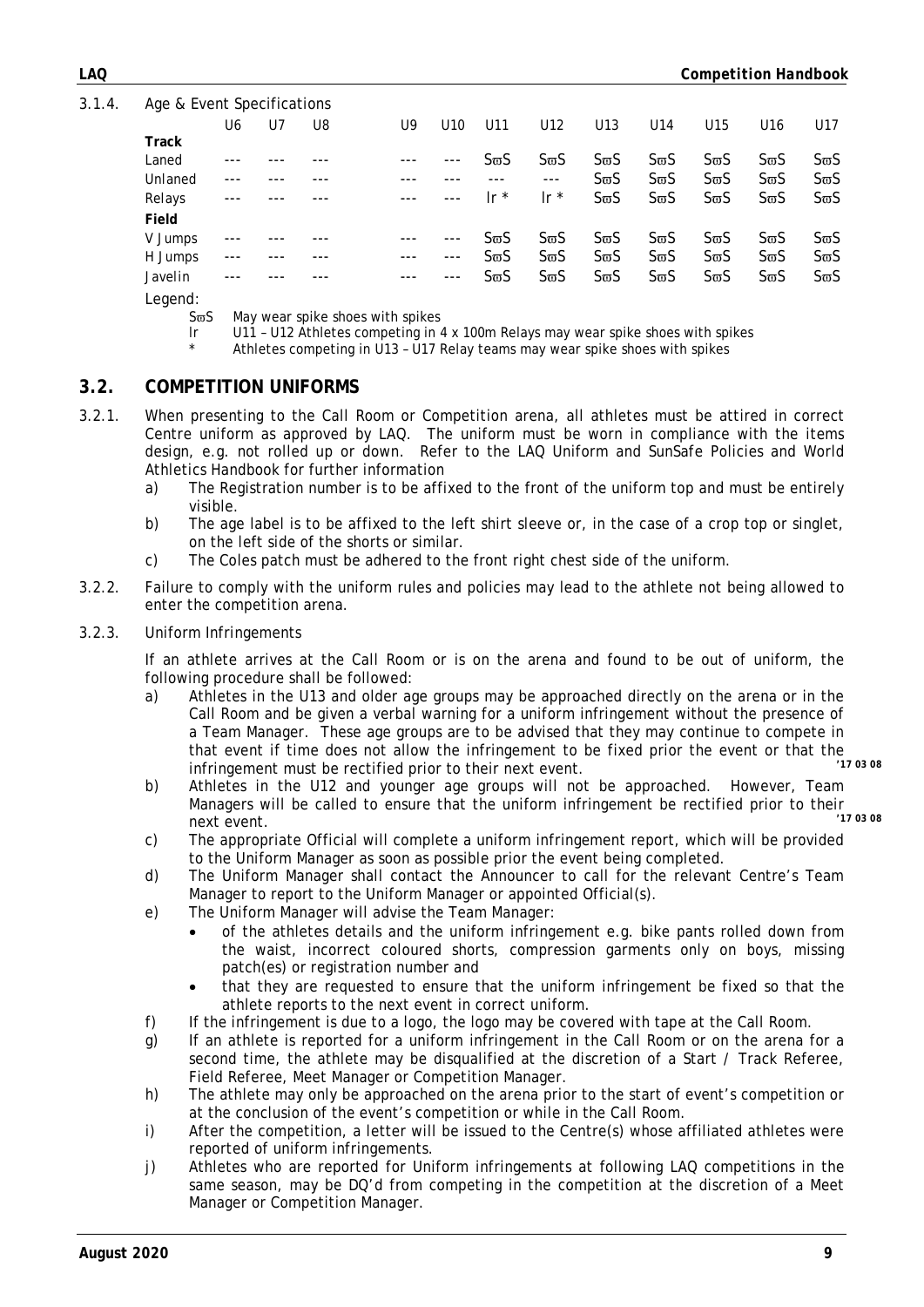# <span id="page-10-0"></span>**4. INJURY & MEDICATION**

Medical Officers are to be appointed / arranged by the Association for all Carnivals / State events, or by the Regional Competition Coordinator for Regional competitions. The appointed Officers must have appropriate first aid or medical qualifications and a Blue Card.

### <span id="page-10-1"></span>**4.1. INJURY**

- 4.1.1. Athletes competing with Injury
	- a) An injured athlete's participation would be the sole responsibility of the athlete / parent / guardian.
	- b) Any athlete with an arm cast competing on the track shall be placed in an inside or outside lane.
	- c) Any athlete with an arm cast on the field would be allowed to compete, and shall not to be disquelified at evoluded from competition due to the sect providing extra support disqualified or excluded from competition due to the cast providing extra support.
- 4.1.2. All injuries that are sustained and / or treated during competition must be reported on the appropriate form.

#### <span id="page-10-2"></span>**4.2. MEDICATION**

- 4.2.1. As part of its Drug policy, LAQ
	- a) Is totally opposed to the use of any banned substances and use of any artificial aids for the purpose of obtaining an advantage in competition;
	- b) Is totally opposed to the use of illegal recreational drugs; and c) Recognises that the use of caffeine (tablets, drinks or by other
	- Recognises that the use of caffeine (tablets, drinks or by other means) is not recommended, as it is an addictive substance and a diuretic. Athletes should be re-hydrating before and after physical activity not dehydrating.
	- d) Recognises the role of **[Australian Sports Anti-doping Authority -](https://www.asada.gov.au/) ASADA** in the development of policies pertaining to drugs in sport.
- 4.2.2. Use of Asthma Inhalers
	- a) If necessary asthmatics should use their inhalers prior to each event.
	- b) It is advised that inhalers be carried on the person but MUST NOT be held in the hand during the conduct of an event.
	- c) Should an attack of asthma develop during the event, the athlete should:
		- i. Withdraw from the event immediately and may not return to the event.
			- ii. Use their medication.<br>iii. Contact their family
			- Contact their family doctor as soon as possible, advise that an attack had developed, and seek advice.
	- d) Should an attack develop after the race, the athlete should follow steps as per items above.
	- e) Use of inhalers is permitted while waiting at field events, but not during a trial.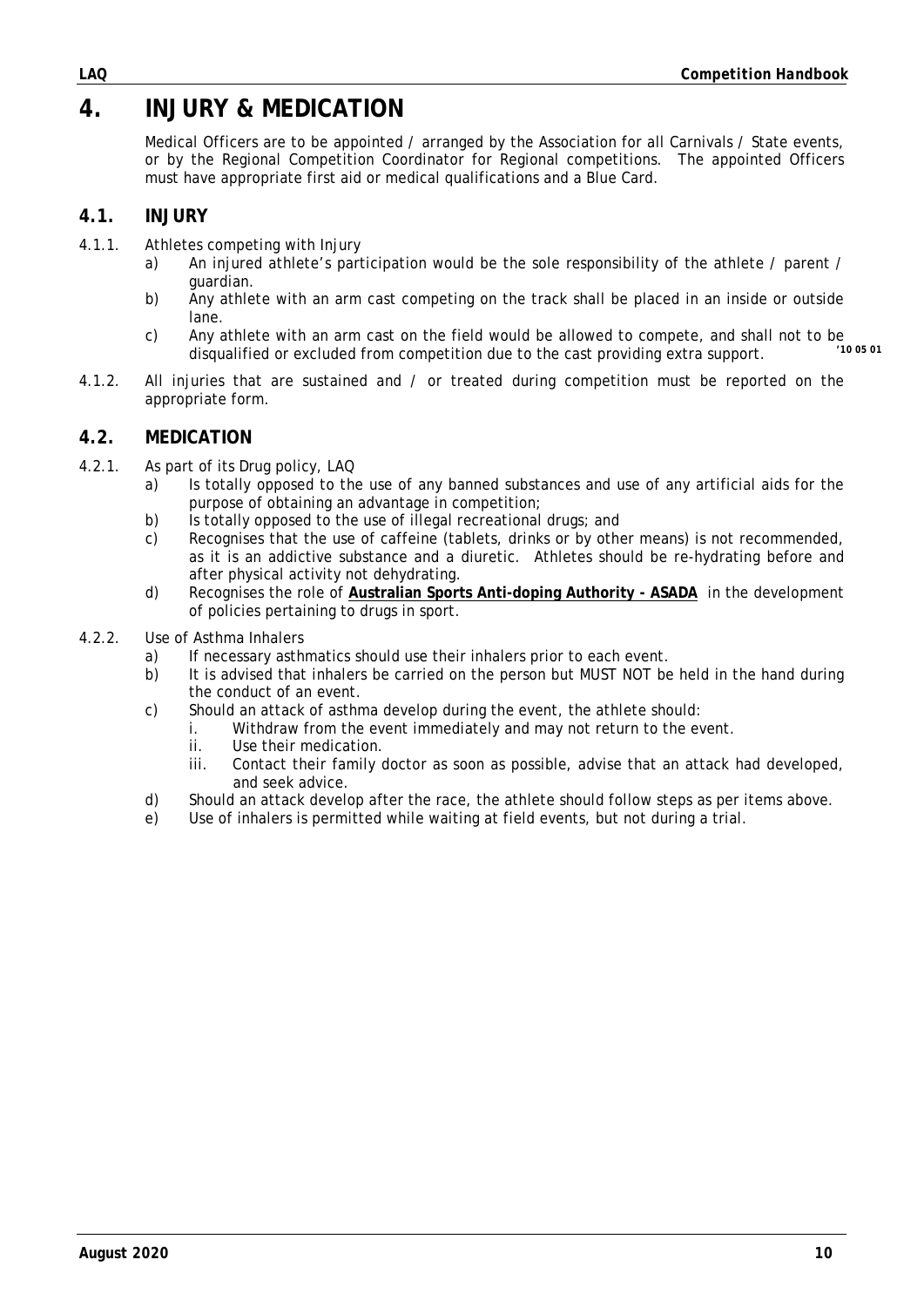# <span id="page-11-0"></span>**5. THE COMPETITIONS**

Competitions are conducted across a number of levels from Centre to National Championships.

### <span id="page-11-1"></span>**5.1. COMPETITION LEVELS**

|                  | <b>CENTRE</b>                        | <b>INTER-CENTRE</b>                  | <b>LAQ REGION</b> | <b>LAQ STATE</b><br><b>CONDUCTED</b> | <b>LAA NATIONAL</b>     |
|------------------|--------------------------------------|--------------------------------------|-------------------|--------------------------------------|-------------------------|
| <b>Tiny Tots</b> | Play training                        | Play training                        | Play training     | Play training                        | $=$ $=$ $=$ $=$         |
| U <sub>6</sub>   | Play training<br>Maximum of 4 events | Play training<br>Maximum of 4 events | Play training     | Play training                        | $====$                  |
|                  | Play training                        |                                      | $=$ $=$ $=$ $=$   | $====$                               | ====                    |
|                  | Individual events                    | Individual events                    | Individual events | $====$                               | $====$                  |
| U <sub>7</sub>   | Relays                               | Relays                               | Relays            | $=$ $=$ $=$ $=$                      | $=$ $=$ $=$ $=$         |
|                  | <b>Modified Combined Event</b>       | <b>Modified Combined</b><br>Fvent    | $====$            | <b>Modified Triathlon</b>            | $====$                  |
|                  | Play training                        | $=$ $=$ $=$ $=$                      | ====              | $====$                               | $====$                  |
|                  | Individual events                    | Individual events                    | Individual events | $====$                               | $====$                  |
| U <sub>8</sub>   | Relays                               | Relays                               | Relays            | $====$                               | $====$                  |
|                  | Modified Combined Event              | <b>Modified Combined</b><br>Event    | $====$            | <b>Modified Triathlon</b>            | $====$                  |
|                  | Individual events                    | Individual events                    | Individual events | Individual events                    | $=$ $=$ $=$ $=$         |
| U9               | Relays                               | Relays                               | Relays            | Relays                               | $====$                  |
|                  | <b>Modified Pentathlon</b>           | Pentathlon                           | $=$ $=$ $=$ $=$   | <b>Modified Tetrathlon</b>           | $====$                  |
|                  | Individual events                    | Individual events                    | Individual events | Individual events                    | $=$ $=$ $=$ $=$         |
| U10              | Relays<br>Relays                     |                                      | Relays            | Relays                               | $====$                  |
|                  | <b>Modified Pentathlon</b>           | Pentathlon                           | ====              | <b>Modified Tetrathlon</b>           | $====$                  |
|                  | Individual events                    | Individual events                    | Individual events | Individual events                    | $=$ $=$ $=$             |
| U11              | Relays                               | Relays                               | Relays            | Relays                               | $=$ $=$ $=$ $=$         |
|                  | <b>Modified Pentathlon</b>           | Pentathlon                           | $=$ $=$ $=$ $=$   | <b>Modified Tetrathlon</b>           | $====$                  |
|                  | Individual events                    | Individual events                    | Individual events | Individual events                    | $====$                  |
| U12              | Relays                               | Relays                               | Relays            | Relays                               | $====$                  |
|                  | Pentathlon                           | Pentathlon                           | $====$            | Pentathlon                           | $=$ $=$ $=$ $=$         |
|                  | Individual events                    | Individual events                    | Individual events | Individual events                    | <b>Team Competition</b> |
| U13              | Relays                               | Relays                               | Relays            | Relays                               | Relays                  |
|                  | Pentathlon                           | Pentathlon                           | ====              | Pentathlon                           | $=$ $=$ $=$ $=$         |
|                  | Individual events                    | Individual events                    | Individual events | Individual events                    | $=$ $=$ $=$ $=$         |
| U14              | Relays                               | Relays                               | Relays            | Relays                               | $====$                  |
|                  | Pentathlon                           | Pentathlon                           | $=$ $=$ $=$ $=$   | Pentathlon                           | $====$                  |
|                  | Individual events                    | Individual events                    | Individual events | Individual events                    | $=$ $=$ $=$ $=$         |
| U15              | Relays                               | Relays                               | Relays            | Relays                               | Relays                  |
|                  | Pentathlon / Heptathlon              | Pentathion / Heptathion              | $= = = =$         | Heptathlon                           | Heptathlon              |
|                  | Individual events                    | Individual events                    | Individual events | Individual events                    | $====$                  |
| U16              | Relays                               | Relays                               | Relays            | Relays                               | $== == =$               |
|                  | Pentathlon / Heptathlon              | Pentathlon / Heptathlon              | ====              | Heptathlon                           | $= = = =$               |
|                  | Individual events                    | Individual events                    | Individual events | Individual events                    | $====$                  |
| U17              | Relays                               | Relays                               | Relays            | Relays                               | $== == =$               |
|                  | Pentathlon / Heptathlon              | Pentathlon / Heptathlon              | ====              | Heptathlon                           | $=$ $=$ $=$ $=$         |

5.1.1 Tiny Tots activities shall not be timed, placed or measured. All activities shall be in accordance with endorsed LAQ programs. Tiny Tots may be offered a track event to a maximum distance of<br>60m 60m. *'19 <sup>05</sup> <sup>08</sup>*

5.1.2 If offered events at Centre Carnivals, U6's can only receive participation medals. *'19 <sup>05</sup> <sup>08</sup>*

5.1.3 Combined Events at Centre and Inter-Centre competitions may only comprise of LAQ approved events for the age groups. Such events may not exceed three (3) Combined Events for U7 & U8's, a<br>Pentathlon for U8 - U14's or a Hentathlon for the U15 - 17's age groups Pentathlon for U9 - U14's or a Heptathlon for the U15 - 17's age groups.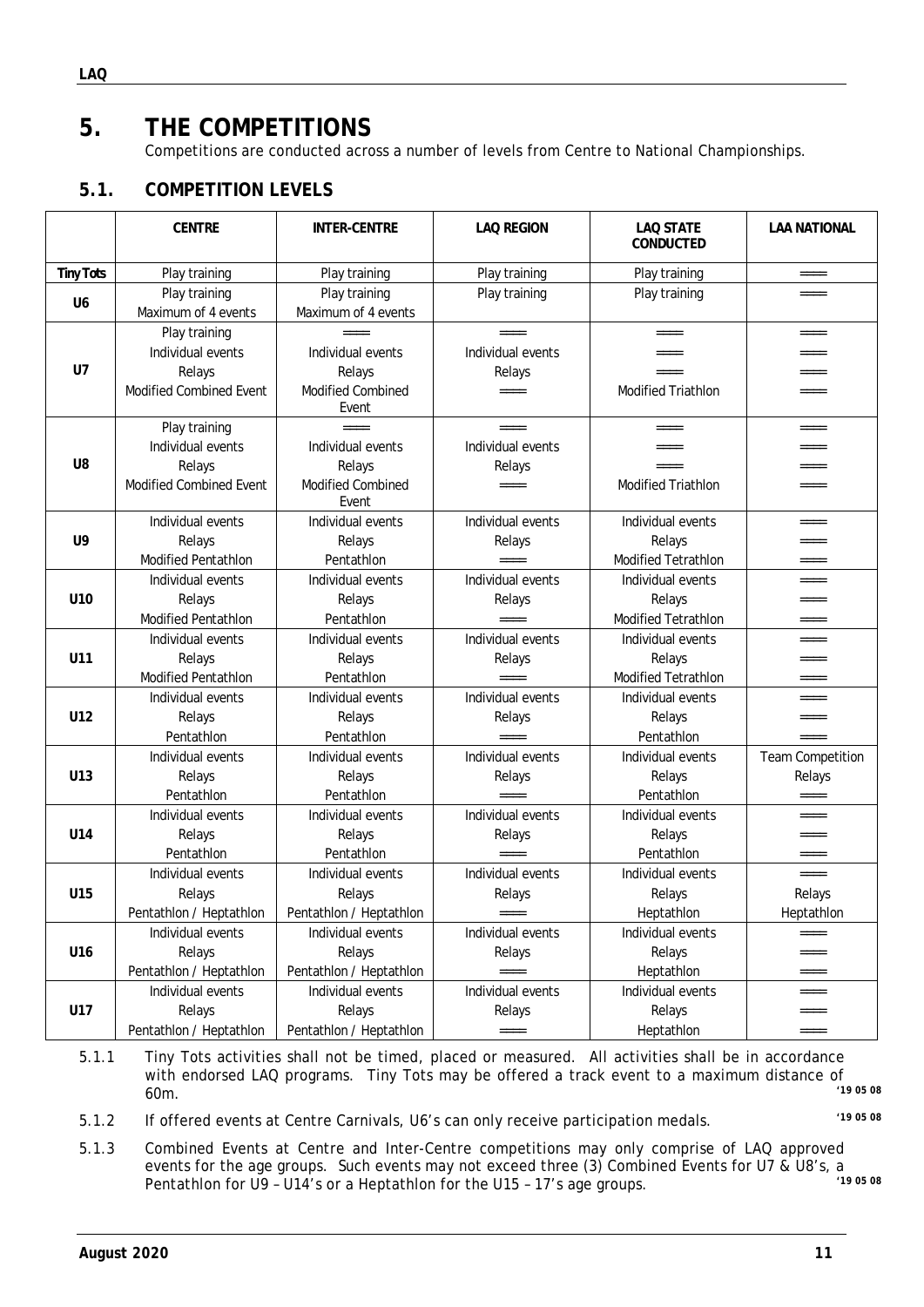#### <span id="page-12-0"></span>**5.2. COMPETITION TYPES**

- 5.2.1. Centre Competition: Weekly Competition conducted in a local area. Refer to Centre Programming Manual for further detail.
	- a) Centres may provide age appropriate Combined Event or Carnival type competitions, to Centre members or invited registered members of other LAQ Centres. Such competitions must be conducted under LAQ rules and comply with requirements as detailed on the LAQ Sanction Request form, which is be completed and submitted to LAQ for consideration. Centres may also invite registered members of  $QA$ , provided their participation is sanctioned<br>by  $QA$ . by QA. *'19 <sup>05</sup> <sup>08</sup>*
- 5.2.2. Regional Competition: The State is typically divided into geographic Regions, which under the direction of the Board conduct the Regional Championships & Relays for U7 to U17 athletes; provides an opportunity for athletes to qualify for State Championship events.
- 5.2.3. LAQ State Competitions: Carnivals, State Combined Event Championships, State Relays and State Companionships  $Championships.$
- 5.2.4. National Competition: The Little Athletics Australian Championships (LAAC) are held annually, for the U13 age group State Team and U15 Multi-Event Team.

#### <span id="page-12-1"></span>**5.3. LAQ CARNIVALS**

- 5.3.1. The Association will arrange for a Winter Carnival, Spring Carnival & Summer Carnival for U7 to U17's.
	- All Carnivals shall be conducted at a venue with the necessary infrastructure and an allweather track. The Board will review the venues allocation annually.
		- The Winter Carnival shall be held between April and September at a Winter Region venue,
		- The Spring Carnival shall be held within the Central Coast or North Coast Regions,
		- The Summer Carnival shall be conducted at a venue in the South East Qld Regions.
	- b) The Winter and Spring Carnivals shall also be open to non-LAQ registered age appropriate athletes; and when approved, QA/ANQ registered U18 - Open athletes
- 5.3.2. The Carnivals will be run under full LAQ rules for athletes competing in the U7 to U17 LAQ events; and if events are offered for U18 – Opens, athletes will compete under agreed WORLD ATHLETICS rules (incl. uniform rules).
- 5.3.3. The Carnivals, for U7 & U8 age groups,
	- a) will not have a rigid competition principle adopted. Officials can act in an advisory capacity but normal rules of competition are applied
	- b) There will be no track finals and only 3 trials at any field event
	- c) Protests will not be entertained<br>d) Participating U7 & U8 athletes w
	- Participating U7 & U8 athletes will receive a participation medallion.
- 5.3.4. Athletes nominating for the Winter Carnival
	- a) U7 & U8's may nominate up to seven (7) events.
	- b) U9 to U17's shall be limited to seven (7) events' with the option to compete in the 100m Handicap Race and or Track Relay if offered.
	- c) U15 to U17 nominating for the Heptathlon may also nominate for two (2) individual events.*BoD 11 ('18)*
- 5.3.5. Athletes nominating for the Spring & Summer Carnival
	- a) U7 to U17's shall be limited to five (5) events,
	- b) Registered QA U18's Open athletes shall be limited to five (5) events,
	- c) U9 U17's (-Open) shall have the option to compete 100m Handicap race if offered.
- 5.3.6**.** LAQ registered Multi-Class athletes have the opportunity to nominate in para-events or standard events; however, they may not nominate twice in the same event.
	- a) QA registered U18 Open Multi-Class athletes may have the same opportunity if approved for a specific Carnival
- 5.3.7. Track Events
	- a) At the Spring and Summer Carnivals Timed Finals will be conducted. Recorded times will determine places and medals.
	- b) At the Winter Carnival Heats and Finals shall be conducted for U9 U17's where numbers warrant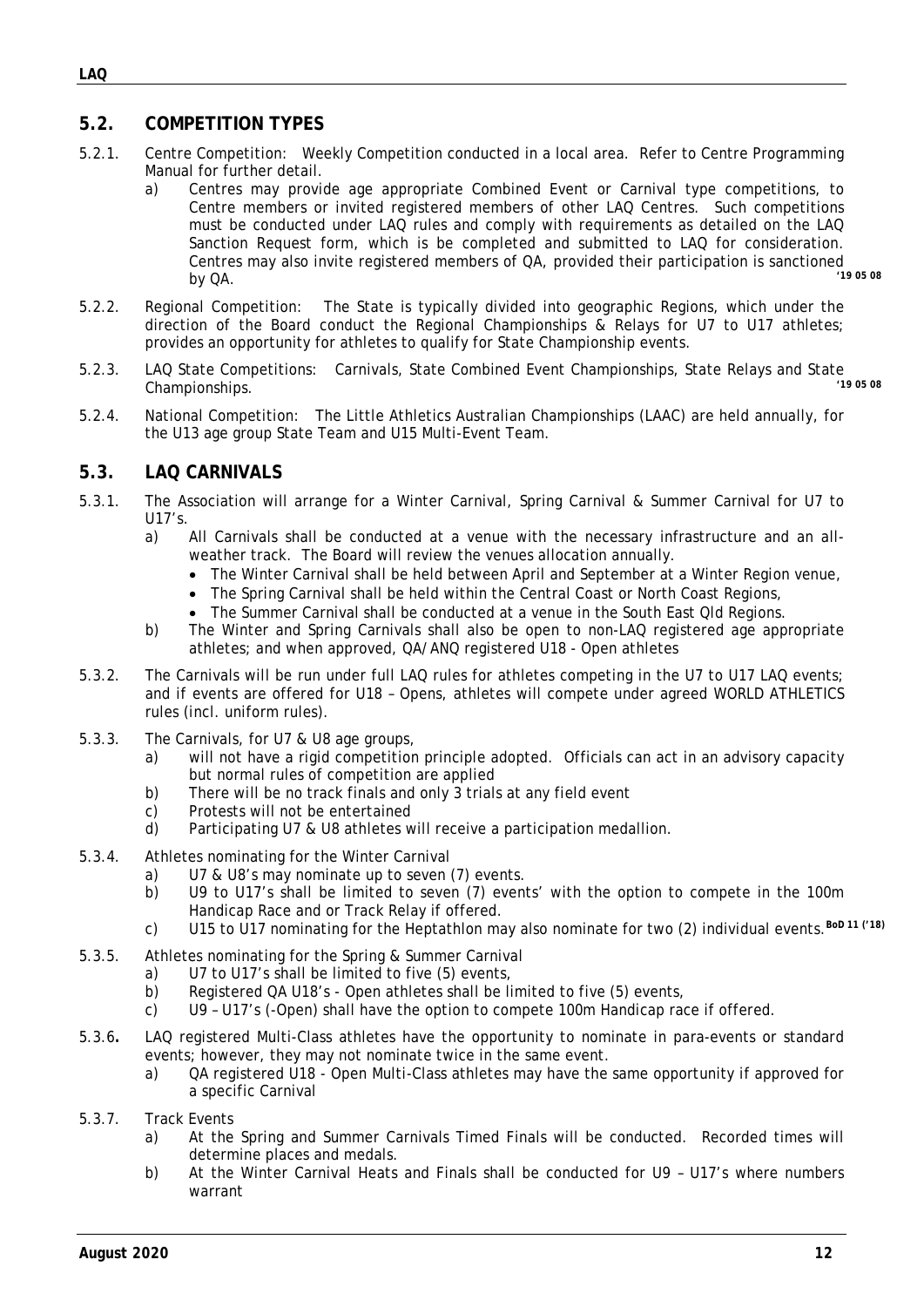*August 2020 13*

- c) Relays, if conducted, will be fun events only. Therefore, there will be no placings or medals; and Best Performances will not be recognised.
- 5.3.8 In Field events at the Spring and Summer Carnival (except for High Jump), each athlete shall be allowed three trials.
	- a) In High Jump, athletes will only be allowed a total of four (4) failures before being excluded from further competition in that event. Each athlete shall have three trials to clear a height. However, if an athlete misses three (3) consecutive trials they are also out of the competition.
	- b) Each athlete shall be credited with the best of all his/her trials. For the U9 and higher age groups, the recorded distances will determine places and medals.
- 5.3.9. In field events at the Winter Carnival (except High Jump), for U9 U17's in the qualifying round
	- a) Where there are more than eight (8) athletes, each athlete shall be allowed three (3) trials and the eight (8) athletes with the best valid performances shall be allowed three (3) additional trials in the inverse order of ranking of their performances recorded in the first three (3) trials.
	- b) If there are only eight (8) athletes or fewer in the event and one (1) or more records three (3) fouls, all athletes are entitled to proceed to the final rounds.
	- c) In the event of a tie for the last qualifying place, it shall be resolved by following the count back procedure.
	- d) The best overall result of the six (6) trials by an athlete will determine places and medals.
- 5.3.10. Medals shall be presented to the
	- a) First three (3) place getters in each U9 to U17 event final at all Carnivals.
	-
	- b) First three (3) place getters in U15 U17 Heptathlon at the Winter Carnival c) First three (3) place getters in the U18 Open at the discretion of LAQ Com c) First three (3) place getters in the U18 - Open at the discretion of LAQ Competition Manager<br>d) First three (3) place getters in each Multi-Class age-group category per LAO Multi-Class
	- First three (3) place getters in each Multi-Class age-group category per LAQ Multi-Class specific Rules.
- <span id="page-13-0"></span>5.3.11. Each athlete will receive a certificate detailing events contested.

#### **5.4. COMBINED EVENTS & COMBINED EVENT CHAMPIONSHIPS**

- 5.4.1. For all LAQ Combined Events, athletes must compete in all set events for (and in) their (own) age group.<br>a)
	- At all Association Competitions for the U15 age group, LAQ will adopt the system in use by<br>Little Athlotics Australia for the Multi events (Hentathlon) Little Athletics Australia for the Multi-events (Heptathlon).
	- b) Any U9 U17 athlete failing to start or make a trial, in any of the events of the Combined Event shall not be allowed to take part in the remaining events, and shall be considered to have abandoned the competition. Therefore, that athlete shall not figure in the final<br>relations placings. *'88 05 01*
	- c) Any athlete deciding to withdraw from the Combined Event competition shall immediately inform the Referee (through the Team Manager if prior to the commencement of the first over and directly if during the competition) of his  $\ell$  ber decision event and directly if during the competition) of his / her decision.
	- d) Where both the Combined Events and the similar individual events are offered in the same program, these should be run as separate events and programed as such.
	- e) Track events: only timed finals are conducted.<br>f) Field Events: three trials only.
	- Field Events: three trials only.
	- g) Points are awarded based on their performance.
	- h) The first three (3) place getters in U9 U17 age groups will receive medals.
- 5.4.2. LAQ U15 U17 Heptathlon
	- a) Will be offered at the Winter Carnival and the Combined Event Championships *'18 03 <sup>04</sup>*
	- b) Comprises of a Hurdle event, a Sprint event, a Distance event, two (2) throws and two (2) Jumps events.
	- c) Each athlete will be allocated points for their best performance in each of the seven (7) events; such points will be calculated with the WORLD ATHLETICS FAT Scoring Table for Combined Events. The calculation of points for the sprint hurdles shall be the 100m Hurdles (girls) and 110m Hurdles (boys).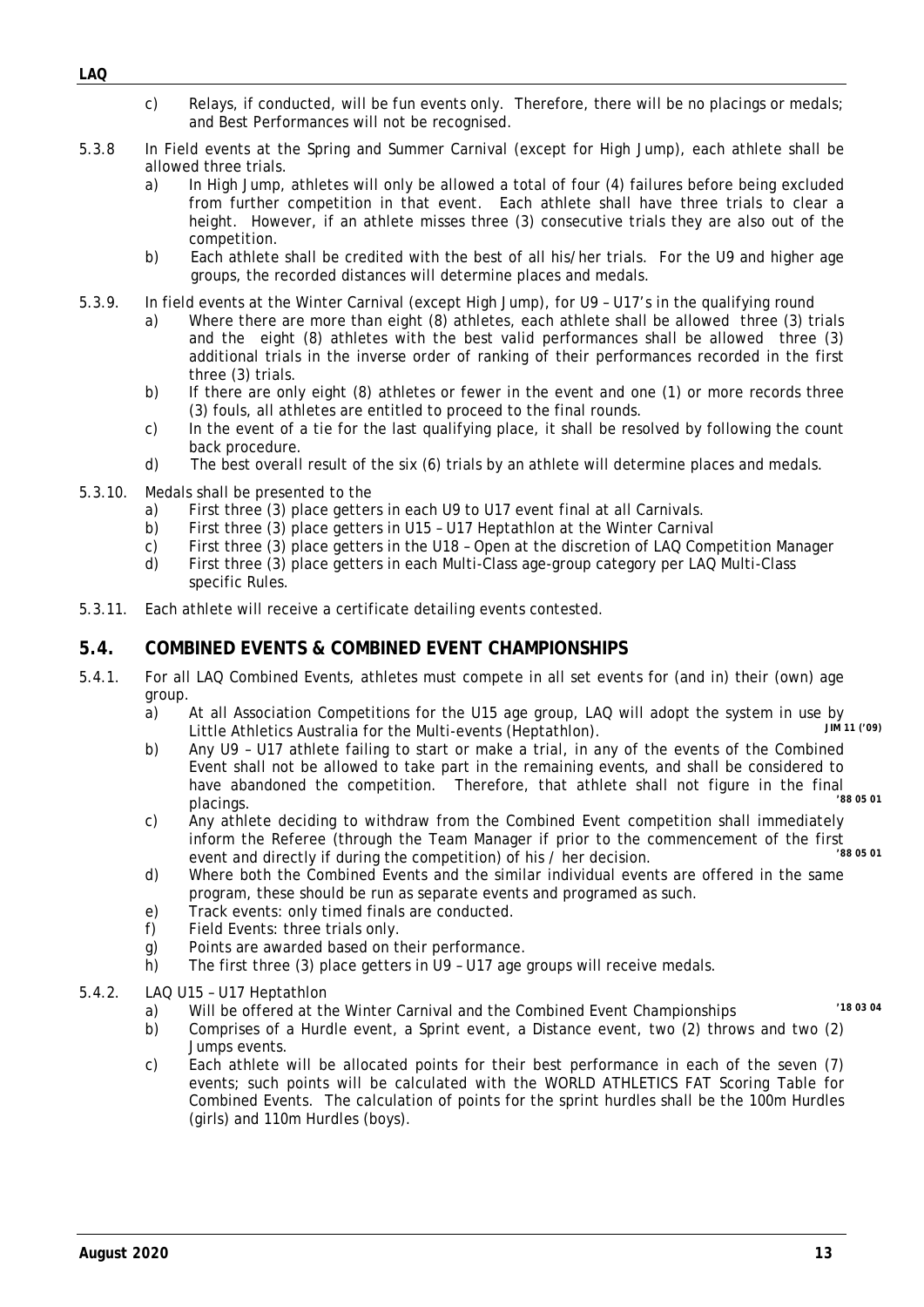#### *LAQ*

#### d) Table of Events

| Age       |                  | Day One   |               |                  | Day Two |         |           |                  |  |
|-----------|------------------|-----------|---------------|------------------|---------|---------|-----------|------------------|--|
| U15 Boys  | 100mH            | Long Jump | <b>Discus</b> | 100m             |         | Javelin | High Jump | 800 <sub>m</sub> |  |
| U15 Girls | 90 <sub>mH</sub> | High Jump | Shot Put      | 200 <sub>m</sub> |         | Javelin | Long Jump | 800 <sub>m</sub> |  |
| U16 Boys  | 100mH            | Long Jump | <b>Discus</b> | 100m             |         | Javelin | High Jump | 800 <sub>m</sub> |  |
| U16 Girls | 90 <sub>mH</sub> | High Jump | Shot Put      | 200 <sub>m</sub> |         | Javelin | Jump      | 800 <sub>m</sub> |  |
| U17 Boys  | 110mH            | Long Jump | <b>Discus</b> | 100m             |         | Javelin | High Jump | 800 <sub>m</sub> |  |
| U17 Girls | 100mH            | High Jump | Shot Put      | 200 <sub>m</sub> |         | Javelin | Jump      | 800 <sub>m</sub> |  |

#### 5.4.3. LAQ Combined Event Championships

a) The competition may be held in regional Queensland provided an all-weather track is available.

- b) The program of events will include:<br>i. U7 & U8s Triathlon
	- i. U7 & U8s Triathlon 3 events: 1 track, 1 jump & 1 throw<br>ii. U9 U11s Tetrathlon 4 events: 2 track, 1 jump & 1 throw

ii. U9 - U11s Tetrathlon 4 events: 2 track, 1 jump & 1 throw (alternating)<br>iii. U12 - U14s Pentathlon 5 events: 3 track, 1 jump & 1 throw

- 5 events: 3 track, 1 jump & 1 throw
- 
- 
- iv. U15 U17s Heptathlon 7 events: per LAA standard<br>v. U13 U17s Field Jumps Multi 3 events: High, Long and Tr
- v. U13 U17s Field Jumps Multi 3 events: High, Long and Triple Jumps vi. U13 U17s Field Throws Multi 3 events: Discus, Javelin and Shot vi. U13 – U17s Field Throws Multi 3 events: Discus, Javelin and Shot *'18 03 01*
	-
- vii. U13 U17s Track Multi 3 events: 100, 200, and age relevant sprint hurdle *'19 05 09* 3 events: 1 track, 1 jump & 1 throw
- c) Provided the two Combined Events selected are programmed on different days, U13s & U14s may nominate for the Pentathlon and one Triathlon, or only two Triathlons; and the U15s – U17s may nominate for two Triathlons or the Heptathlon*.*
- d) Table of Events

<span id="page-14-0"></span>

| <b>Age Group</b> | Track 1   | Track 2   | Track 3                     | Jump 1           | Jump <sub>2</sub> | Throw 1       | Throw 2                      |  |
|------------------|-----------|-----------|-----------------------------|------------------|-------------------|---------------|------------------------------|--|
| <b>U7s</b>       | 100M      |           |                             | Long Jump        |                   | <b>Discus</b> |                              |  |
| U8s              | 100M      |           |                             | Long Jump        |                   | Shot Put      |                              |  |
| U9 Girls         | 100M      | 800M      |                             | Long Jump        |                   | Shot Put      |                              |  |
| U9 Boys          | 100M      | 800M      |                             | High Jump        |                   | <b>Discus</b> |                              |  |
| U10 Girls        | 100M      | 800M      |                             | High Jump        |                   | <b>Discus</b> |                              |  |
| U10 Boys         | 100M      | 800M      |                             | Long Jump        |                   | Shot Put      |                              |  |
| U11 Girls        | 100M      | 800M      |                             | Long Jump        |                   | Shot Put      |                              |  |
| U11 Boys         | 100M      | 800M      |                             | Long Jump        |                   | <b>Discus</b> |                              |  |
| U12 Girls        | 80MH      | 100M      | 800M                        | High Jump        |                   | <b>Discus</b> |                              |  |
| U12 Boys         | 80MH      | 100M      | 800M                        | High Jump        |                   | Shot Put      |                              |  |
| U13 Girls        | 80MH      | 100M      | 800M                        | Long Jump        |                   | Shot Put      |                              |  |
| U13 Boys         | 80MH      | 100M      | 800M                        | High Jump        |                   | <b>Discus</b> |                              |  |
| U14 Girls        | 80MH      | 100M      | 800M                        | High Jump        |                   | Shot Put      |                              |  |
| U14 Boys         | 90MH      | 100M      | 800M                        | High Jump        |                   | Shot Put      |                              |  |
| U15 Girls        | 90MH      | 200M      | 800M                        | Long Jump        | High Jump         | Shot Put      | Javelin                      |  |
| U15 Boys         | 100MH     | 100M      | 800M                        | Long Jump        | High Jump         | <b>Discus</b> | Javelin                      |  |
| U16 Girls        | 90MH      | 200M      | 800M                        | Long Jump        | High Jump         | Shot Put      | Javelin                      |  |
| U16 Boys         | 100MH     | 100M      | 800M                        | Long Jump        | High Jump         | <b>Discus</b> | Javelin                      |  |
| U17 Girls        | 100MH     | 200M      | 800M                        | Long Jump        | High Jump         | Shot Put      | Javelin                      |  |
| U17 Boys         | 110MH     | 100M      | 800M                        | Long Jump        | High Jump         | <b>Discus</b> | Javelin                      |  |
|                  |           |           | <b>Jumps Combined Event</b> |                  |                   |               | <b>Throws Combined Event</b> |  |
| U13-U17s         | High Jump | Long Jump | Triple Jump                 | U13-U17s         | <b>Discus</b>     | Javelin       | Shot Put                     |  |
|                  |           |           | <b>Track Combined Event</b> |                  |                   |               | <b>Multi-Class Combined</b>  |  |
| U13-U17s         | 100m      | 200m      | Hurdle                      | <b>U9-U17sMC</b> | 100m              | Long Jump     | <b>Discus</b>                |  |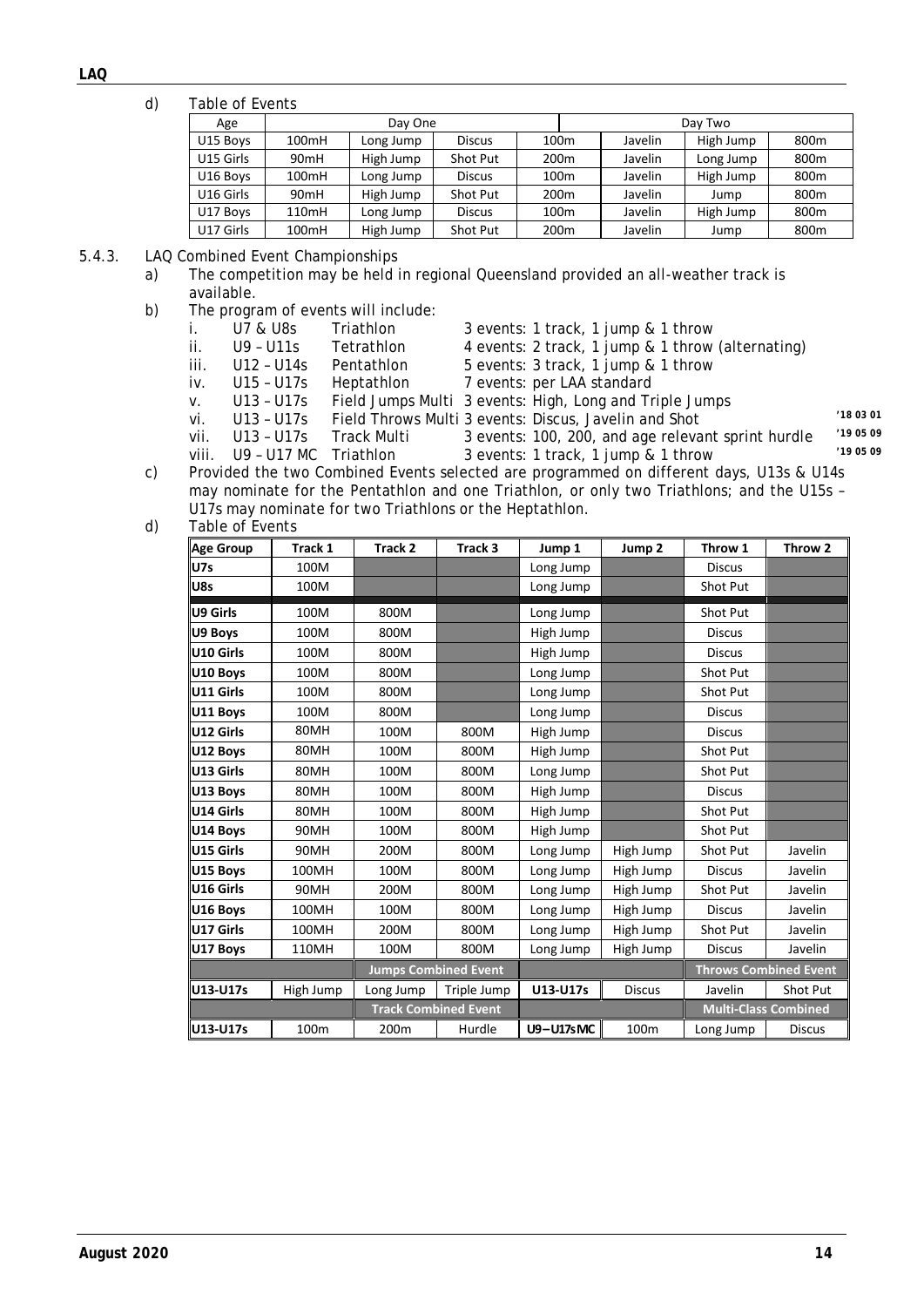#### **5.5. THE RELAYS**

- 5.5.1. For the Regional Relays, the host venue should have a 400m track. The location of the Regional Relays shall be determined on a rotational basis or as determined by the Regional Committee.
- 5.5.2 LAQ Regional and State Relay programs shall offer two Track Relay events per age group, namely:
	- a) U9 & U10s: 4 x 100m and 4 x 200m circular in lanes
	- b) U11 & U12s: 4 x 100m and 4 x Swedish (1 each 100m, 300m, 200m & 400m)
	- c) U13 & U14's;  $4 \times 100$ m and  $4 \times$  Medley ( $2 \times 200$ m,  $1 \times 400$ m,  $1 \times 800$ m)<br>d) U15 U17's:  $4 \times 100$ m and  $4 \times$  Swedish (1 each 100m, 300m, 200m & 4
	- d) U15 U17's: 4 x 100m and 4 x Swedish (1 each 100m, 300m, 200m & 400m) *BoD 10 ('18)*
- 5.5.2. Athletes in the U7 and U8 age groups may only compete at Regional level.
	- a) The only events that may be provided for the U7 age group are 4x70m and 4x100m, Long Jump and Discus
	- b) The only events that may be provided for the U8 age group are 4x70m, 4x100m, Long Jump and Shot Put
	- c) The actual events to be provided from those listed above, shall be decided by the Regional Competition Committee and may vary from one Region to another
	- d) A maximum number of three trials shall be allowed for field events *18' 02 03*
- 5.5.4. Athletes may not nominate or substitute in track events, throwing events and high jump where the events specifications exceed their age group standard events and specifications as detailed in the<br>LAO Competition Handbook LAQ Competition Handbook.
- 5.5.5. Every effort must be made to ensure all athletes compete in their own age group, however if this is not possible refer to the following rules.
- 5.5.6. All Centres are to supply the Regional Competition Recorder with the following, as at close of nominations, prior to the commencement of the Competition or at an agreed date set by the Region.
	- a) a list of athletes,
	- b) their respective events,
	- c) the athletes' best performances as at close of nominations. *'09 04 02*

Subsequent track team alterations are to be advised prior to the start of competition, where possible and throughout the Regional Relay competition day. This rule also applies to reconvened days due to cancellation.

5.5.7. Track & Field Team Composition / Nomination

5.5.3. There is no limit on the number of teams per Centre.

- a) Relay teams For Regional and State Relays, track event teams are made up of four (4) athletes.
- b) For Regional Relays track events, at least four (4) athlete names are required when nominating each team.
- c) For Regional Relays, field event teams are made up of the number of nominated athletes.
- d) For State Relays, the two (2) top qualifying athletes from the same Centre, or a Multi Centre team shall form a field event team, and so on (i.e. 1<sup>st</sup> and 2<sup>nd</sup> top qualifying athletes shall form Team A; 3<sup>rd</sup> and 4<sup>th</sup> top qualifying athletes shall form Team B etc.).
- e) Athletes may compete in both track and field events, however may only nominate for a maximum of five (5) events. Athletes may participate in six (6) events if that athlete is used as a substitute athlete on the day of competition. This excludes any run-off events that the Region conducts to select the U15 & U17 Regional Relay teams.
- f) No athlete is able to compete in another age group/gender to suit his or her individual needs (e.g. timing of program of relevant event, availability, or inability to attend the whole day).
- g) There can only be ONE (1) Combined age group team per event, per Centre. Athletes competing in "Combined" teams are eligible to compete in that event at the State Relay Day, should they qualify.
	- i. At Regional Relays, should an athlete from a younger age group be nominated to compete up, but the athlete he/she is partnering withdraws from the competition after the closing date or does not compete on the day of competition, the athlete may withdraw from these events and then be included in an equivalent number of field<br>avents in their own age group events in their own age group.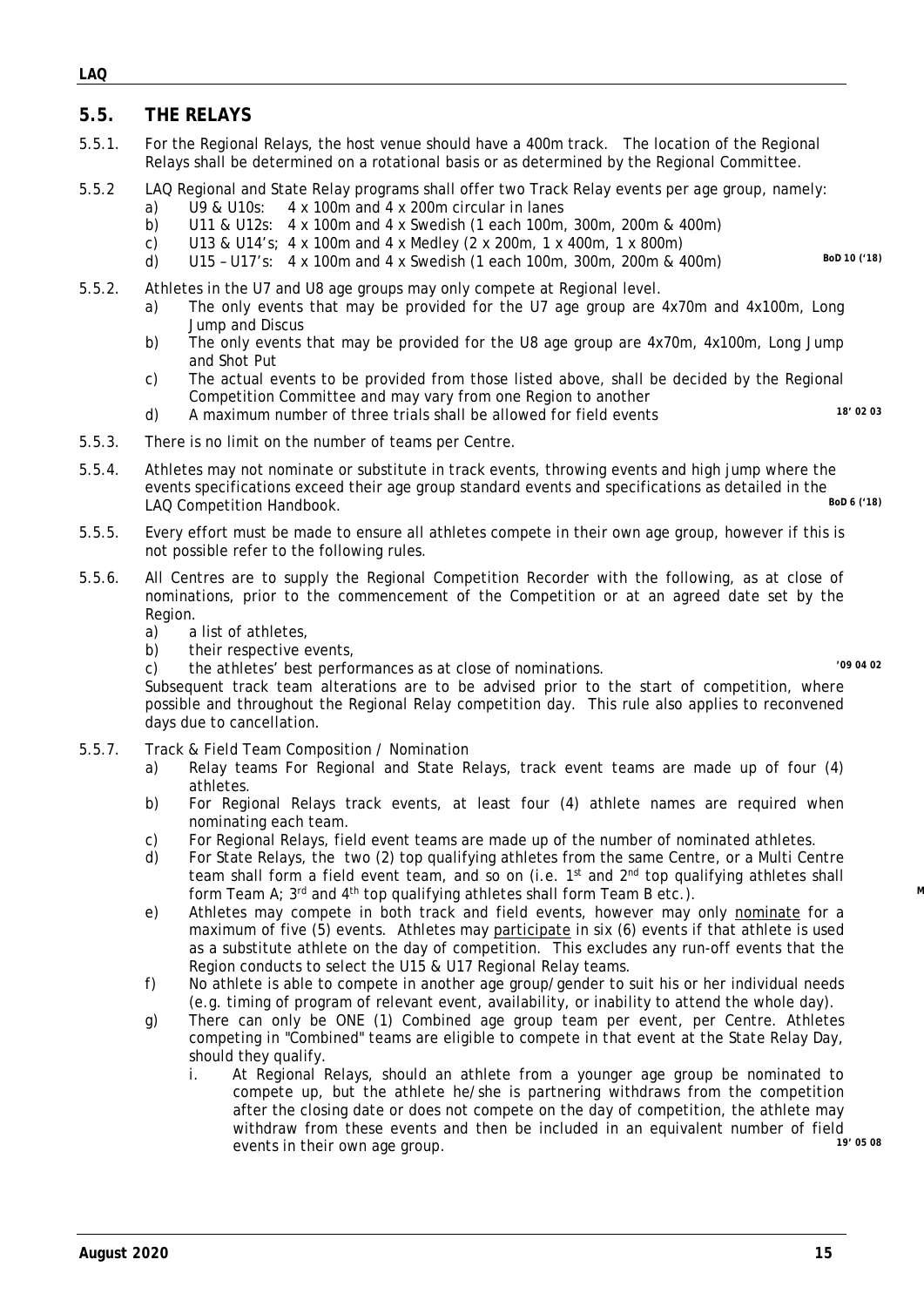- ii. Combined Teams can be made up of:
	- o Boys and Girls; teams having both boys and girls are classed as 'boys' teams.
	- o Mixed ages.<br>o A combinati
	- A combination of i & ii, from one (1) Centre.

In such a team, there must be at least one athlete who is a member of that age group. It should be noted that Meet Manager reference Boys teams as mixed, this term should not be<br>confused with 'Combined teams' as indicate in the above rules confused with 'Combined teams' as indicate in the above rules.

- h) At Regional Relays, athletes may not nominate to compete in the same event for more than  $\frac{AB \cdot 17 \cdot (12)}{AB \cdot 17 \cdot (12)}$ one (1) age group or team.
- i) When there is only one (1) athlete nominated in a field event for Regional Relays, the following options (subject to existing rule) are available, so that the athletes/s may be recorded as a team:
	- i. A girl may be nominated / compete as a boy,
	- ii. An athlete may be nominated to compete up, or
	- iii. An athlete from a younger age group may be nominated / compete up.
- j) For the purpose of making up a team, U7 to U12 athletes may be nominated to compete in older age group Relays to a maximum increment of two (2) age groups. U13 and older athletes may be nominated to compete in older age group Relays to a maximum of three  $(3)$ <br>age groups However Bould T (18) age groups. However,
	- i. The best athlete from a lower age group must not be placed in an older age group team with the best athlete(s) of that age group, except in the case where only one (1) athlete for field events/or three (3) athletes for track events exists in that higher age group.
	- ii. At Region and State Relay competitions only; U16 Boys shall be allowed to throw the same implement weight used in Discus and Shot Put as the U17 Boys; in order to make<br>up a toam whon pominating or substituting as U17 Boys toam up a team when nominating or substituting as U17 Boys team.

#### 5.5.8. Substitutions

- a) In the case of an athlete being absent on the day of competition, any other nominated athlete may participate as a substitute for their Centre for any age group team; provided that all rules are applied. When competing as a substitute athlete, the athlete must not compete twice in the same event for the same age group.
- b) In the case of an athlete being absent on the day of competition, an U7 or U8 athlete may participate as a substitute athlete for an U9 team at the Regional Relays. However, the athlete from the U7 or U8 age group cannot participate at the State Relays if the team qualifies. The U7 or U8 may only be replaced by an U9 athlete who competed at the Regional Relays.
- c) In the case of an athlete being absent on the day of competition, an athlete from the same Centre can come up from a lower age group and do that same event again to allow the remaining three (3) athletes to run a track relay, giving this athlete a maximum of six (6)<br>events if he *(she is prepared* to run the event twice) events if he / she is prepared to run the event twice.
- d) If an athlete is absent in an age group on the day of competition, an athlete from the same Centre can come up from a lower age group and compete in that event to allow the remaining athlete to compete in the field event relay, giving this athlete a **maximum of** six (6) events if he / she is prepared to contest the event (possibly twice), and the sole remaining athlete an opportunity to qualify as a team for State Relays remaining athlete an opportunity to qualify as a team for State Relays.
- e) If an athlete competes at the Regional Relays as a substitute in a sixth event and qualifies for six (6) events, he or she shall be able to nominate for State Relays in those six (6) events.

*'15 02 02*

- f) At State Relays, where a Centre has two (2) or more teams competing in an event; and an athlete withdraws from a higher ranked team, the Centre may only use a member from the next lowest ranked team as a substitute. The losing lower ranked team(s) may then use one<br>(1) of the Centres reserves, if all other rules are adhered to (1) of the Centres reserves, if all other rules are adhered to. *'10 09 01*
- g) At State Relays, an athlete may compete as a substitute for their Centre for any age group team, provided that all rules are applied. However, such athletes must have competed at the Regional Relays.
- h) Absent on the day also includes injuries that occur during Competition, rendering an athlete<br>unable to compete for the rest of that Competition unable to compete for the rest of that Competition.
- 5.5.9. Composite Teams comprise of athletes from more than one (1) Centre. So formed on the day of competition, are NOT ELIGIBLE to compete in that event at the State Relay Day. Composite teams should be distributed evenly through the heats.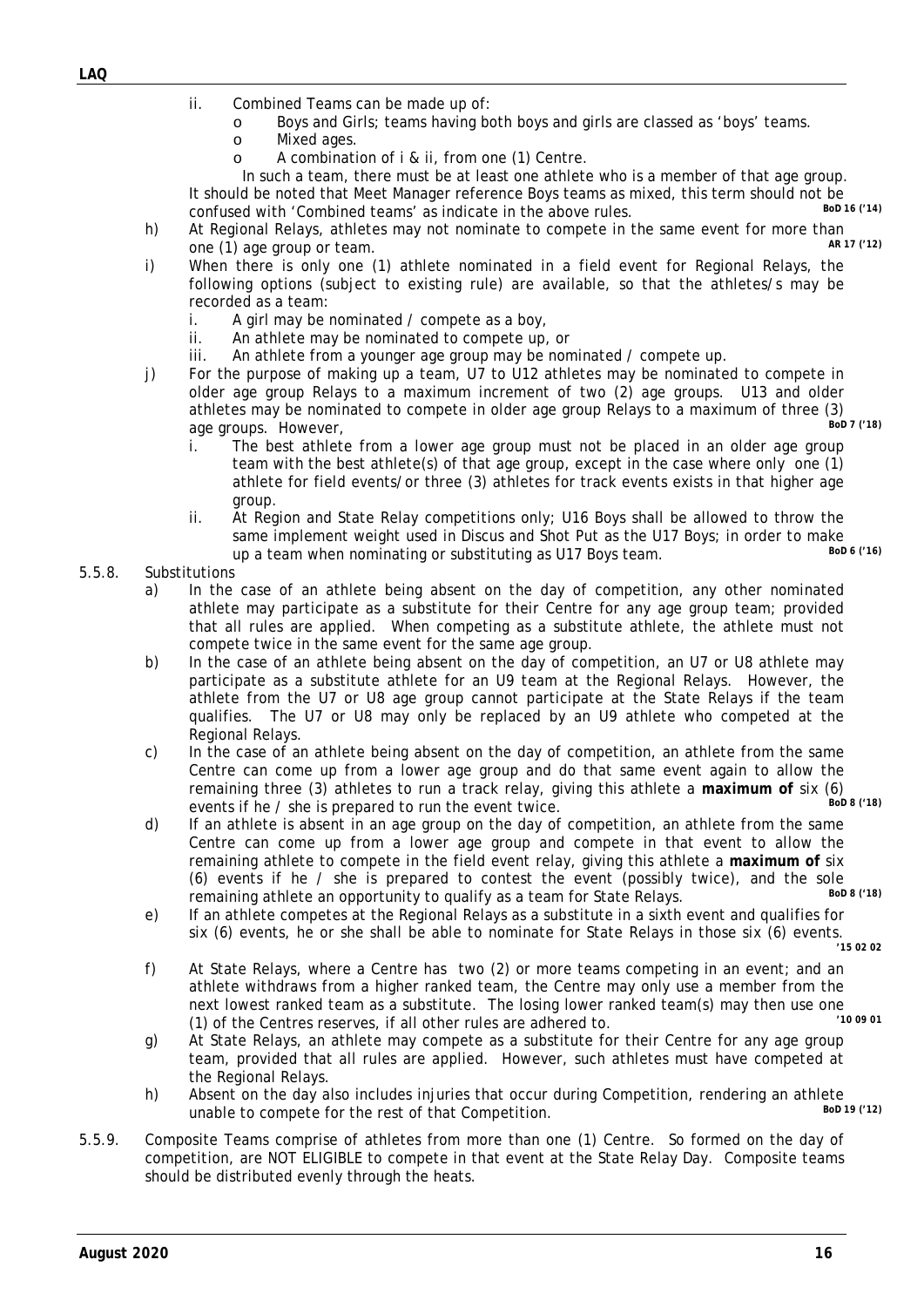- 5.5.10. Nominated Multi Centre teams may be formed by small Centres (less than 75 registered U9 U17 athletes) and nominated by the nomination closing dates. Such teams shall be eligible to compete<br>in the events at the State Polays day. in the events at the State Relays day.
	- a) The Small Centres (less than 75 registered U9 U17 athletes) will be identified and notified at the commencement of the summer season, but based on the final registrations of the previous season. Allowances will be made for Centres not identified as small Centres to "appeal their status" to the Association should Centre registrations alter dramatically from<br>One season to the next<br>
	One season to the next  $one$  season to the next.
	- b) The Regional Coordinators and all Centres within each Region will be notified of the eligible Centres from their Region under the Small Centre rule.
	- c) Eligible Small Centres may negotiate the composition of the teams amongst themselves.<br>
	d) All substitution rules can be applied by Multi-Centre Teams (nominated track teams and
	- All substitution rules can be applied by Multi-Centre Teams (nominated track teams and / or<br>field entrepte) using athletes from small Centre within the same Begien field entrants) using athletes from small Centre within the same Region.
	- e) In the U15-U17 age groups, Small Centres may form Multi Centre teams from athletes from any Centre in the Region if athletes in that age group are not available from the other Small Centres in the Region. Combinations between a small Centre and a non-small Centre must<br>be approved by LAO, based on submissions prior to the close of nominations be approved by LAQ, based on submissions prior to the close of nominations.
	- f) Track Events
		- i. Small Centres must make eligible track teams up from their own Centre before nominating athletes for inclusion in Multi-Centre Teams.
		- ii. Where there are more than four nominated athletes in a particular age group from an eligible Centre, those athletes not included in the Centre team are eligible to be nominated in a Multi-Centre team. The best athletes must first be used in the Centre team, and not allocated to the Multi-Centre Team.
		- iii. An athlete cannot be nominated to compete in the same track event for more than one age group or team.
	- g) Field Events
		- i. Small Centres will nominate athletes individually for each field event.<br>ii. Where there are two or more nominated athletes from the one S
			- Where there are two or more nominated athletes from the one Small Centre in a particular age group, the two highest placed athletes from the one Centre at the Regional Relays must form a team and the next two highest placed athletes from the same Centre must form a team and so on. Athletes from eligible Small Centres who are unable to be included in a Centre team are eligible to be included in a Multi-Centre team. The Multi-Centre teams shall be formed in order from the two highest placed eligible athletes followed by the next two highest placed eligible athletes and so on.
		- **iii.** If, at the close of nominations there is only one athlete nominated in total in a particular field event from all of the eligible Small Centres, the nominating Small Centre may bring up an athlete from their own Centre from a younger age group or bring a girl into a boys team, provided the implement weight, if it is a throwing event, is not higher than the permitted weight for the substituting athlete.
- 5.5.11. Teams Qualifying for the State Relays
	- a) Athletes in the U9 to U17 age groups may qualify from Regional Relays.
	- b) U7 & U8's must not compete at State Relays in older age group teams.<br>c) A maximum of three (3) track teams may proceed through to the Sta
	- c) A maximum of **three (3)** track teams may proceed through to the State Relays. Progression is based on times only.
	- d) Regional Field Teams
		- i. Only a maximum of **three (3)** teams may proceed through to the State Relays, from each applicable age group, from each Region.
		- ii. A count back is to be used to split equal placed **field** teams/athletes, for State Relay qualification.
		- iii. In the event a count back does not split teams, reference would be made to the Centre Best Performances; if a tie still remains, then the progressing teams shall be decided on the flip of a coin.
		- iv. If there are two (2) or more athletes from the same Centre and only one athlete has recorded a distance / height, the second athletes will be selected based on their Centre Best Performance.
	- e) Must not be changed, except in cases of illness or absence on the day.
	- f) To ensure that all members of qualifying teams from Regions are guaranteed their positions at State Relays, their individual names MUST be recorded at the Regional Relays.
	- g) Should a qualifying relay team be withdrawn from State Relays, there shall be no replacements teams.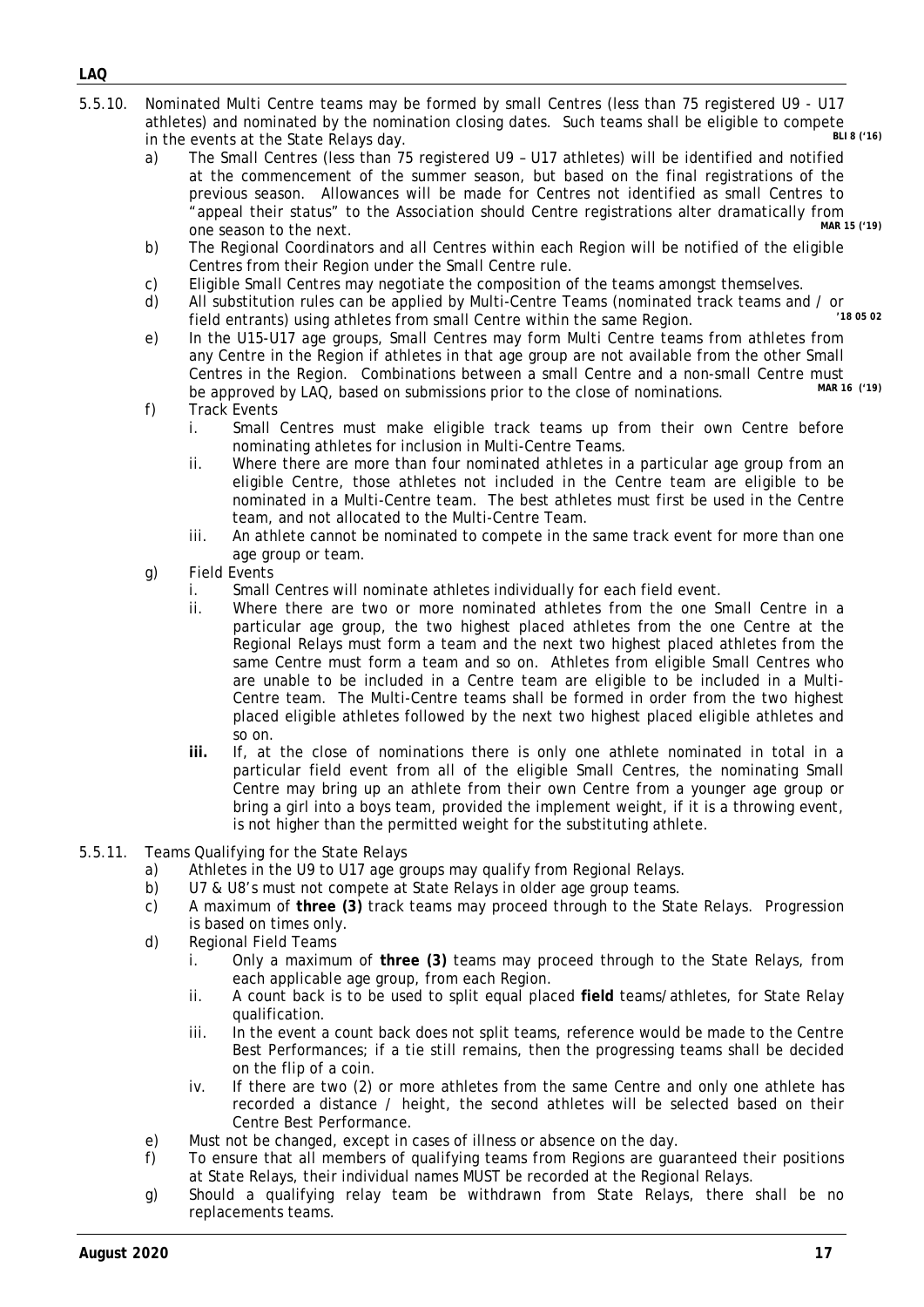- h) No entry fee to be charged for Relay Teams that withdraw before the prescribed closing date<br>for Stato Polays (93) for State Relays.
- i) It is the Centre's responsibility, if they wish to do so, to allow for certain reserves (who have competed at Regional Relays) to be available for the State Relay Day to fill in for a team in case of illness etc.
- 5.5.12. The State Relays are held in December each year for track and field teams: Four (4) athletes per track team and two (2) athletes per field team.
	- a) Centres from Central Coast, Tropical North, North Qld, Central North and Maranoa Regions may nominate teams for direct entry into the State Relay Championships. The team must meet the guidelines set down by the Association. Nominations must be received at the Association office, accompanied by the appropriate fees, by 4:00 pm on the closing day specified in the Competition Calendar (page 3). If more than three (3) teams from one (1) Region are nominated in a specific event, the teams with the best three aggregate Centre<br>norformances will pregress to the State Relay Championships performances will progress to the State Relay Championships.
	- b) Medals will be awarded to the first three placed teams in each event after all countback procedures have been applied procedures have been applied.
	- c) Each Region may enter U15 4 x 100m Regional Relay Teams, one (1) boy's team and one (1) girl's team to compete at the State Relay Championships. Only U15's may compete in this event. Place getters in this event will be presented with medals in recognition of their efforts.

Where there are more than four athletes expressing interest for team selection, Regions are<br>to conduct a 100m race off between interested athletes to select the team(s)  $B_0D 19$  (14) to conduct a 100m race-off between interested athletes to select the team(s).

Regions are to conduct a 100m race off between interested athletes to select the team(s). d) Each Region may enter U17 4 x 100m Regional Relay Teams, one (1) boy's team and one (1) girl's team to compete at the State Relay Championships. Only U16 and U17's may compete in this event. Under 16 athletes can only compete in this event if there are not enough U17 athletes to fill the team. Place getters in this event will be presented with medals in recognition of their efforts.

Where there are more than four Under 17 athletes expressing interest for team selection, Regions are to conduct a 100m race-off between interested athletes to select the team(s). If there are not enough Under 17 athletes to fill the team, a race-off will be conducted with<br>the Under 16 athletes to fill the team the Under 16 athletes to fill the team.

- 5.5.13. Track Relay Rules & Procedures
	- a) There will be NO finals.
	- b) The 4 x 100m circular and the 4 x 200m circular relays are run entirely in lanes. *'19 10 <sup>08</sup>*
	- c) The running order of the Swedish Relays shall be 100m 300m, 200m and 400m. The Swedish Relay is run in lanes by the first runner, with the 2nd running part of their section (leg) in their designated lane, cutting across at the dedicated markers in the front straight. The 3rd runner shall be placed on the track, by the designated official from inside to outside at the 200m start point, in the order that the 2nd runner passes the finish line. The 4th runner shall be placed on the track by the designated official, from inside to outside at the 400m<br>start point, in the order that the team completes the second log start point, in the order that the team completes the second leg. *'19 05 08*
	- d) The order of running the 4 x Medley Relay shall be 200m, 200m, 400m, and 800m. *'19 10 <sup>08</sup>*
		- i. The Medley Relays are run in lanes by the first two runners, with the third runner<br>running part of the section (leg) in their designated lane running part of the section (leg) in their designated lane.
		- ii. The 4 x Medley the 4th runner shall be placed on the track, by the designated Official, in the same order inside to outside on the track as their respective team member completes the first 200m of their leg.
		- iii Waiting athletes shall maintain their order and shall not exchange positions at the beginning of the take-over zone.
	- e) Athletes waiting for the changeover may move in as the athletes closest to the inside dispatch, as long as the order in maintained and there is no interference. Refer to WORLD ATHLETICS rules for specific detail.
	- f) In all Relays there are no acceleration zones and all athletes shall begin running from within their take-over zones.
	- g) In all of the Track Relay races, all athletes at all changes other than the first athlete will be initially placed inside the takeover zone by the designated Official.
	- h) The passing of the baton commences when it is first touched by the receiving runner and is completed at the moment it is in the hand of the receiving runner only. Within the take-over zone, it is only the position of the baton that is decisive and not the position of the body or the limbs of the athlete.
	- i) The baton must be carried by hand throughout the race.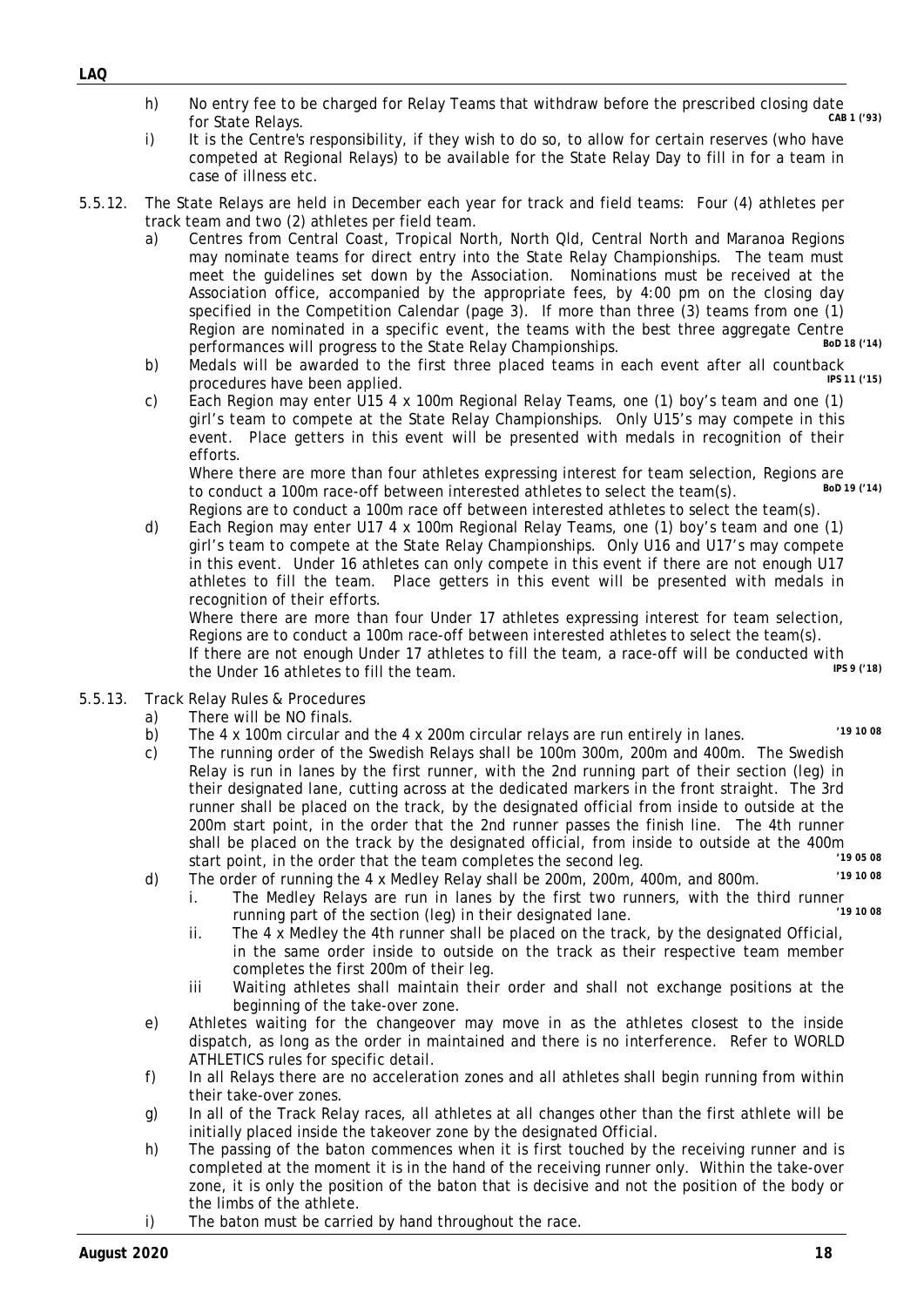- j) If dropped, the athlete who dropped it must recover the baton. The athlete may leave their lane to retrieve the baton. Provided this procedure is adopted and no other athlete is impeded, dropping the baton shall not result in disqualification.
- k) Athletes after handing over the baton should remain in their lanes until the course is clear or when advised by the change umpire.
- l) When a relay race is being run in lanes, an athlete may place a check-mark on the track within their own lane, e.g. using adhesive tape (max 5cm x 40cm), but may not place marking objects on or alongside the track.
- m) Should any athlete willfully impede a member of another team by running out of their lane at the finish of their stage they are liable to cause the disqualification of their team.
- n) No athlete may run more than one (1) section (leg) for a team.
- 5.5.14. Field Relay Rules & Procedures
	- a) Long Jump, Shot Put & Discus: three (3) trials per athlete. If however, the Chief Judge sees fit, there will be two (2) trials per athlete.
	- b) In High Jump, there will be two (2) trials only per athlete per height.
	- c) At the Regional Relays, athletes competing on their own would not be eligible to qualify for State Relay Championships or be considered as a place getter at Regional Relays.
	- d) At Regional Relays, the order of team placings in an event will be determined by the pairing of the best-ranked athletes and the addition of their best performances in each Centre team. This will give a team of two a total distance achieved, thereby placing the teams for qualification to the State Relays.
	- e) At Regional and State Relays athletes competing in the High Jump may continue to compete<br>even when or if and (1) momber of the team does not clear the starting beight even when or if one (1) member of the team does not clear the starting height.
	- f) At the State Relays, the order of team placings in an event will be determined by the addition of each athlete's best performance in each team, which will give the team a total distance achieved.

#### <span id="page-19-0"></span>**5.6. REGIONAL & STATE CHAMPIONSHIPS**

- 5.6.1. For Summer Regions, U7 to U17 athletes are allowed to nominate for a maximum of five (5) events for the Regional Championships.
- 5.6.2. For Winter Regions, U9 to U17 athletes are allowed to nominate for a maximum of seven (7) events; and U7 & U8 are allowed to nominate for a maximum of five (5) events.
- 5.6.3. At the LAQ Regional Championships, participation medallions will be provided for all competing U7<br>8000 C39 (03) Real IR athletes  $&$  U8 athletes.
- 5.6.4. At the LAQ Regional Championships, athletes in the U9 to U17 age group who place first, second or third in the finals will be awarded medals for that event third in the finals will be awarded medals for that event.
- 5.6.5. One certificate per athlete showing results for all events including finals will be issued for Regional<br>Championships and State Championships competitions Championships and State Championships competitions.
- 5.6.6. Athletes in the U7 & U8 age groups may only compete at Regional level,
	- a) Events that will be provided for the U7 age group are taken from the following: 70m, 100m, 200m, Long Jump, Discus, and Shot Put.
	- b) In addition to the above, 60m Hurdles may be programmed for the U8 age group.
	- c) The actual events to be provided will be decided by the Regional Competition Committee and may vary from one (1) Region to another.
	- d) Track Events: Finals will not be conducted (heats only)
	- e) Field Events: Three (3) trials only (no final eight (8)).
- 5.6.7. The location of Regional Championships within a Region to be determined on a rotational basis or BoD 6 (17) as determined by the Regional Committee.
- 5.6.8. The Centre hosting Regional Championships is allowed to host it at grounds that have synthetic surfaces if the majority of the Centres in that Region approve surfaces, if the majority of the Centres in that Region approve.
- 5.6.9. Should a Region wish to conduct these events on a synthetic surface, the cost of hire of the venue must be borne by the Region and not passed on to the athletes or their families. The Association will not be responsible for any shortfall in funds incurred by hiring such a venue.
- 5.6.10. For State Championships, only athletes in the U9 to U17 age groups may qualify for the State Championships from Regional Championships. All qualifying athletes can only nominate in a maximum of five (5) events.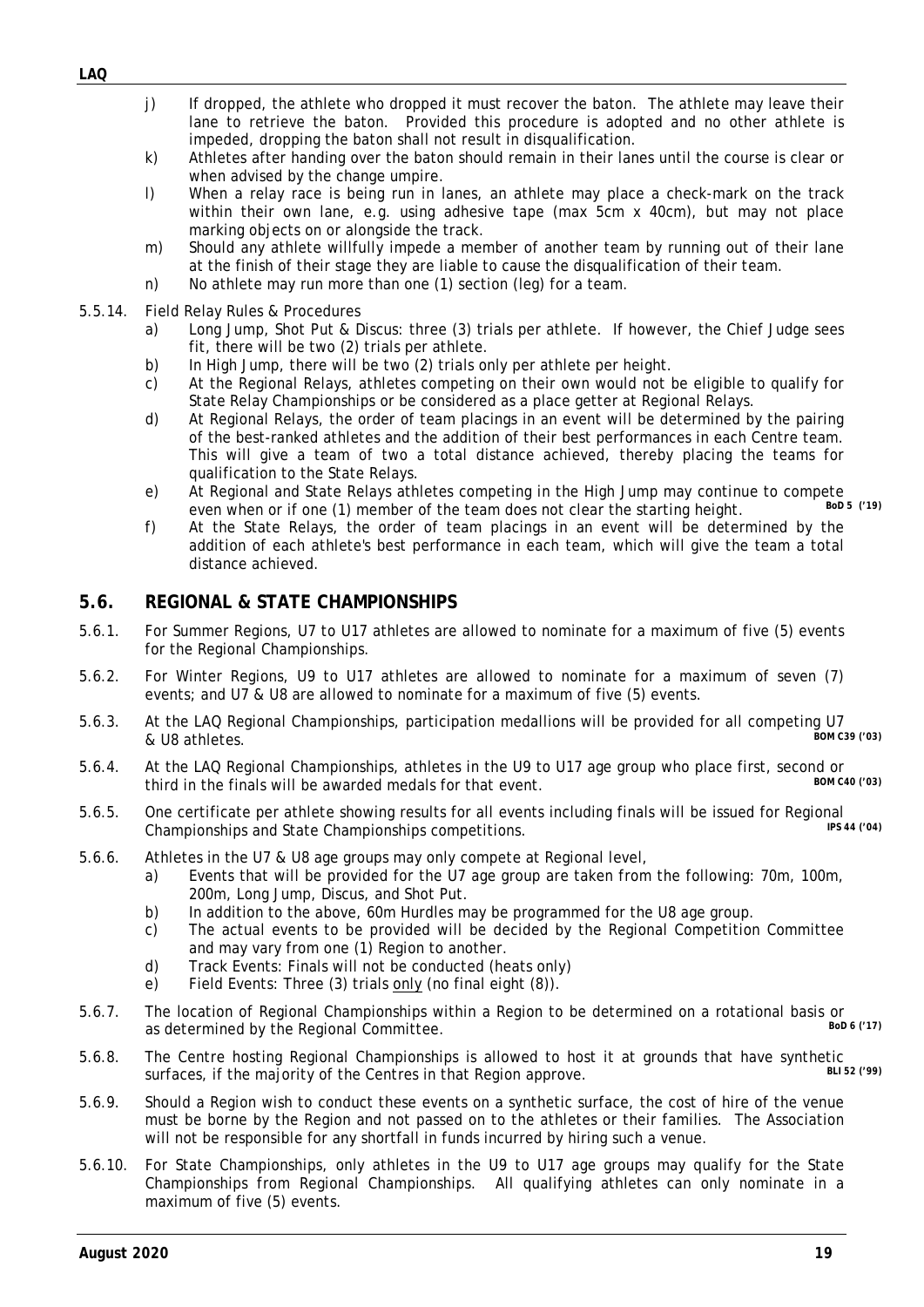- *LAQ*
- 5.6.11. State Championships are conducted at the end of the Competition season (generally late March or early April) each year.
- 5.6.12. State Championships are to be held in a venue in the Winter Centre's Region every fourth year, as<br>long as an all weather track of suitable standard is available. long as an all-weather track of suitable standard is available.
- 5.6.13. From State Championships finals, medals are presented to the first three (3) place getters in the U9 to U17 age groups.
- 5.6.14. At the LAQ State Championships, classified Multi-Class (athletes with disabilities) are accepted to compete in limited events under their own classification up to State level as determine by the<br>Competition Committee  $Competition$  *Committee.*
- 5.6.15. Classified Multi-Class athletes placings will be calculated in age groups U9 & U10's, U11 & U12's, U13 & U14's, and U15 - U17's; and based on a percentage calculation across Multi-Class  $classifications.$

#### <span id="page-20-0"></span>**5.7. LITTLE ATHLETICS AUSTRALIAN CHAMPIONSHIP**

5.9.1. The Competition is held over two (2) days on a rotational basis throughout the States. The team is comprised of an U13 team – normally 13 boys and 13 girls. Two (2) athletes are selected for each event and one (1) team selected for each relay. There is also an U15 team, which is limited to six (6) athletes (three boys and three girls) and they compete in the Multi-Event. Selection in the Queensland State Team is based on performances at the LAQ State Championships. Refer to the<br>LAO State Team Booklet for further information LAQ State Team Booklet for further information.

# <span id="page-20-1"></span>**6. ELIGIBILITY / NOMINATION**

### <span id="page-20-2"></span>**6.1. ELIGIBILITY**

- 6.1.1. All athletes must be registered with LAQ, or in specified circumstances QA, unless by specific invitation of the Association.
- 6.1.2. Age of the Athlete is calculated as at midnight on the  $31<sup>st</sup>$  December each year.
- 6.1.3. Athletes can only compete in their own age group. THE ONLY EXCEPTION TO THIS RULE IS MADE ON RELAY DAYS - refer to the specific Relay rules.
- 6.1.4. That eligibility for nomination to Regional Championships and State Championships include a requirement of prior participation in not less than four (4) Centre level meetings at the Centre where the athlete is registered, unless the committee of management of the nominating Centre<br>considers that extenuating circumstances exist considers that extenuating circumstances exist.
- 6.1.5. LAQ offer various levels of competition to U9 U17 Classified athletes refer to the LAQ Multi-Class Competition Handbook for complete details.
	- a) Multi-Class athletes must participate at Regional Championships to be eligible to lodge a direct nomination for participation in Multi Class events offered at the State Championships in the same season. Placing at the Regional Championships is not a prerequisite for qualification in Multi Class events. *'19 10 <sup>08</sup>*
	- b) Events offered for boys & girls at LAQ Carnivals and Regional and State Championships unless<br>200714 otherwise stated.

| <b>EVENTS</b>    | <b>U9 &amp; U10</b> | <b>U9 &amp; U10</b><br>Wheelchair | U11 & U12 | U11 & U12<br>Wheelchair | U13 & U14 | U13 & U14<br>Wheelchair | $U15 - U17$  | $U15 - U17$<br>Wheelchair |
|------------------|---------------------|-----------------------------------|-----------|-------------------------|-----------|-------------------------|--------------|---------------------------|
| 100m             |                     |                                   | ✓         |                         | ✓         | ✓                       | $\checkmark$ |                           |
| 200 <sub>m</sub> |                     |                                   |           |                         | ✓         | ✓                       | ✓            |                           |
| 400m             |                     |                                   |           |                         |           |                         |              |                           |
| 800m             |                     |                                   |           |                         |           | $\checkmark$            |              |                           |
| Long Jump        |                     |                                   |           |                         |           |                         |              |                           |
| <b>Discus</b>    |                     |                                   |           |                         |           |                         |              |                           |
| <b>Shot Put</b>  |                     |                                   |           | $\checkmark$            | ✓         | ✓                       |              |                           |
| Javelin          |                     |                                   |           |                         |           |                         |              |                           |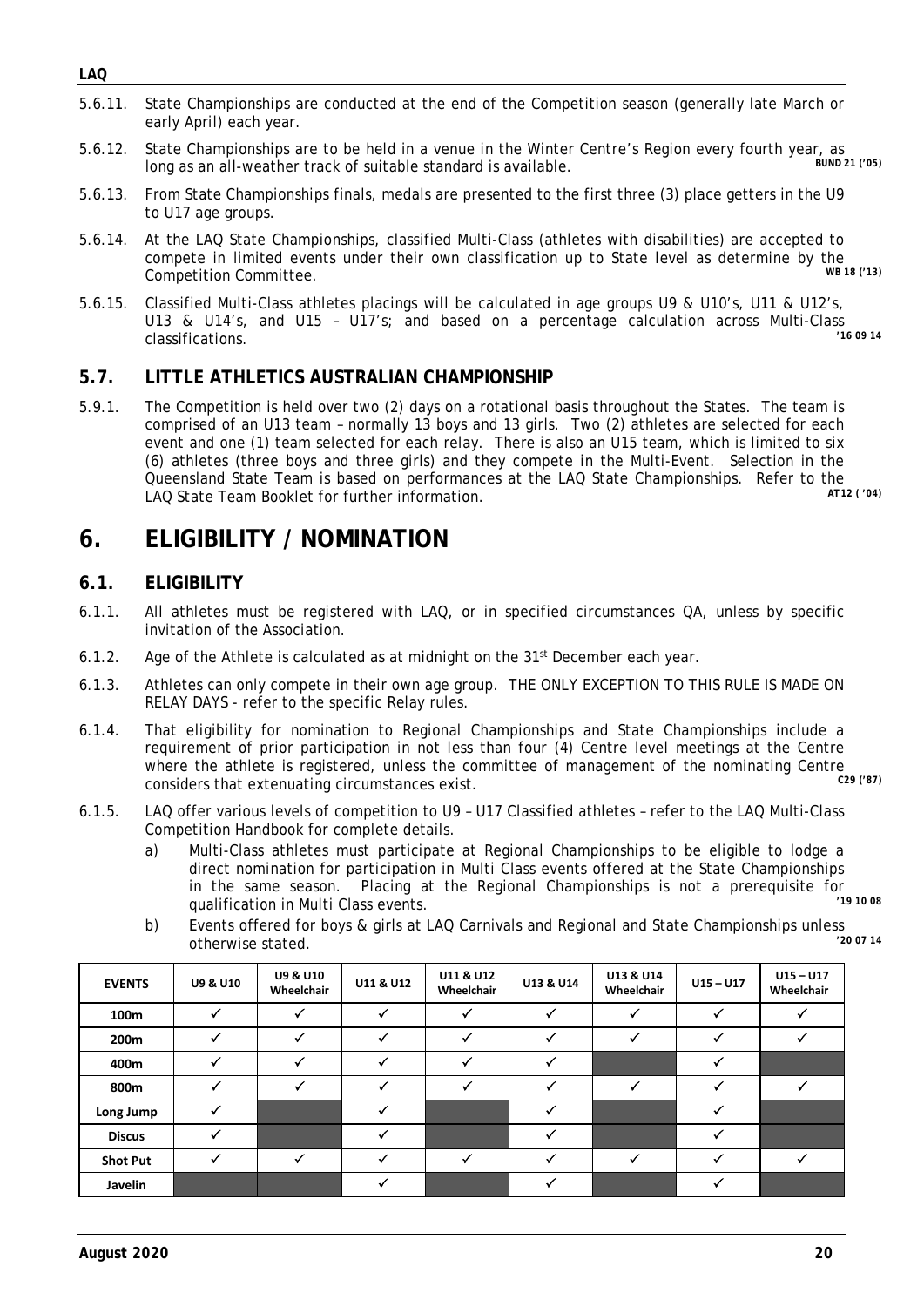### <span id="page-21-0"></span>**6.2. NOMINATION**

- 6.2.1. All nominations must be received by the published Competition closing date. Nominations fees and summary of nominations form must be paid and or received by the nominated closing date for that specific event by the LAQ Office. Cheque must be made payable to Little Athletics Queensland.
- 6.2.2. Nominations lodged online through ResultsHQ are the only recognised form of electronic<br>nominations. All other formats are considered to be hard conv hominations. All other formats are considered to be hard copy.
- 6.2.3 Regional Competition nominations must be provided to the Association Office by the required date<br>60.2.3 cod time and time. *'19 <sup>05</sup> <sup>08</sup>*
- 6.2.4. For each Regional Competition, Centres that do not use either of the systems detailed above to supply nominations will be charged a \$50.00 administration fee per Competition, as well as \$1.00 per athlete nomination. Centres cannot pass this fee onto its athletes or parents; it is an administration fee ONLY.

#### <span id="page-21-1"></span>**6.3. LATE NOMINATION**

- 6.3.1. Late nominations will be accepted for the Carnivals and the State Combined Event Championships until 4:00pm on the Thursday before the respective competition days, unless special circumstances<br>warrant approval by the Association CEO warrant approval by the Association CEO.
- 6.3.2. Nominations **will not** be accepted on the day of any LAQ Competition or Championships. *'20 03 10*
- 6.3.3. Late nominations fee is double the nomination fee**.** *BoM 48 ('99)*
- 6.3.4. If the Association Office receives nominations from a Centre after the closing date, apart from the appropriate nomination fee, the Centre will also be charged a Late Administration Fee of \$55.00. (incl. GST). Such nominations will not be accepted after the Wednesday prior to the competition.*'20 03 10*
- 6.3.5. No late nominations will be accepted for Regional Competition days, after the date set by the<br>Region for all Centre nominations to be received Region for all Centre nominations to be received.
- 6.3.6. No late nominations will be accepted for the State Relays or the State Championships. *BoD 13 ('12)*

#### <span id="page-21-2"></span>**6.4. QUALIFICATION TO STATE CHAMPIONSHIP EVENTS**

6.4.1. U7 and U8's do not progress beyond Regional Championships. *BoD 14 ('09)*

- 6.4.2. The number of qualifying U9 to U17 athletes that may nominate from Regional Relays to State<br>Belays to any will be the first three (2) place gotters to ms in each ovent Relays teams will be the first three (3) place getters teams in each event.
- 6.4.3. The number of qualifying U9 to U17 athletes that may nominate from each of the Summer Regional<br>Championships to State Championships will be the first four (4) place getters in each event Bol 13 (199) Championships to State Championships will be the first four (4) place getters in each event.
- 6.4.5. Athletes in the Winter Region Centres who have placed  $1^{st}$ ,  $2^{nd}$ , or  $3^{rd}$  at Regional Championships; and who have also qualified in other events to compete at the State Championships, can drop one (1) of the events in which they placed, for another in which they have gained a qualifying standard.
- 6.4.6. There is a time limit to be met for athletes to be eligible to compete at State Championships for the 1500m run. Athletes who have not equaled or bettered the qualifying time of 7 minutes at Regional Championships, irrespective of placing, shall not proceed to State Championships. *BoD 3 ('15)*
- 6.4.7. A count back is to be used to split equal placed field athletes, for State Championship qualification. In the event a count back does not split the athletes, Best Performances from Centre level and any Association Competition Day with the exception of Relay days shall be used at the time of nomination. *'20 03 10*
- 6.4.8. An athlete and or team that choose not to compete at a State Championship event after qualifying at Regional level may not be replaced by another athlete / team.
- 6.4.9. Additional Entry to State Championships
	- a) Under Compassionate Grounds: For additional entry into State Championships (other than on medical grounds), recommendations will be considered on compassionate grounds only, as determined by the Board of Directors. Recommendation to come from the Centre to the CEO who will then take recommendations to the Board for decision.
		- i. A fee of \$55 (incl. GST) must accompany all compassionate grounds applications for State Championships when lodged. This fee will only be refunded if the application/s are accepted.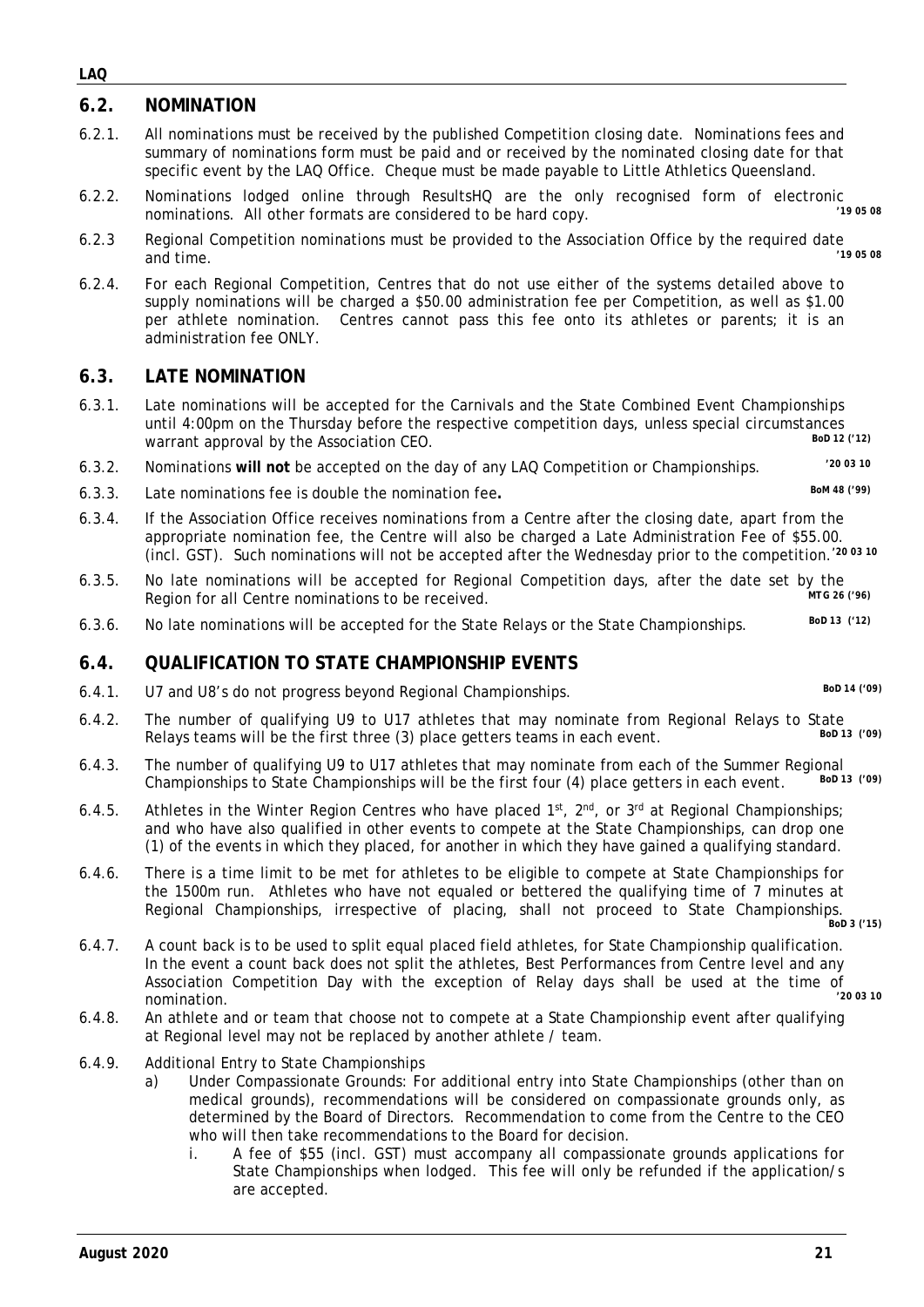- b) Via Qualifying Performance Levels: Athletes who compete at the Regional Championships and record a legal distance, time or height equal to or better than a "Qualifying Performance Levels" for that event shall also qualify for the State Championships in addition to athletes placed 1<sup>st</sup>, 2<sup>nd</sup>, 3<sup>rd</sup> or 4<sup>th</sup> in that event. Refer to the LAQ Website for Additional Qualifying Performance Levels. *BOD 6 ('19)* 
	-
- c) Medical applications for participation in the State Championships will not be considered. *BoD 17 ('13)*

# <span id="page-22-0"></span>**7. COMPETITION RULES**

### <span id="page-22-1"></span>**7.1. GENERAL**

- 7.1.1. The rules in this handbook set down the requirements for competition for all Carnivals conducted on behalf of the Association. All Carnivals are to be conducted under the rules set down in the World Athletics Handbook, or as otherwise stated in this Handbook and or the Officials' Handbook.
- 7.1.2. The Association will not adopt any changes to specifications of events or changes to events during the competition season. *W5 ('93)*
- 7.1.3. Decisions made at Conference, which affect the general aspect of competition, excluding changes<br>as specified in Pule 7.1.2, shall come inte effect immediately as specified in Rule 7.1.2, shall come into effect immediately.
- 7.1.4. That any competition motion passed by Conference shall not be rescinded within two years unless care in favour 80% of those eligible to vote are in favour.
- 7.1.5. At all Association competitions, no athlete shall be charged an additional nomination fee by a<br>Contro or Pogion. The total nomination foe charged shall be the foe as set by the Association. (10.03.01) Centre or Region. The total nomination fee charged shall be the fee as set by the Association.
- 7.1.6. Awarding of prize money is not permitted at any level of LAQ competition (including Centre).
- 7.1.7. The immediate area of competition is to be clearly marked or instructions as to what is considered the immediate area should be clearly given prior to the commencement of the event.
- 7.1.8. Only athletes and Officials are permitted on the competition area. Athletes must leave the arena immediately after the completion of their event. No unauthorised persons are to be in the competition or Control Room AT ANY TIME. If this rule is breached the relevant athlete(s) may be disqualified.
- 7.1.9. Coaching of participating athletes from INSIDE the competition arena is NOT permitted and may cause disqualification of the athlete.
- 7.1.10. Event block starting times shown, in the LAQ Regional, Carnival and Championship programs may be brought forward no more than 30 minutes. The Meeting Manager may change the start times at his discretion after consultation with the relevant Referees. Athletes should be in attendance 60<br>minutes prior to the advertised event block start time minutes prior to the advertised event block start time.
- 7.1.11. Centres are not to use two-way radios that interfere with event communications during Association conducted compotitions  $conducted$  *competitions.*
- 7.1.12. Athletes are not allowed the use of electronic communications or similar devices on the<br><sup>19.05.08</sup>  $competition$  *arena*.
- 7.1.13. Athletes may warm up with provided Association equipment. Athletes must be under the supervision of an adult / coach and all equipment taken for warm-ups must be signed for and<br>returned within an agreed timeframe returned within an agreed timeframe.

### <span id="page-22-2"></span>**7.2. PROGRESSION TO THE NEXT ROUND / FINAL**

- 7.2.1. In track events, at all Association competition days, the progression of athletes from heats to finals where 8 lanes are available for the 70m, 100m, 200m, 400m; Sprint & 200m Hurdles events, will be as follows:
	- a) Two Heats: 1st, 2nd & 3rd and next two (2) best times to final
	- b) Three Heats: 1st & 2nd from each heat and the next two (2) best times to final
	- c) Four Heats: 1st from each heat and the next four (4) best times to final.
	- d) Five Heats: 1st from each heat and the next three (3) best times to final. *CR5 ('92)*
- 7.2.2. In the event of tied 'next fastest' times, preference in the selection of finalists will go to those more highly placed in their heats. If runners cannot be separated on this basis, a ballot may be conducted to determine the 'next fastest' finalists.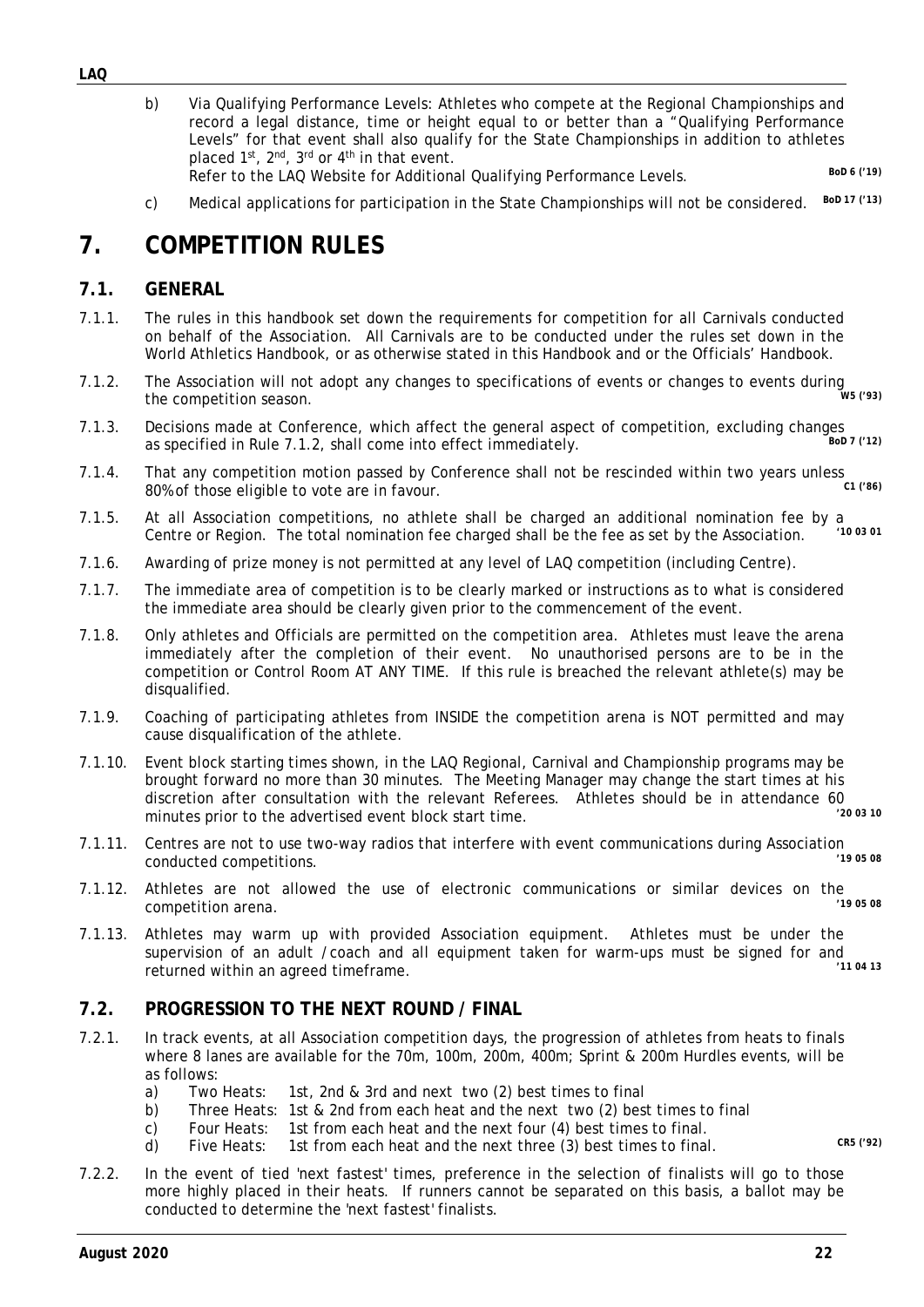- 7.2.3. To compete in a final where heats are included in the program, athletes must have qualified in heats; or, in the case where heats are no longer necessary, the athletes must have presented themselves for the heat and had their name marked off by the Chief Call Room Judge.
- 7.2.4. There will be a maximum of eight (8) finalists only in all track and field events (except for the 800m, 1500m and Walk events) at the Winter Carnival, and the Regional and State Championships, except in the case of a tie or an appeal.
	- a) For track events, if the number of athletes nominated or marshalled is less than or equal to the number of lanes available, then that event is run as a straight final at heat time, up to a<br>maximum of 10 athletes maximum of 10 athletes.
- 7.2.5. At Regional and or at State Championships, if there are insufficient athletes for heats in any event at the time of seeding the event will be run as a final at the time of the beat at the time of seeding, the event will be run as a final at the time of the heat.
- 7.2.6. In field events (except High Jump), in the qualifying rounds at Regional and State Championships and the Winter Carnival
	- a) Where there are more than eight (8) athletes, each athlete shall be allowed three (3) trials and the eight (8) athletes with the best valid performances shall be allowed three (3) additional trials in the inverse order of ranking of their performances recorded in the first three (3) trials.
	- b) If there are only eight (8) athletes or fewer in the event and one (1) or more records three (3) fouls, all athletes are entitled to proceed to the final rounds.
	- c) In the event of a tie for the last qualifying place, it shall be resolved by following the count back procedure.
	- d) The best overall result of the six (6) trials by an athlete will determine his place.

#### <span id="page-23-0"></span>**7.3. CALL ROOM (Marshalling)**

- 7.3.1. At Association Carnivals and or Championship events, athletes competing in track events are to marshal in the designated areas before entering the competition arena for events. Athletes are to marshal directly to the relevant field events as soon as possible once the Call has been made. Athletes competing at the Regional competitions are to marshal at the Regions' designated areas. *BoD 1 ('15)*
	- a) The Call for athletes to report to FIELD events will be made approximately **20** minutes before the event start time to allow for registration and warm-up.
	- b) The Call for athletes to report to CALL ROOM (marshalling area) for all track events up to 400m will be made approximately **20** minutes before the event start time.
	- c) The Call for non-laned events e.g. 800m, 1500m, Relays and Walks will be made approximately **25** minutes before the event start time. This is to allow the placement of hip numbers on the athletes.
	- d) Once athletes have left Call Room, any athlete who has not reported to Call Room will be deelered a non starter in that event declared a non-starter in that event.

#### <span id="page-23-1"></span>**7.4. TRACK EVENTS**

- 7.4.1. Electronic timing and photo-finish facilities shall be used at all Association Carnivals where available (Summer & Spring Carnivals, Combined Event Championships, State Relays and State<br>Championships and the Winter Carnival) Championships and the Winter Carnival).
- 7.4.2. Timing gates that are a commercially available product shall be recognised and endorsed as an electronic timing device suitable for Regional and Centre competitions electronic timing device suitable for Regional and Centre competitions.
- 7.4.3. Seeding / Lane draws shall be as follows
	- a) Summer and Spring Carnivals provided that Centre Best performances are supplied, athletes nominated for track events will be seeded slowest to fastest. Heats and lanes will be drawn randomly.
	- b) Combined Event Championships will be by random draw. The 800m lane draw, will be based on points leading into that event.
	- c) State Relays from the Regional Relays performances supplied, the track teams and heats will be seeded slowest to fastest. Lanes are then drawn randomly.
	- d) State and Regional Championships, and the Winter Carnival- Heats will be seeded, lanes will be drawn randomly. Where there have been qualifying heats, athletes shall be split drawn for lanes in finals i.e. fastest four (4) randomly in the lanes 3, 4, 5 & 6; the remainder of the field shall be drawn randomly. Lane draws for finals will be posted prior to the event.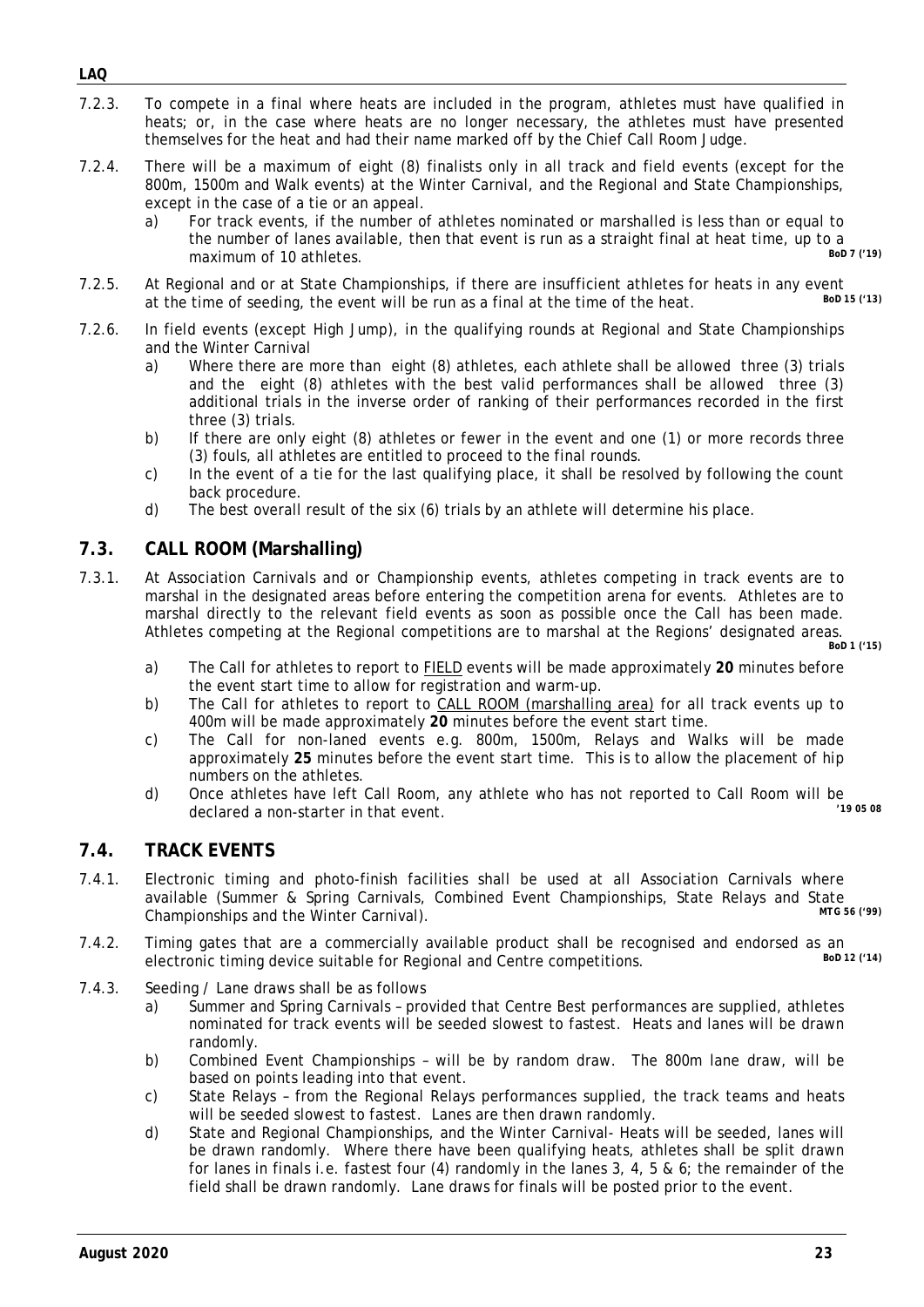- *LAQ*
- e) In the event that the State Championships is affected by weather or other unforeseen circumstances, and heats become "timed finals", the athletes nominated for track events will be reseeded slowest to fastest. Lanes will be drawn randomly.<br>i. The application of the above rules shall only be applied to
	- The application of the above rules shall only be applied to events where no heats of  $\frac{1 \text{m/s}}{1 \text{m/s}}$  (15) the same age group have been conducted.
- f) A waterfall start shall be used for all 1500m and Race Walking events; that is seeded fastest to slowest with the fastest athletes on the inside lanes, the slowest athletes on the outside<br>lanes lanes. *'10 05 02*
- g) A separate lane shall be provided for each athlete in all races up to and including 400m.
- h) Where there are fewer athletes in a laned heat/final than the number of lanes available, lane one (1) should be left vacant.
- 7.4.4. The maximum number of athletes in 800m timed finals at LAQ's Regional and State Championships, the Combined Event Championships, Carnivals, will be two per lane (e.g. sixteen on an eight (8) lane track, eighteen on a nine (9) lane track and twenty on a ten (10) lane track).
	- a) Where more than one timed final is required, the athletes will be seeded from slowest to factor so that the factor qualifiers will be in the same race fastest so that the fastest qualifiers will be in the same race
		- i. Athletes will be divided evenly between heats
- 
- ii. The fastest seeded heat will be conducted last. *'19 05 08* b) Where there are fewer athletes in the race than available lanes, each athlete will start from
- a separate lane.
- 7.4.5. For the 1500m Run and all Race Walk events, the maximum number of athletes allowed per race is normally 24 (for tracks having up to 8 lanes), but up to 30 are allowed for tracks having 10 lanes.
	- a) At the Combined Event Championships, Spring and Summer Carnivals, staggered starts will be conducted allowing up to 40 athletes per race at the discretion of the Competition Manager.
	- b) If there are more athletes than are allowed in a single race, then multiple seeded races will be conducted as timed finals.
	- c) The Competition Manager may combine events into one race, provided the total number of  $\frac{1}{13}$  athletes does not exceed 24 for 8 lanes and 30 for 10 lanes athletes does not exceed 24 for 8 lanes and 30 for 10 lanes.
- 7.4.6. A crouch Start may only be used by U11 U17 athletes for track events up to and including the<br><sup>15 08 11</sup> 400m event. *'15 08 11*
	- a) A Three Point Start is not a recognised start, and shall not be allowed / used at any LAQ competition. competition. *'19 05 08*
- 7.4.7. At Association Carnivals, Combined Event Championships, Regional and State Championships, starts for 800m finals shall be run in lanes as far as the nearer edge of the marked break line after the<br>first bend.<br> $\frac{B_{0D}g_{(12)}}{1}$ first bend. *BoD 9 ('12)*
- 7.4.8. Pack starts are used for 1500m and all Walk events at Association Competitions and Centre Competitions.
- 7.4.9. In all races run in lanes, each athlete shall keep within their allotted lane **at all times**. However,
	- a) If an athlete is pushed or forced by another person to run outside his lane and no material advantage is gained;
	- b) Runs outside his lane in the straight and no other runner is obstructed;
	- c) Runs outside the outer line of his lane on the bend, with no material advantage thereby being gained, and no other runner being obstructed,

then the athlete should not be disqualified.

Apart from the above three (3) exceptions, if the Referee is satisfied, on the report of a judge or umpire or otherwise that an athlete has run outside his lane, the athlete **may** be disqualified.

#### <span id="page-24-0"></span>**7.5. WALKS**

Race Walking is a progression of steps so taken that the walker makes contact with the ground, so that no visible (to the human eye) loss of contact occurs. The advancing leg shall be straightened (i.e. not bent at the knee) from the moment of first contact with the ground until the vertical upright position.

**Note:** The advancing foot of the walker must make contact with the ground before the rear foot leaves the ground.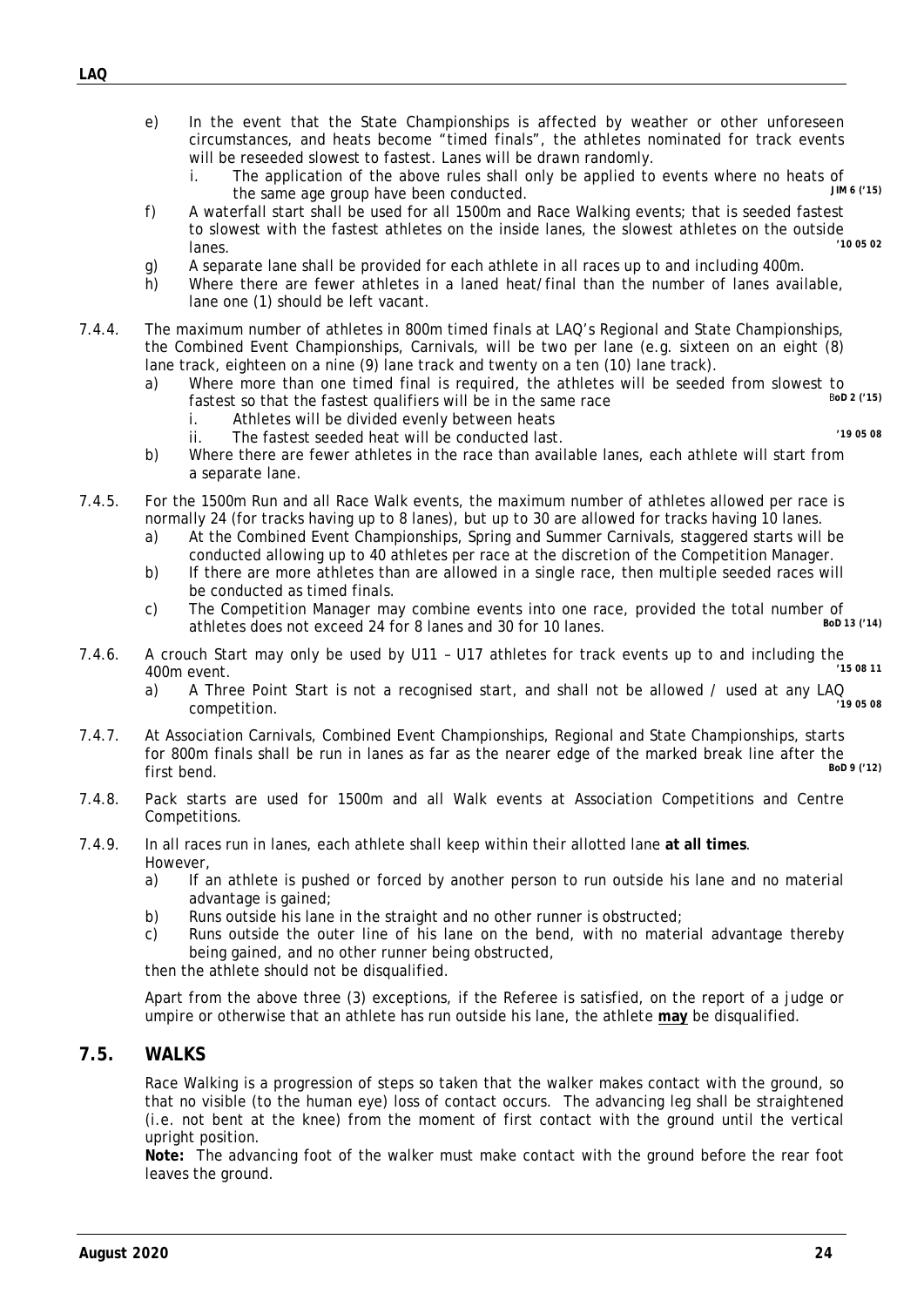- 7.5.1. There is a time limit to be met for athletes to be eligible to compete at State Championships for all Race Walking events. Athletes who have not equalled or bettered the following times at Regional Championships, irrespective of placing, shall not proceed to State Championships. Time limits are
	- a) 7 minutes for the 700m Walk b) 9 minutes for the 1100m Walk
	- c) 12 minutes for the 1500m Walk (U12 & U13's)
	- d) 10 minutes for the 1500m Walk (U14 to U17's) *ASP 4 ('15)*

Athletes shall be awarded time, place and medals at Regional Championships irrespective of time recorded, unless DQ under the Walks rules.

- 7.5.2. Time restrictions shall be applied for Walk events conducted at the State Championships and are as follows:
	- a) 7 minutes for the 700m Walk
	- b) 9 minutes for the 1100m Walk
	- c) 12 minutes for the 1500m Walk (U12 & U13's)
	- d) 10 minutes for the 1500m Walk (U14 to U17's)

The race timing will cease when the above times have been reached and the athlete/s who have not finished the race shall be removed from the track. A DNF will be recorded as their result.<br>Athletes en the front straight when timing seeses will not be removed from the track. Athletes on the front straight when timing ceases will not be removed from the track.

- 7.5.3. There is a time limit of 20 minutes for the U14 U17's 3000m Walk event conducted at the Summer  $& Winter Carnival.$ 
	- a) The timing of the race will cease when the above time has been reached and the athlete/s who have not finished the race shall be removed from the track. A DNF will be recorded as their result. Athletes on the front straight when timing ceases will not be removed from the  $(12.0711)$ track. *'12 07 11*
- 7.5.4. The Chief Race Walk Judge must report to the Referee immediately after the end of the event, the details of all athletes disqualified AND all athletes who received red cards.
	- a) At the LAQ Carnivals, Regional & State Championships, for U12 U17 athletes, Race Walk Judges will not call 'Red Card' for relevant infringements, only written reports will be made.*BoD 14 ('14)*
- 7.5.5. At the completion of each Race Walk Event at all Association Competitions, the Chief Race Walk Judge's Recording sheet, with all individual judges reports / caution forms attached, is to be attached to the relevant paper work for that event. The Chief Judges sheet (with the Judge's<br>names having boon romoved), is then copied and displayed names having been removed), is then copied, and displayed.
- 7.5.6. The organisers of walking events held on roads must ensure the safety of athletes and where possible, should ensure that the roads used for the competition are closed in both directions and not open to motorised traffic.

### <span id="page-25-0"></span>**7.6. FIELD EVENTS**

7.6.1. Throwing implements owned by LAQ/LAQ Centres, QA and / or U13 – U17 individuals and certified by Trade Measurement (Office of Fair Trading), or a competent Official from LAQ/QA are to be allowed at all Association (except Regions) competitions. Any equipment provided by an individual must be added to the collective pool of the event equipment for use of all athletes in that event. Equipment provided by athletes will be at the athlete's own risk. The Association will take no<br>recononsibility for the loss or damage to equipment responsibility for the loss or damage to equipment.

The athletes and parents will be required to sign an agreement that the equipment shall be available for all athletes in their events to use without bias and a waiver against claim from damaged implements*.*

- 7.6.2. For Discus, all throws shall be made from an enclosure or cage to ensure the safety of spectators,<br><sup>216</sup> 10<sup>12</sup> officials and athletes.
- 7.6.3. At Regional Competitions (at the discretion of the Regional Committee), LAQ Carnivals, Combined Event, State Relays, Winter, and State Championship events, in order to obtain a better grip, an athlete in the U13 – U17 age groups may use a suitable chalk substance or similar substance that can be removed with a wet cloth. A Shot Putter may use such substances on their neck. In addition, in the Shot Put and Discus events athletes may use the substance on the implement. The<br>cable substance to be used would be that provided by the Association only chalk substance to be used would be that provided by the Association. *'16 <sup>04</sup> <sup>13</sup>*
- 7.6.4. Seeding of field event athletes / relay teams shall be random. *'15 08 11*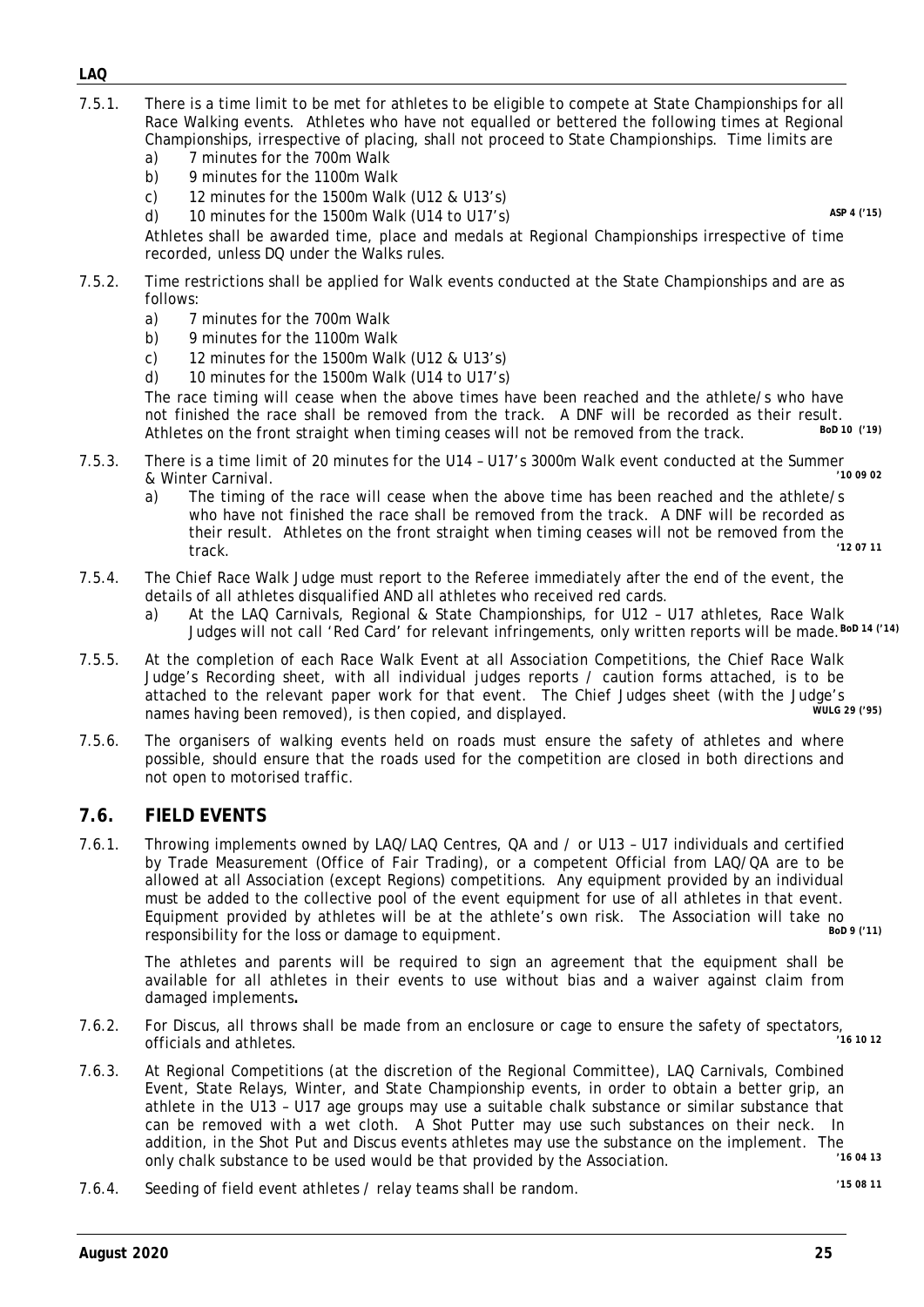- *LAQ*
- 7.6.5. There will be one (1) only practice trial if time permits. This will be at the discretion of the Meeting Manager or his / her representative; and may only be conducted under the supervision of<br>the engrapriate Official the appropriate Official.
- 7.6.6. At State Championships, High Jump athletes in the U13 U17 age groups are allowed to do a practice jump at a height of their choice. The Chief would manage the warm-up time so that the<br>bar was not constantly being raised and lowered bar was not constantly being raised and lowered.
- 7.6.7. Once competition has begun, athletes are not permitted to use, for practice purposes, the runway, implements, sectors or circles.
- 7.6.8. In all field events, including Combined Event competitions, athletes may not leave the immediate area of the competition during the competition unless they have the permission of, and are accompanied by an Official.
- 7.6.9. No athlete may enter the competition after the completion of the third round.
- 7.6.10. If an athlete incurs a foul, they will be given the reason for the foul at the completion of the trial.
- 7.6.11. If an athlete in the U13 to U17 age groups makes an immediate oral protest against having an trial judge as a failure, the Chief of the event may, at his discretion, order that the trial be measured and the results recorded, in order to preserve the rights of all concerned. At the end of the round the Referee will adjudicate on the protest
	- a) Any athlete(s) continuing in a field event under protest shall compete in each round before<br>any other athlete, irrespective of any improved performance in such subsequent rounds  $(15.0811)$ any other athlete, irrespective of any improved performance in such subsequent rounds.
- 7.6.12. High Jump Starting Heights
	- a) At Centre level, there should be no specific starting heights set for High Jump. The starting heights should be set at a level that all athletes can achieve.
	- b) For all Association competitions (with the exception of Regional Relays and Regional Championships), the following starting heights for High Jump will be constant at:

|     | *I I9   | 0.80   | U12                                                                      | 1 10                                                                                                                                                                                                                                                                                                                                                                                 | U15          | 1.30 |
|-----|---------|--------|--------------------------------------------------------------------------|--------------------------------------------------------------------------------------------------------------------------------------------------------------------------------------------------------------------------------------------------------------------------------------------------------------------------------------------------------------------------------------|--------------|------|
|     | $*$ U10 | 0.90   | U13                                                                      | 1.20                                                                                                                                                                                                                                                                                                                                                                                 | U16 -        | 1.35 |
|     | 1111    | 1 NO   | 1114                                                                     | 1 25                                                                                                                                                                                                                                                                                                                                                                                 | $U17 - 1.35$ |      |
| C). |         |        | Regional Relays and Regional Championships starting heights would be at: |                                                                                                                                                                                                                                                                                                                                                                                      |              |      |
|     | $*110$  | - ^ 75 |                                                                          | $\overline{A}$ $\overline{A}$ $\overline{B}$ $\overline{C}$ $\overline{C}$ $\overline{C}$ $\overline{C}$ $\overline{C}$ $\overline{C}$ $\overline{C}$ $\overline{C}$ $\overline{C}$ $\overline{C}$ $\overline{C}$ $\overline{C}$ $\overline{C}$ $\overline{C}$ $\overline{C}$ $\overline{C}$ $\overline{C}$ $\overline{C}$ $\overline{C}$ $\overline{C}$ $\overline{C}$ $\overline{$ | $114F$ $40F$ |      |

|                | U15 1.25 | U12 1.05 |  | *U9   0.75 |
|----------------|----------|----------|--|------------|
| *Scissors only | U16 1.30 | U13 1.15 |  |            |
| LAA ('15)      | U17 1.30 | U14 1.20 |  |            |

- d) Combined Event Championships starting heights shall be agreed upon by the Officials after<br>
consultation with the individual athletes consultation with the individual athletes.
- 7.6.13. High Jump Bar Increments
	- a) State & Regional Relays: The bar will be raised 7cm, 7cm, 7cm and then by 5cm thereafter.
	- b) At the Summer, Spring and Winter Carnivals, the Regional Championships, and State Championships (individual events) the increments for High Jump will be 5cm until six (6) athletes remain, then not less than 2cm. The last remaining athlete of an event, in consultation with the Chief, may elect the increments not less than 1cm.
	- c) At the Regional Championships, increments will also include the State qualifying performance<br>level where there are more than four (A) athletes remaining in the competition level, where there are more than four (4) athletes remaining in the competition.
	- d) At the Combined Event Championships, the increments will be 3cm throughout the competition.
	- e) The bar is never lowered for an athlete who has returned after competing in another event.
- 7.6.14. For High Jump, the Scissor technique will be the only allowable technique performed in High Jump for the Under 8, Under 9 and Under 10 age groups at all levels of competition. It shall be a valid scissor jump if all other relevant high jump rules are adhered to, and:
	- a) The head of the athlete does not go over the bar before the leading foot (the foot of the leg closest to the bar at take-off);
	- b) The head of the athlete is not below the buttocks when the buttocks clear the bar, and
	- c) The athlete's lead foot touches the mat before any other part of the body.
- 7.6.15 For High Jump, all athletes in the Under 11 and above age groups will have the option to use any legal jumping technique where flop mats are provided at all levels of competition.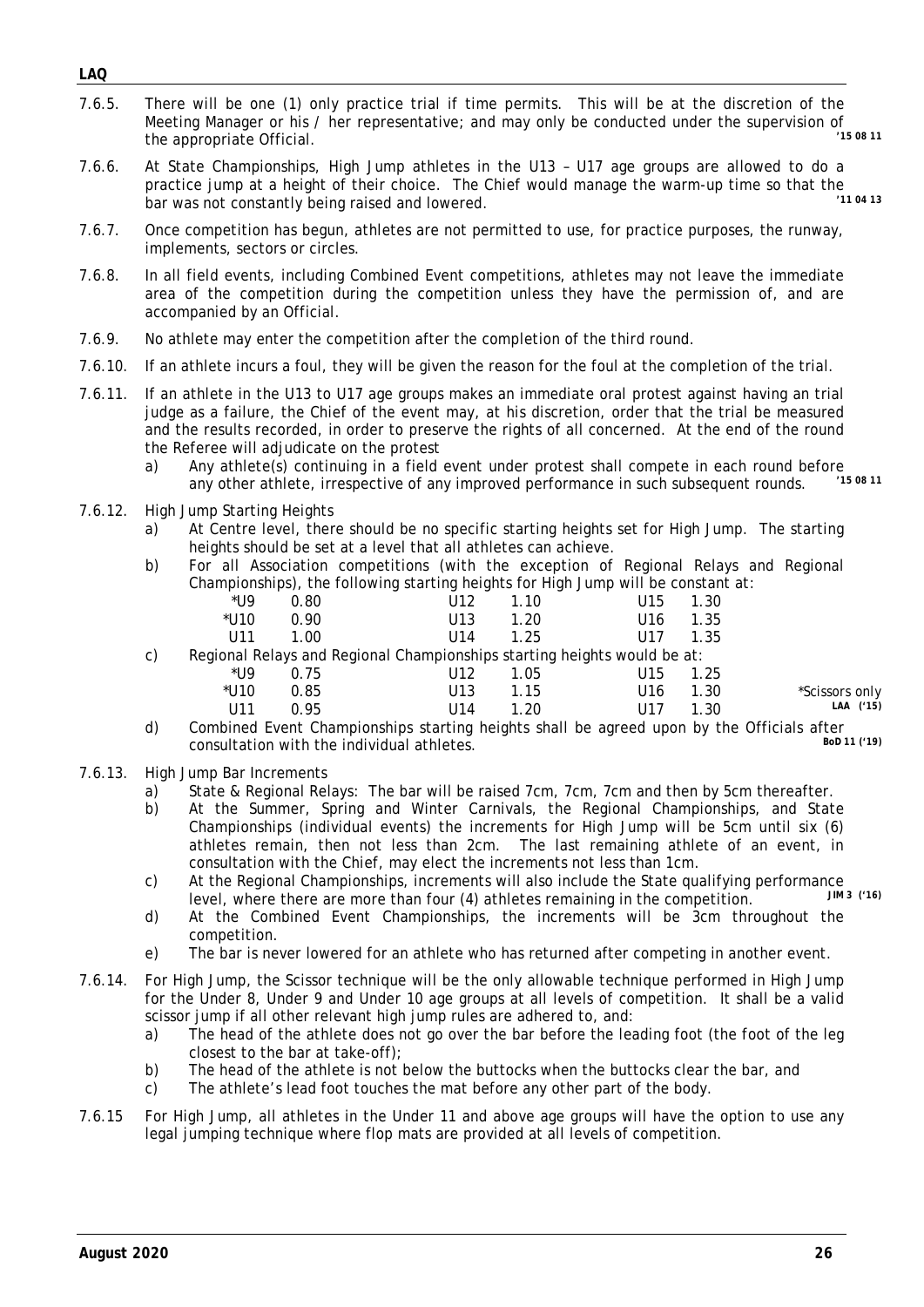- 7.6.16. Ties and Countbacks
	- a) In all field events, except for High Jump, the second  $(2^{nd})$  best performance of the athletes tying shall decide the tie. If a tie remains, the third (3rd) best and so on. If athletes in field events are tied for any place after all count backs have been applied, then equal placing will be declared.
	- b) In High Jump ties, the athlete with the lowest number of jumps at the height at which the tie occurs shall be awarded the higher place. If the tie remains, the athlete with the lowest total of failures throughout the competition up to and including the height last cleared shall be awarded the higher place. If the tie remains, the athletes shall be awarded the same place in the competition. There shall be no jump-off for placing's.
	- c) At the Regional and State Relays where two (2) or more teams' Best Performances are equal:
		- i. In High Jump relays, the sums of the 'number of trials at Best Height cleared" are used to separate the tied teams.
			- The team with the lowest total number of trials will be given the highest placing.
			- Should the tied teams still not be separated the sums of the 'total failures' of each of the tied teams, the team with the lowest total number of failures will receive the highest placing.
		- ii. In field relay events (other than High Jump), the combined second best performance of the same athletes tying shall decide the tie. If a tie remains, the combined third best<br>norformance will docide  $performance$  will decide.

#### <span id="page-27-0"></span>**7.7. BEST PERFORMANCES**

- 7.7.1. Claims for Queensland and Australian Best Performances are only accepted from competitions controlled by LAQ or LAA i.e. the various LAQ Carnivals, Combined Event Championship, State Championships, State Relays, and the Little Athletics Australian Championships. Any Winter, Queensland, and / or Australian Best Performances (where applicable) will be subject to ratification.
- 7.7.2. Only LAQ registered members are eligible to hold a Winter Best Performances, Queensland Best Performance or Australian Best Performances.
- 7.7.3. Queensland Best Performances will not be recognised for individual performances recorded at the State Relays.
- 7.7.4. Queensland Best Performances will not be recognised for the U7 and U8 age groups.
- 7.7.5. Regional Best performances shall not be recognised for the U7 and U8 age groups.
- 7.7.6. The ground on which the Best Performance takes place must have been surveyed (compliant with WORLD ATHLETICS rules).
- 7.7.7. All equipment must comply with WORLD ATHLETICS rules and or LAQ rules.
- 7.7.8. Potential QBP distances or heights measured with a fiberglass tape or steel bar must be verified for accuracy against a steel tape after the event. The steel tape must be certified by an appropriate weights and measures authority.
- 7.7.9. Where an EDM unit is used to measure the distance, the check mark must been tested for accuracy prior to and after the competition against a certified steel tape.
- 7.7.10. If more than one athlete records the same distance or height in a field event, which attains the Best Performance, then those athletes shall be awarded a Best Performance irrespective of final placings.
- 7.7.11. If more than one athlete records the same time electronically, only the first and or best placed athlete shall be awarded the Best Performance.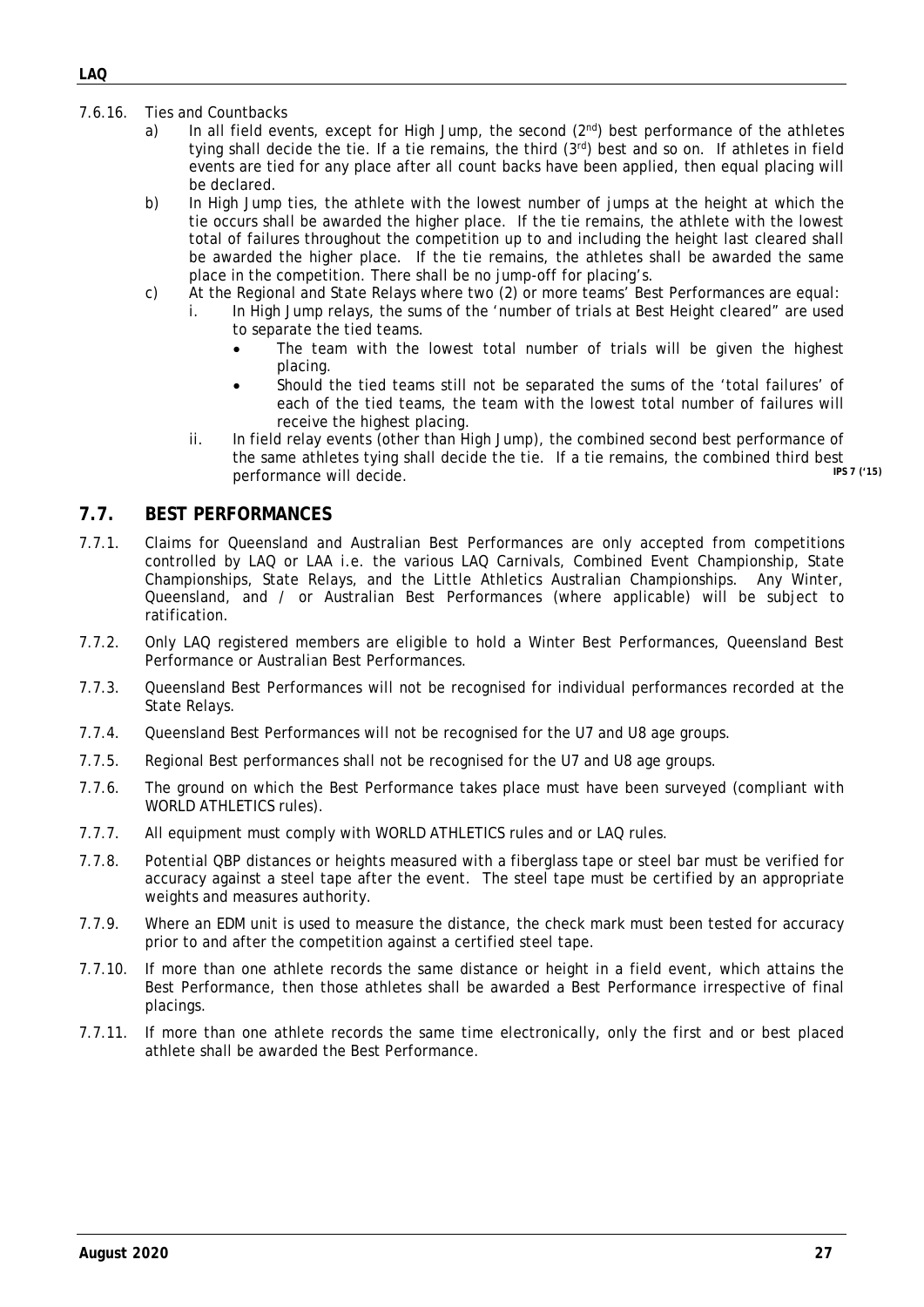# <span id="page-28-0"></span>**8. CLASHING & CHANGE OR ABANDONED EVENTS**

#### <span id="page-28-1"></span>**8.1. CLASH OF EVENTS**

- 8.1.1. Where an athlete is in both a track and field event at the same time, track events take precedence. Every effort will be made by Officials to ensure all athletes receive their allotted trials at field events, but in this regard, Centres and Officials are requested to ensure that:
	- a) Athletes in clashing events go back to their field event immediately after they have completed their track event, once instructed by the relevant Official.
	- b) Athletes, whose clashing track event starts after the field event, remain at the field event until a few minutes before the track event starts when they will be collected by the relevant Official.
	- c) Officials at both the track and field venues are advised of the clash so they may do their best to minimise its effect.
- 8.1.2. Except for High Jump, where a clash of events occurs, the Chief Judge may allow the athlete to compete out of round and out of order in all rounds. It is not permitted for an athlete to have two or more consecutive trials, nor can an athlete demand to have a trial that has been missed. Note: The first three rounds of trials must be completed, and a final eight determined prior to any other subsequent rounds of trials being commenced. *LAA ('17)*
- 8.1.3 For High Jump, where a clash of events occurs, the Chief Judge may allow the athlete to compete out of order. The athlete re-joins the competition at the current height of the bar. Note: The bar will not be lowered to the height at which they left, nor will the event be stopped<br>while they are away while they are away.
- <span id="page-28-2"></span>8.1.4. Neither track nor field events can be unduly delayed to suit individual athletes.

#### **8.2. CHANGE OF COMPETITION AREA**

8.2.1. The Referee in consultation with the Field Event Chief, Meeting Manager, or Event Venue Manager shall have power to change the place of competition (venue) during competition, for a field event due to adverse conditions that may put the safety of athletes and / or Officials at risk. Such change should only be made after a round is completed, or if circumstances dictate that it is impossible to complete the round. The event shall resume at the new place of competition from the last completed round.

#### <span id="page-28-3"></span>**8.3. ABANDONED ASSOCIATION COMPETITIONS / EVENTS**

- 8.3.1. Any three (3) Board Directors or any two (2) Board Directors plus Chief Executive Officer, taking into account the recommendation of the Meeting Manager and Referees, will make any decision with regard to re-scheduling or abandoning events for any Association Day. Paramount in the decision to continue or otherwise should be the safety of the athletes. If a competition day proceeds with a late start, provision to use the lights, if required, should be available through the Facility. State Championships will only be abandoned in the most extreme conditions. This does not apply to Regional competitions.
- 8.3.2. The Regional Competition Coordinator, taking into account the recommendation of the Meeting Manager and Referees, and after due consultation with ALL Centre Managers or authorised Centre representatives, will make any decision with regard to re-scheduling or abandoning a Regional Championships or Regional Relays. If the decision is to abandon an event(s) / competition, where possible, the backup date MUST be used to reschedule the event(s) / competition. Paramount in the decision to continue or otherwise, should be the safety of the athletes.
- 8.3.3. Abandoned Regional Championships: Current season Best Performances from Centre level and any Association Competition Days with the exception of Relay days, must be used when selecting athletes to compete at State Championships. Athletes without a Best Performance may not be<br>considered for programs to the State Championships. considered for progression to the State Championships.
	- a) In events where there are four or less athletes, athletes without a best performance may progress to the State Championships progress to the State Championships.
	- b) Prior to the selection of advancing / qualifying athletes, the current season track performances for 70m – 400m must be rounded up to the next highest 1/10.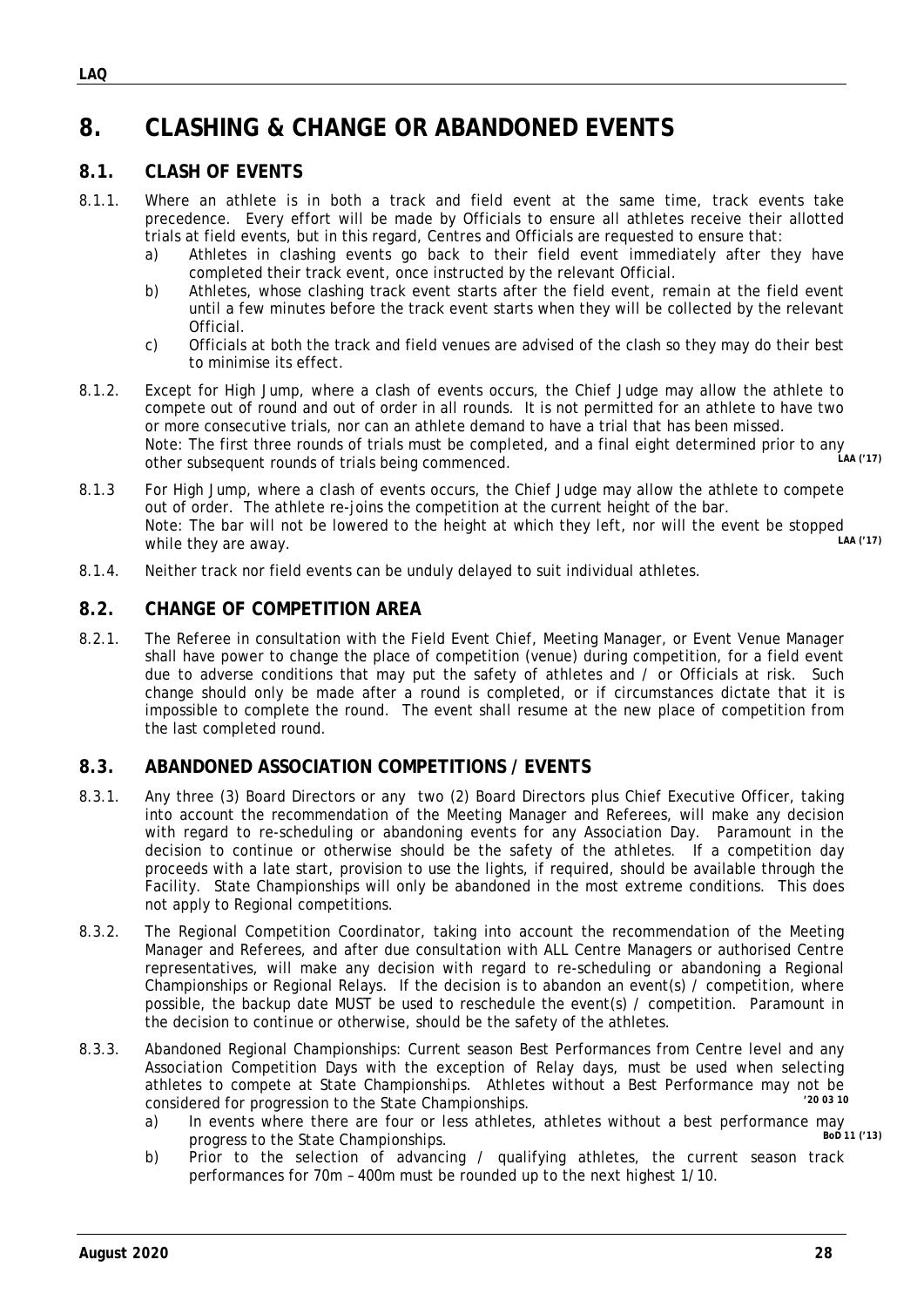- 8.3.4. In the event of the program being abandoned during the day, all events completed, including track events where finalists have been selected, and completed rounds of field events, shall stand.
- 8.3.5. If a field event, except High Jump, is not restarted, and all athletes have completed at least half the number of rounds allowed, then that event shall be deemed to have been finished, and results shall be based on performances over the completed rounds only.
- 8.3.6. In a High Jump event where there are six (6) or less athletes in the event when it is stopped, then the event shall be deemed to have been finished and results based on performances recorded after the last completed round.
	- a) Where the number of athletes exceeds six (6) and the event is restarted then only those athletes who have not been disqualified from further jumping shall be eligible to continue in the event. The event restart shall have the bar set one (1) increment above the height set for the last full round of jumps completed before the event was stopped. A full round is one, which includes an athlete passing their turn by choice.
- 8.3.7. Any other variations on the day of competition shall be at the discretion of the Association Board of Directors, through the authorised Officer of the Association. (This will normally be the Competition Manager, or at Regional Level, the Regional Competition Coordinator after consultation with all or majority of Centre Managers within the Region.)

# <span id="page-29-0"></span>**9. PROTESTS / DISQUALIFICATIONS / APPEALS**

### <span id="page-29-1"></span>**9.1. GENERAL**

- 9.1.1. Protests may only be lodged at the Combined Event Championships, the State Relays & State Championships (2003.10) Championships, the Regional Relays & Regional Championships.
- 9.1.2. No person other than the Team Manager as the representative so nominated by the Centre shall be entitled to query decisions, or lodge protests or appeals.
- 9.1.3. Any Centre failing to comply with this rule will forfeit the right to protest or appeal. Team Managers names MUST be signed in with the Regional Competition Coordinator (Regional Competitions) / Information area (Association Competitions).

#### <span id="page-29-2"></span>**9.2. PROTESTS**

- 9.2.1. Where an athlete is allowed to continue competing under protest, any subsequent performance will only be valid if the protest (or appeal) is eventually upheld in his favour.
- 9.2.2. Protests must be made verbally by the Team Manager to staff in the Information tent within fifteen (15) minutes of the completion of the event and then lodged in writing (using the proforma supplied) within another fifteen (15) minutes (i.e. 30 minutes total) from the completion of the<br>  $\frac{ASHZ(293)}{25}$ event. *ASH 7 ('93)*
- 9.2.3. Each protest must be recorded on the proper form at the time of verbal lodgment. The written protest must include the name and number of the event upon which the protest is lodged and indicate the names of all Centres involved in the incident and relevant rule under which the protest is to be investigated, as well as any other relevant information.
- 9.2.4. A deposit of \$55.00 (incl. GST) is payable at the time the verbal protest is lodged. a) Protest money will not be refunded unless the protest is successful.
- 9.2.5. That in the event of a protest at Championships, an announcement will be made, that a protest has<br>heen lodged. An announcement of the decision will also be made. been lodged. An announcement of the decision will also be made.
- 9.2.6. Once the protest has been handed to the Referee, the Team Manager will wait at the Information tent until the Referee has made all necessary enquiries, after which the Referee will advise that Team Manager involved of their decision.
- 9.2.7. The Referee may decide on receipt of a protest or an appeal lodged on the prescribe form, to<br>consult video evidence if available consult video evidence if available.
- 9.2.8 The Referee may decide on the protest or may refer the matter to the Jury of Appeal.
- 9.2.9. If the Referee makes the decision, there shall be a right of appeal to the Jury of Appeal by the Team Manager.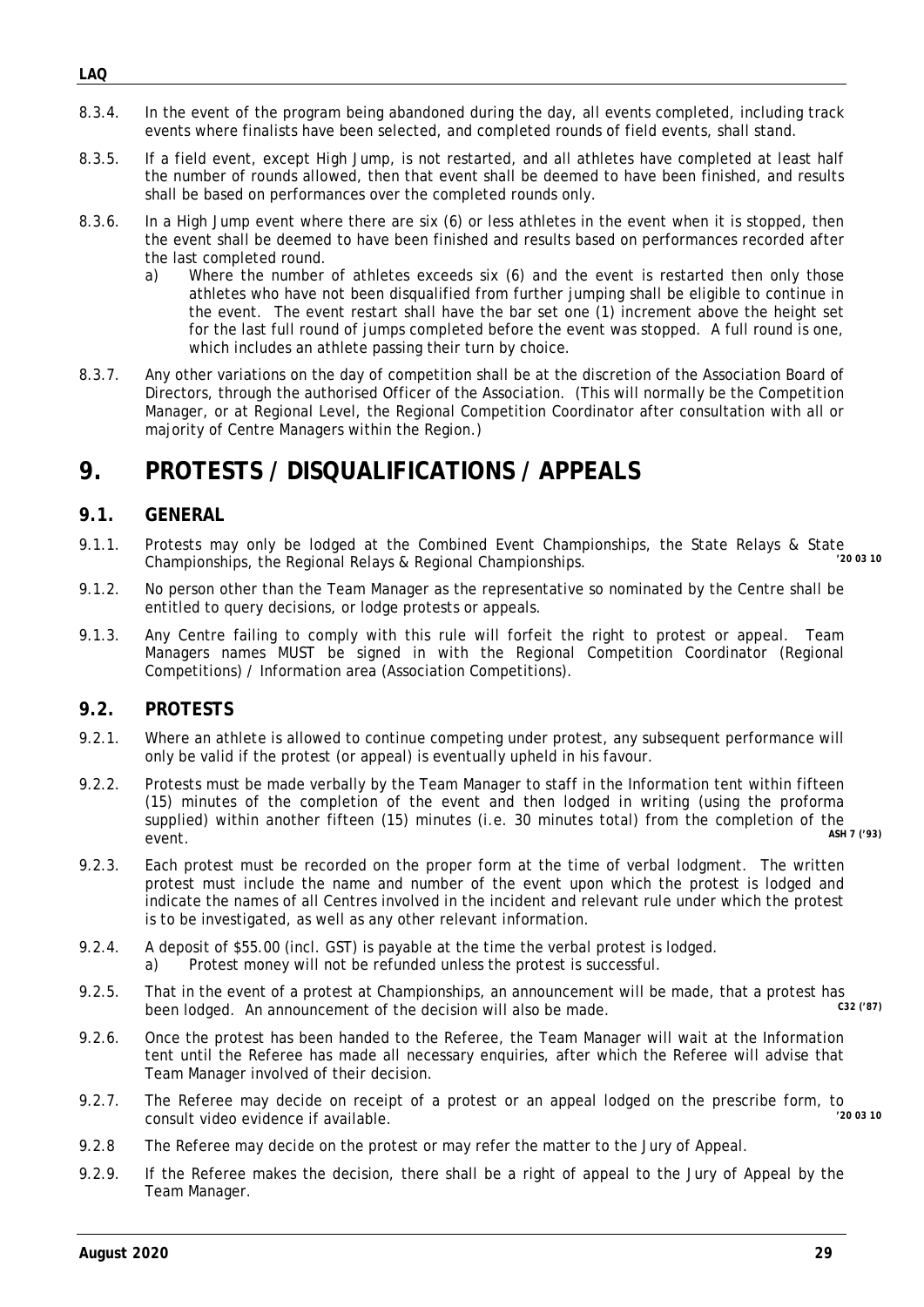- *LAQ*
- 9.2.10. If the Referee decides to dismiss the protest, he shall advise the protesting Team Manager accordingly.
- 9.2.11. If the Referee decides he will uphold the protest, he shall call together all the Team Managers involved i.e. Team Managers from Centres whose placings will change and advise them all at the same time of his decision, note the decision and the time on the protest sheet and subsequently hand it to the staff in the Information tent.
- 9.2.12. For relevant procedures should any of the Team Managers involved disagree with this decision, refer to "APPEALS".

#### <span id="page-30-0"></span>**9.3. DISQUALIFICATION BY A REFEREE**

- 9.3.1. If an athlete is disqualified in an event because of an infringement of the rules with regard to that event, results achieved up to that disqualification stand, and that disqualification shall not prevent the athlete from taking part in all other events. An athlete acting in an unsporting or improper manner may be disqualified from participation in all future events in the competition.
- 9.3.2. In Race Walking events, an athlete may be disqualified by the Chief Race Walks Judge for infringements of the Race Walking rules or by the Referee for failure to comply with other rules for the conduct of events.
- 9.3.3. In deciding on infringements, Referees may consult with the athletes and other Officials involved, before making decisions.
- 9.3.4. If a Referee disqualifies an athlete or team in the U7 to U12 age groups, for an infringement of the rules, he must take every reasonable effort to notify the respective Centre Team Manager. The call for the relevant Team Manager to report to the Referee will be given to the Announcer, and a verbal report be given to the Team Manager by the Referee. The Referee will notify athletes in the<br>113 to 117 eas groups directly regarding their disquelification. U13 to U17 age groups directly regarding their disqualification. *'15 07 07*
- 9.3.5. It will be necessary for the Referee to prepare a written report (using the proforma supplied), detailing circumstances surrounding the disqualification and stipulating the time the disqualification took place.
- 9.3.6. For relevant procedures, should any Team Manager disagree with this decision, refer to "APPEALS".
- 9.3.7. The appropriate Referee may warn or exclude an athlete guilty of acting in an unsporting or improper manner. The athlete may be disqualified if this behaviour is repeated.
- 9.3.8. The Competition Manager will notify the athlete's Centre Team Manager. If the Team Manager is not present at the Competition, a letter will be sent to the Centre.
- 9.3.9. If such behaviour is exhibited and recorded at a Regional competition, the Association is to be notified by the Regional Competition Coordinator. The information will be passed on to the Competition Manager of the next Association Carnival.

#### <span id="page-30-1"></span>**9.4. APPEALS**

- 9.4.1. The Jury of Appeal shall be comprised of the Regional Competition Coordinator (Regional Competitions) / Board appointee (LAQ Championships) as Chairman and three (3) independent Association members i.e. any Centre not named / involved directly in the protest or appeal; including the Centre of the Official directly involved in the original ruling. No member of the jury will enter into any discussion or voice any opinion on the protest outside the jury room.
	- a) Six (6) to eight (8) LAQ members may be appointed at the beginning of each Competition season to be part of a Jury of Appeal pool that can be called upon when/if required at LAQ<br>Championship ovents Championship events.
- 9.4.2. Should any Team Managers wish to take any Referee's decision further (i.e. to the Jury of Appeal), they must advise the Referee (verbally) immediately he hands down his decision, and within fifteen (15) minutes submit the appeal to the Announcer in writing (using the proforma supplied).
- 9.4.3. The Announcer will check the time of receipt and providing everything is in order, will announce an appeal has been made.
- 9.4.4. Once an appeal or other matter has been referred to the Jury of Appeal for decision, the Referee shall supply all the relevant information that is available and the reason for his decision. In no case shall a Team Manager or any other person, Athlete or Official, approach the Jury of Appeal except by invitation. The Jury will try to ensure they obtain input from all relevant sources.